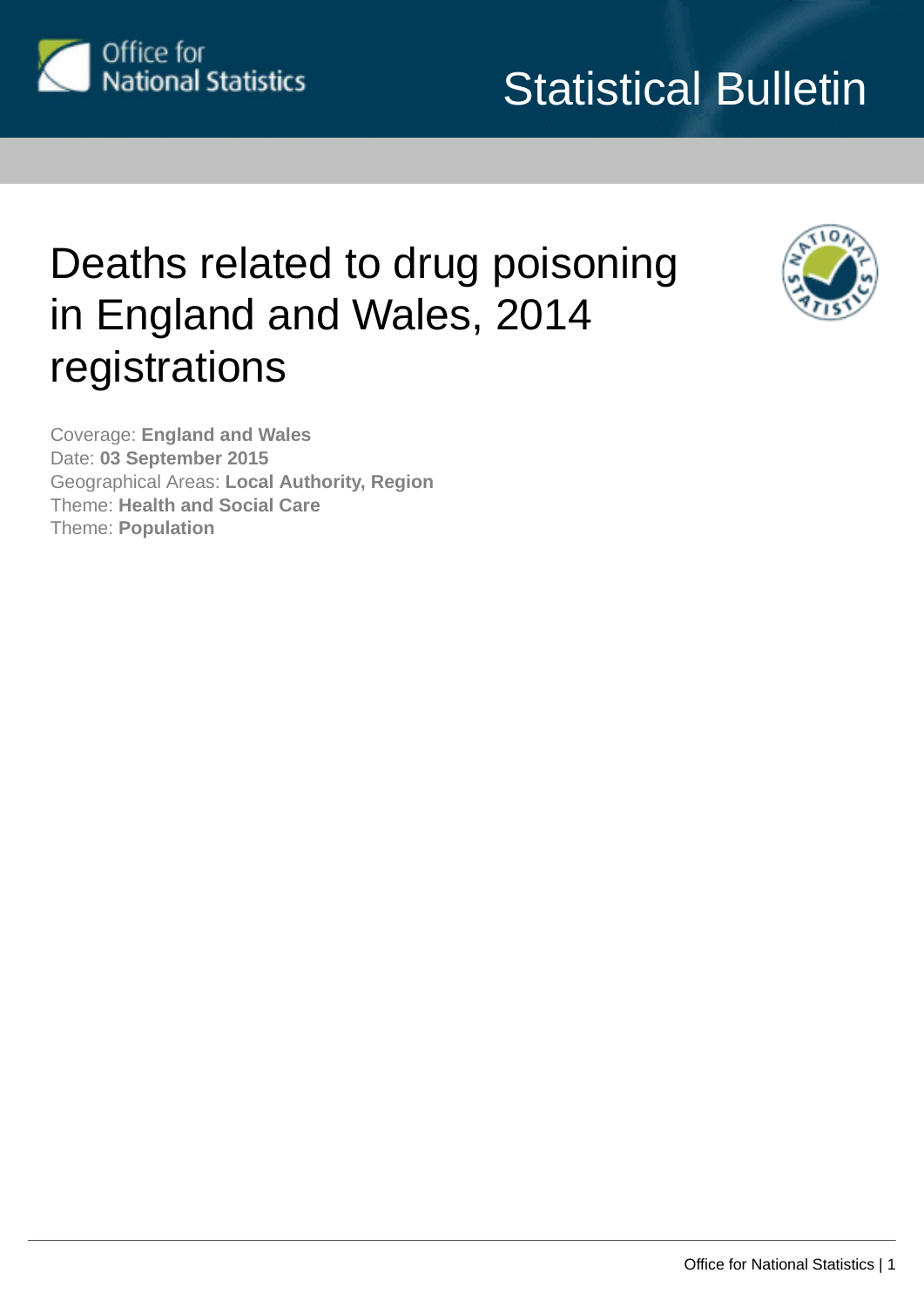# **Main points**

- There were 3,346 drug poisoning deaths registered in England and Wales in 2014, the highest since comparable records began in 1993.
- Of these, 2,248 (or 67%) were drug misuse deaths involving illegal drugs.
- The mortality rate from drug misuse was the highest ever recorded at 39.9 deaths per million population.
- Males were over 2.5 times more likely to die from drug misuse than females (58.0 and 21.9 deaths per million population for males and females respectively).
- Deaths involving heroin and/or morphine increased by almost two-thirds between 2012 and 2014, from 579 to 952 deaths.
- Deaths involving cocaine increased sharply to 247 in 2014 up from 169 deaths in 2013.
- People aged 40 to 49 had the highest mortality rate from drug misuse (88.4 deaths per million population); followed by people aged 30 to 39 (87.9 deaths per million).
- In England there was a 17% rise in the drug misuse mortality rate in 2014, to 39.7 per million population, while in Wales the rate fell by 16% to 39.0 deaths per million, the lowest since 2006.
- Within England, the North East had the highest mortality rate from drug misuse in 2014 for the second year running (69.3 deaths per million population), while London had the lowest (25.4 deaths per million).
- All figures presented in this bulletin are based on deaths registered in a particular calendar year. Out of the 3,346 drug-related deaths registered in 2014, half (1,682) occurred in years before 2014.

# **Important information**

This bulletin presents the latest figures from the Office for National Statistics (ONS) on deaths related to drug poisoning (involving both legal and illegal drugs) and drug misuse (involving illegal drugs) in England and Wales. Figures from 1993 onwards are available to download, and are discussed in the commentary to provide further context to the latest data.

Drug use and drug dependence are known causes of premature mortality, with drug poisoning accounting for 1 in 7 deaths among people in their 20s and 30s in 2014 (see Background note 6). Drug-related deaths occur in a variety of circumstances, each with different social and policy implications. Consequently, there is considerable political, media and public interest in these figures.

This bulletin covers accidents and suicides involving drug poisonings, as well as deaths from drug abuse and drug dependence. It doesn't include other adverse effects of drugs (for example, anaphylactic shock). Drug poisoning deaths involve a broad spectrum of substances, including legal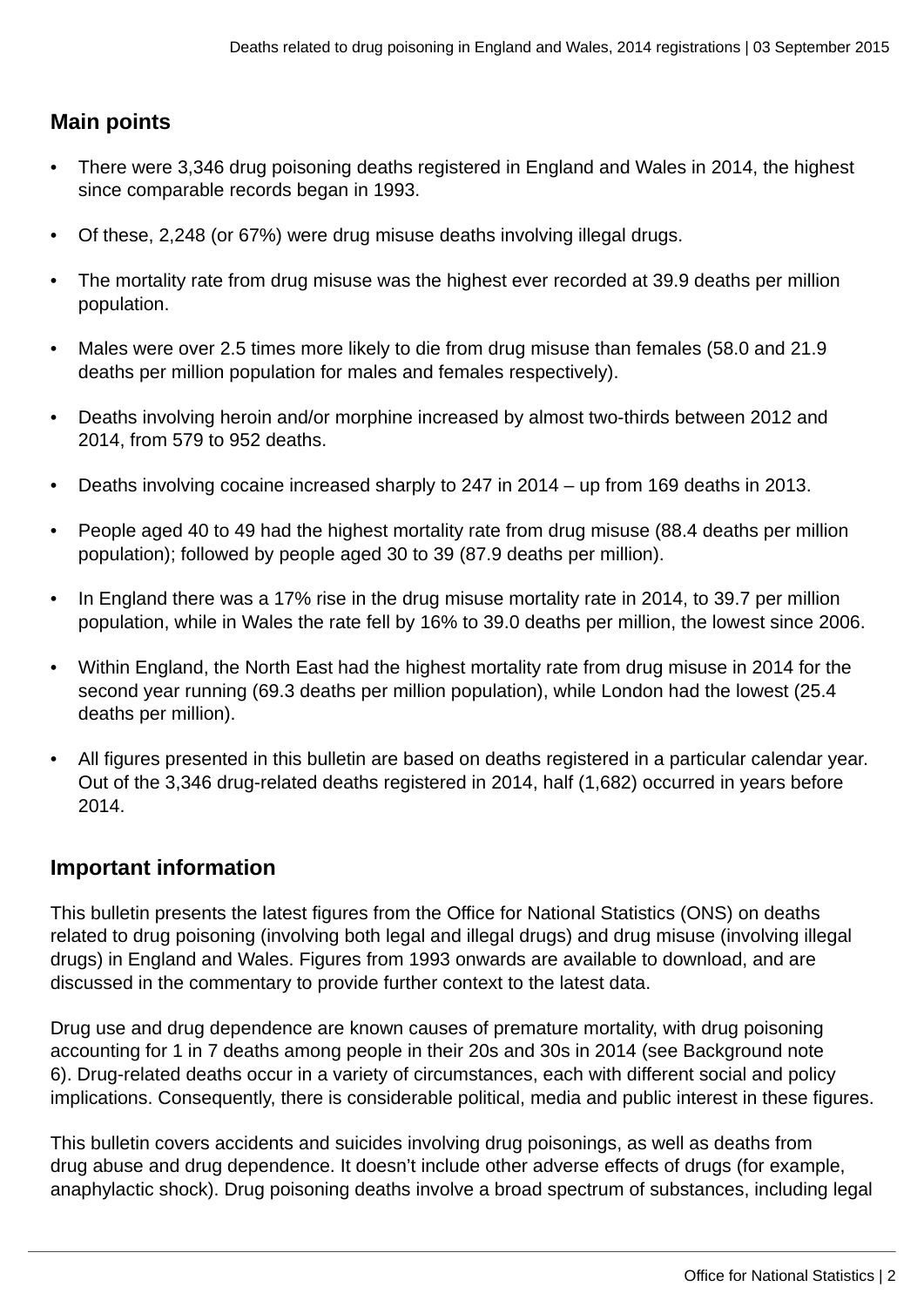and illegal drugs, prescription-type drugs (either prescribed to the individual or obtained by other means) and over-the-counter medications. Some of these deaths may also be from complications of drug abuse, such as deep vein thrombosis or septicaemia from intravenous drug use, rather than an acute drug overdose.

The definition of a drug misuse death is (a) deaths where the underlying cause is drug abuse or drug dependence and (b) deaths where the underlying cause is drug poisoning and where any of the substances controlled under the [Misuse of Drugs Act 1971](http://www.legislation.gov.uk/ukpga/1971/38/contents) are involved. This definition has been used across the UK. More details can be found in Background note 5.

The figures presented here are for deaths registered each year, rather than deaths occurring each year. Almost all drug-related deaths are certified by a coroner. Due to the length of time it takes a coroner to complete an inquest, half of drug-related deaths registered in 2014 will have actually occurred prior to 2014. See the "Impact of registration delays on drug-related deaths" section below for more information. Nevertheless, general trends in drug-related deaths are broadly equivalent, regardless of whether the data is analysed by year of occurrence or year of registration. Extra information is provided in the commentary where differences in the trends do exist.

# **Deaths from all drug poisonings**

There were 3,346 drug poisoning deaths (involving both legal and illegal drugs) registered in 2014. As in previous years, the majority (just over two-thirds) of these deaths were males (2,246 male deaths and 1,100 female deaths).

# **Figure 1: Number of deaths from drug-related poisoning, by sex, deaths registered in 2014**

England and Wales



There were 3,346 drug poisoning deaths (involving both legal and illegal drugs)

The majority of these deaths were in males

# Source: Office for National Statistics

## **Notes:**

- 1. Cause of death was defined using the International Classification of Diseases, Tenth Revision (ICD-10) codes shown in Background note 4.
- 2. Figures are for deaths registered, rather than deaths occurring in 2014.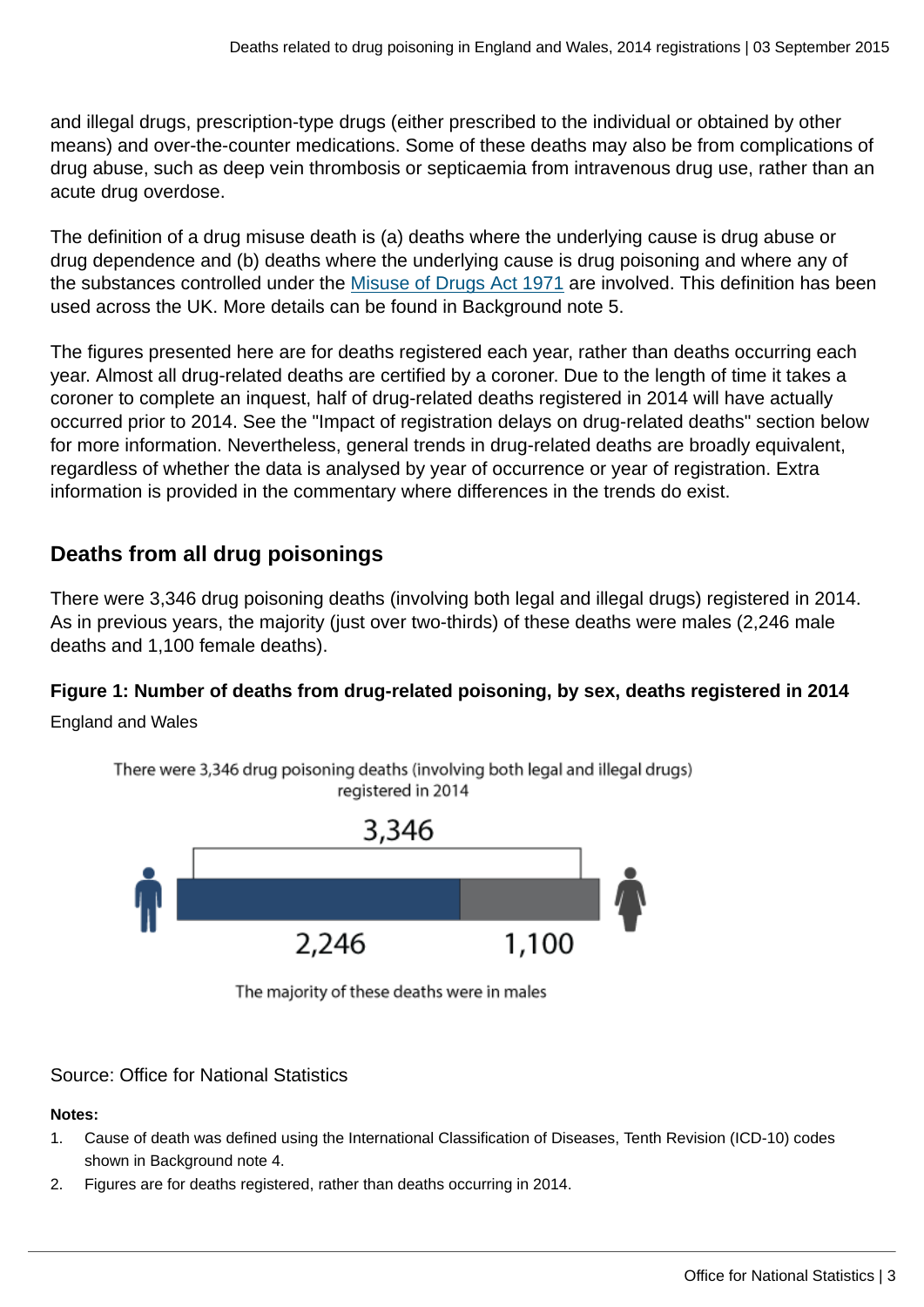3. Figures for England and Wales include deaths of non-residents.

#### **Download chart**

**XLS** [XLS format](http://www.ons.gov.uk:80/ons/rel/subnational-health3/deaths-related-to-drug-poisoning/england-and-wales---2014/chd-1.xls) (54.5 Kb)

In 2014, the mortality rate for all drug-related deaths increased significantly for both males and females to 80.7 and 38.8 deaths per million population respectively. This increase is likely to be related to the availability and consumption of heroin/morphine (see the "heroin and morphine" section).

Figure 3 shows that the mortality rate from all drug poisoning is significantly higher in males than in females. The Crime Survey for England and Wales showed that men are more likely to take illicit drugs than women [\(Home Office, 2015a\)](https://www.gov.uk/government/statistics/drug-misuse-findings-from-the-2014-to-2015-csew). This partly explains the higher mortality rate from drug poisoning in males. However, this cannot be the only explanation, as more than 30% of drug poisoning deaths are not related to drug misuse.

There have been significant rises in the male mortality rates for all drug-related poisonings over the last 2 years. The mortality rate reached 80.7 deaths per million population in 2014, the highest since 2001. This reverses the declining trend that had been seen between 2009 and 2012. Before this, the male mortality rate for all drug-related poisonings rose steeply from 1993 and peaked in 1999. Since then, mortality rates have been lower but there have been large fluctuations over the years, especially over the 11-year period from 1999 to 2009.

Female mortality rates have steadily increased each year since 2009. They showed a particularly marked 19% increase in 2014, reaching an all time high of 38.8 deaths per million population in 2014. This follows on from relatively stable rates between 1993 and 2004 and then a declining trend, reaching the lowest level in 2007 (26.6 deaths per million population).

# **Deaths related to drug misuse**

The pattern of mortality from drug misuse closely matches the overall trend seen for all drug-related deaths. Of the 3,346 drug poisoning deaths in 2014, 2,248 (67%) were from drug misuse which involves illegal drugs. The proportion of drug poisoning deaths involving illegal drugs has generally increased over the past 20 years (from 38% in 1993), but has stabilised in recent years.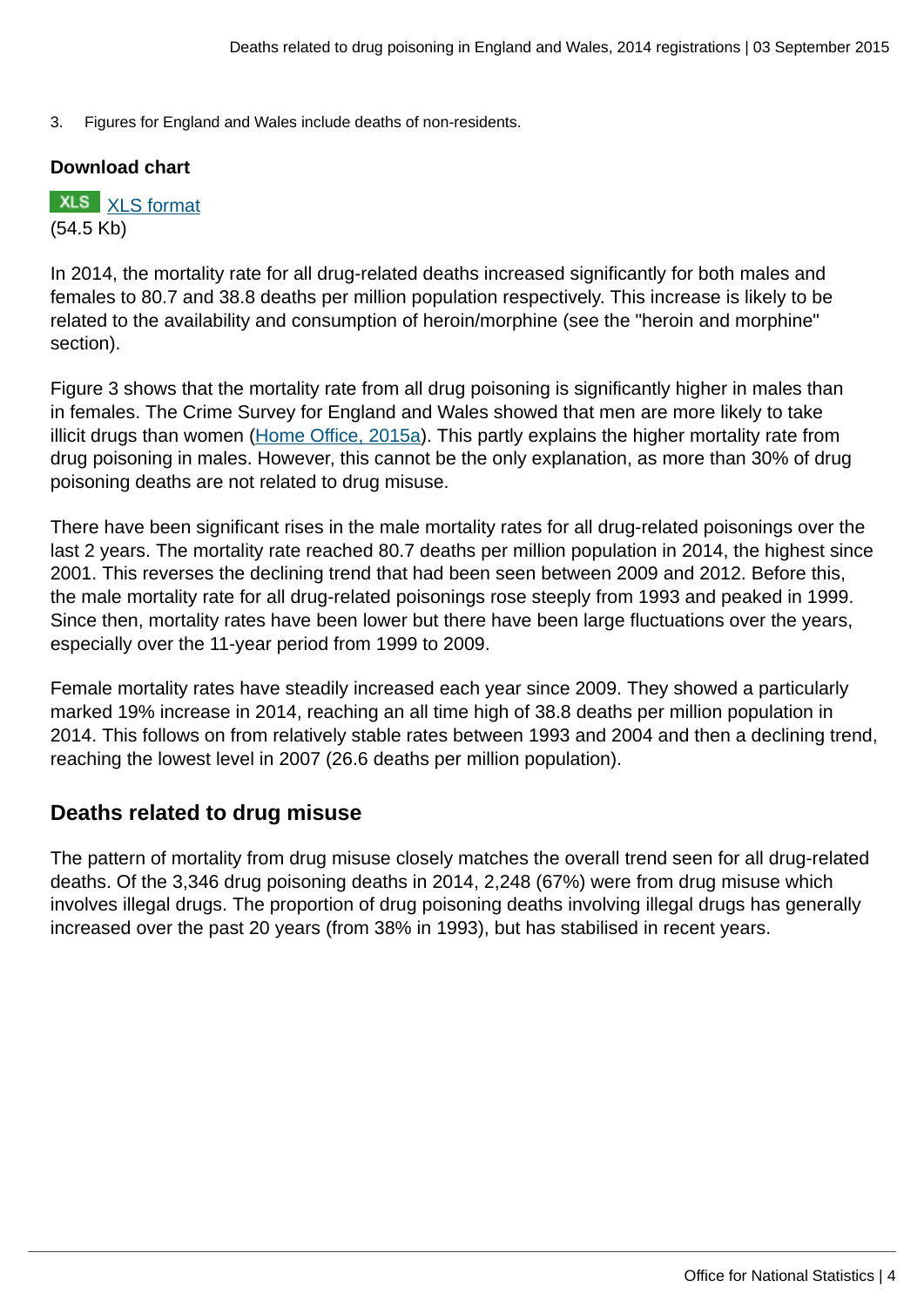## **Figure 2: Number and percentage of deaths from drug-related poisoning and drug misuse, deaths registered in 2014**

England and Wales



Of the 3,346 drug poisoning deaths registered in 2014, 2,248 (67%) were from drug misuse which involved illegal drugs

## Source: Office for National Statistics

#### **Notes:**

- 1. Cause of death was defined using the International Classification of Diseases, Tenth Revision (ICD-10). More details can be found in Background notes 4 and 5.
- 2. Figures are for deaths registered, rather than deaths occurring in 2014.
- 3. Figures for England and Wales include deaths of non-residents.

## **Download chart**

**XLS** [XLS format](http://www.ons.gov.uk:80/ons/rel/subnational-health3/deaths-related-to-drug-poisoning/england-and-wales---2014/chd-2.xls)

(59 Kb)

In 2014, there were 1,624 male drug misuse deaths and 624 female drug misuse deaths. The male mortality rate increased significantly to reach a new peak of 58.0 deaths per million population. The female mortality rate also increased sharply to a record high of 21.9 deaths per million.

In 2014, 72% of male drug-related deaths and 57% of female deaths were due to drug misuse. This proportion has increased since 1993, when drug misuse caused 44% of male drug-related deaths and 29% of female deaths. Figure 3 illustrates that over time the drug misuse mortality rate for each sex has gradually become closer to the all drugs poisoning mortality rate, showing the proportion of all drug poisoning deaths that can be explained by drug misuse has increased over time.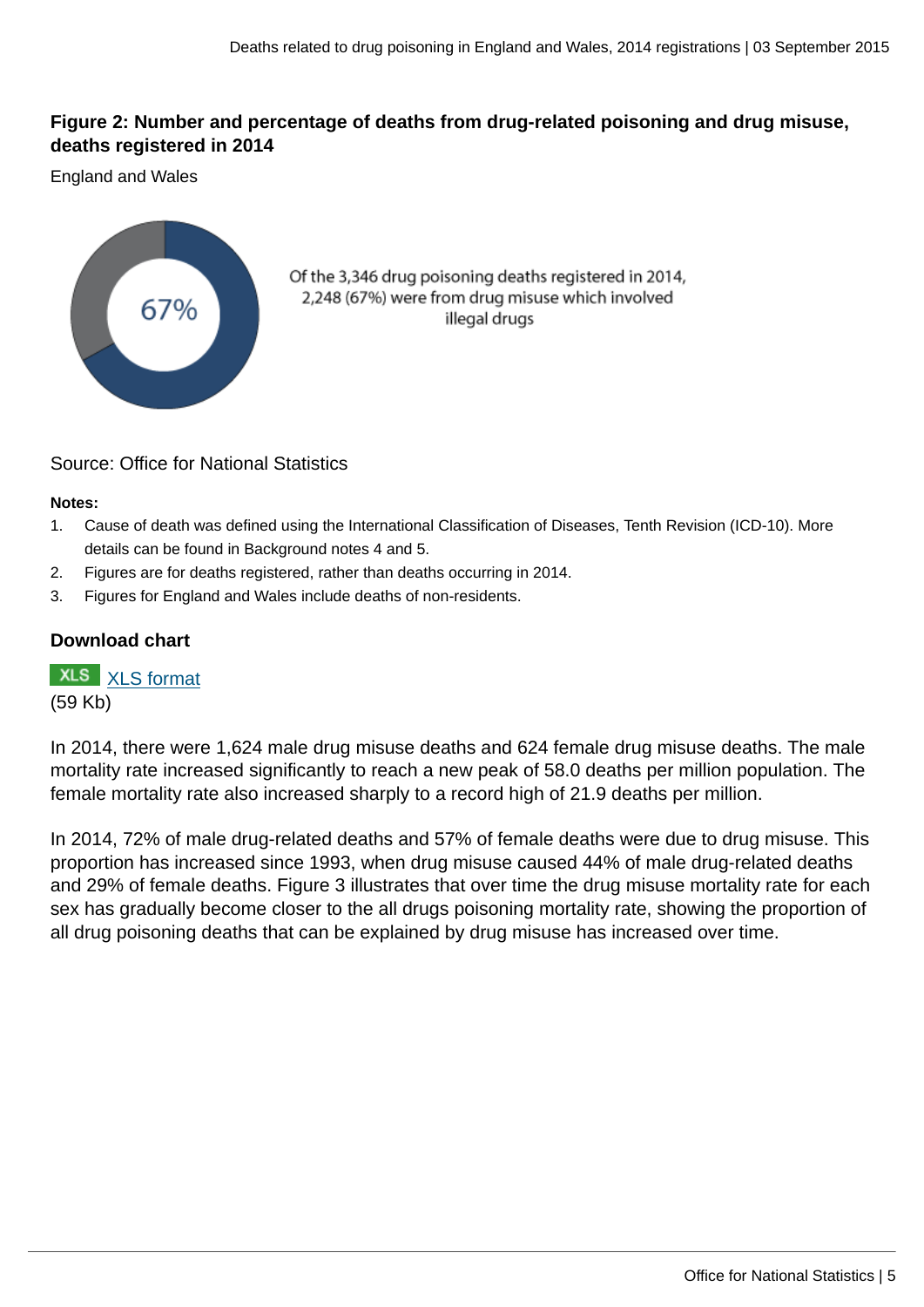# **Figure 3: Age-standardised mortality rates for deaths related to drug poisoning and drug misuse, by sex, deaths registered in 1993 to 2014**

#### England and Wales



Source: Office for National Statistics

#### **Notes:**

- 1. Age-standardised mortality rates per 1 million population, standardised to the 2013 European Standard Population.
- 2. Cause of death was defined using the International Classification of Diseases, Ninth Revision (ICD-9) for the years 1993 to 2000 and Tenth Revision (ICD-10) from 2001 onwards. More details can be found in Background notes 4 and 5.
- 3. Figures are for deaths registered, rather than deaths occurring between 1993-2014.
- 4. Figures for England and Wales include deaths of non-residents.

# **Download chart**

**XLS** [XLS format](http://www.ons.gov.uk:80/ons/rel/subnational-health3/deaths-related-to-drug-poisoning/england-and-wales---2014/chd-3.xls) (70 Kb)

# **Drug-related deaths involving specific substances**

Figure 4 gives the age-standardised mortality rates where selected substances were mentioned on the death certificate for 1993 to 2014, and Table 1 gives the number of deaths from a wide range of substances that are commonly abused. Table 2 provides the number of deaths from a range of prescription and over-the-counter medicines that are less commonly abused. These figures need to be interpreted with caution for the following reasons:

• These figures are based only on information reported on the coroner's death certificate, and may not include every substance involved in the death.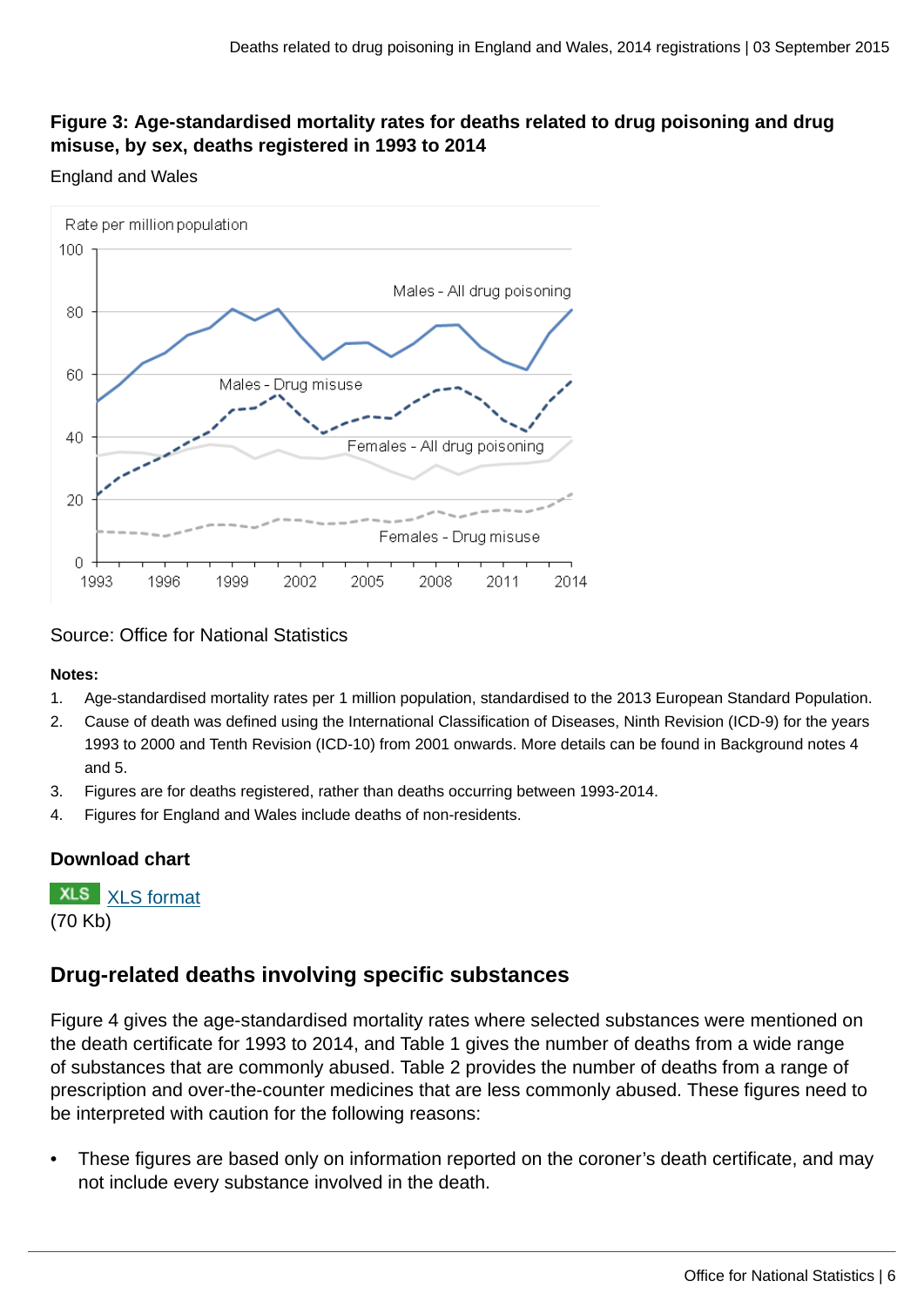- In around 1 in 10 drug poisoning deaths, only a general description is recorded on the coroner's death certificate (such as drug overdose or multiple drug toxicity). Deaths where the certificate contains only non-specific information cannot contribute to the counts of deaths involving specific substances.
- In an additional third of all drug poisoning deaths, the death certificate mentions more than one specific drug. Where more than one drug is mentioned, it is not possible to tell which was primarily responsible.
- Where more than one drug is mentioned on a death certificate, the death will be counted in more than one category in Tables 1 and 2 (and may appear in both tables). For example, if both heroin and methadone are mentioned, the death will be recorded once under heroin and once under methadone. Therefore the numbers for different substances cannot be added together to give a total number of deaths.
- Approximately 30% of all drug-related deaths also contain a mention of alcohol or long-term alcohol abuse (for example, cirrhosis) in addition to a drug.

## **Table 1: Number of drug-related deaths where selected substances which are commonly abused were mentioned on the death certificate, deaths registered in 2010 to 2014**

England and Wales

|                                 | 2010  | 2011  | 2012  | 2013  | 2014  |
|---------------------------------|-------|-------|-------|-------|-------|
| All drug<br>poisoning<br>deaths | 2,747 | 2,652 | 2,597 | 2,955 | 3,346 |
| Any opiate <sup>4</sup>         | 1,527 | 1,439 | 1,290 | 1,592 | 1,786 |
| Heroin and<br>Morphine          | 791   | 596   | 579   | 765   | 952   |
| Methadone                       | 355   | 486   | 414   | 429   | 394   |
| Tramadol                        | 132   | 154   | 175   | 220   | 240   |
| Codeine                         | 91    | 88    | 73    | 130   | 136   |
| Dihydrocodeine                  | 90    | 109   | 103   | 102   | 86    |
| Other specified<br>opiate       | 66    | 90    | 80    | 93    | 129   |
| Unspecified<br>opiate           | 172   | 131   | 92    | 145   | 169   |
| Cocaine                         | 144   | 112   | 139   | 169   | 247   |
| Any<br>amphetamine              | 56    | 62    | 97    | 120   | 151   |
| Amphetamine                     | 48    | 46    | 49    | 56    | 85    |
| <b>MDMA/Ecstasy</b>             | 8     | 13    | 31    | 43    | 50    |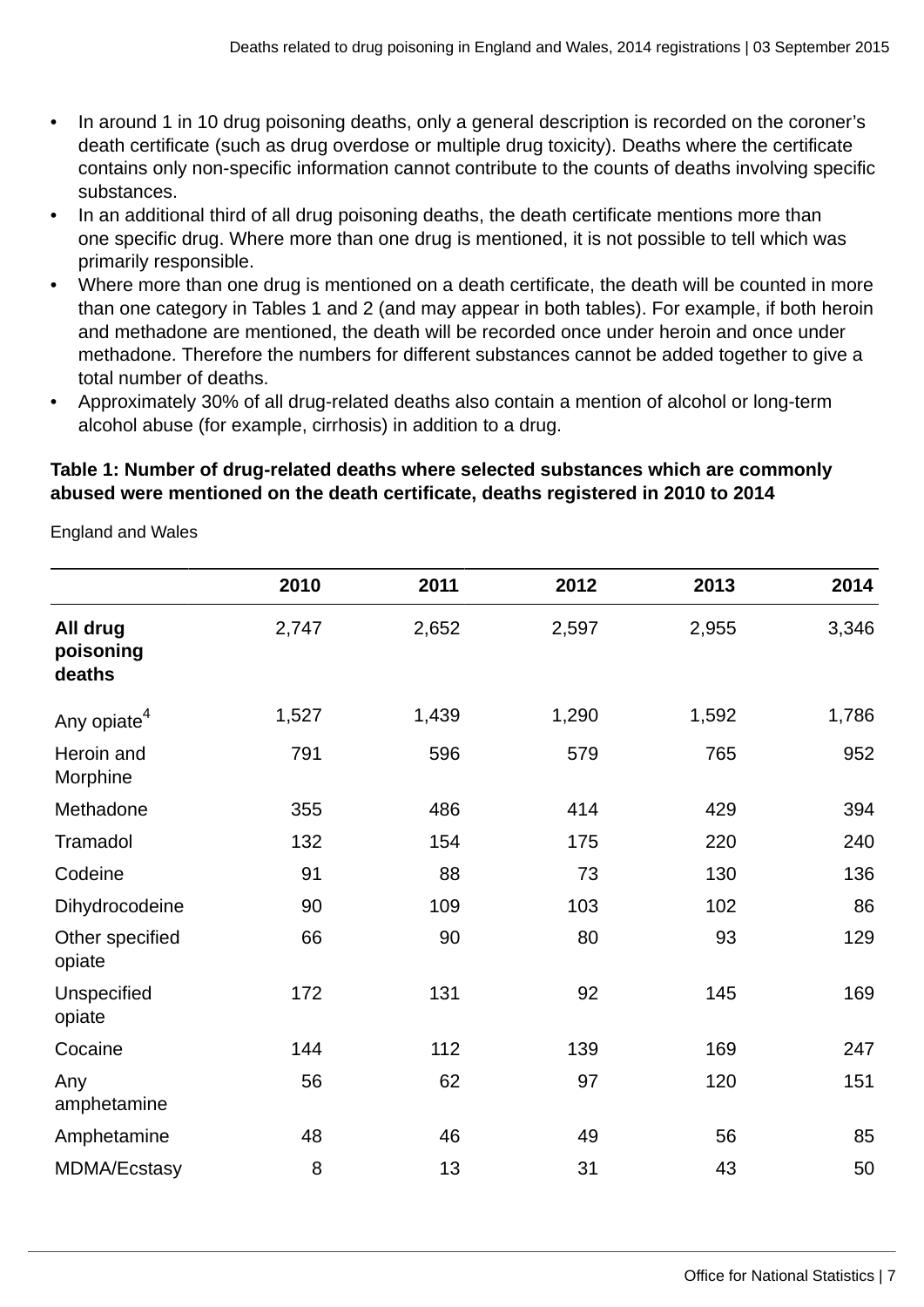|                                          | 2010 | 2011 | 2012 | 2013 | 2014 |
|------------------------------------------|------|------|------|------|------|
| PMA / PMMA                               | 0    | 1    | 20   | 29   | 24   |
| Cannabis /<br>Cannabinoids               | 11   | 7    | 18   | 13   | 31   |
| <b>New</b><br>psychoactive<br>substances | 22   | 29   | 52   | 60   | 67   |
| <b>Benzodiazepines</b>                   | 307  | 293  | 284  | 342  | 372  |
| Diazepam                                 | 186  | 179  | 207  | 228  | 258  |

**Table source:** Office for National Statistics

#### **Table notes:**

- 1. Cause of death was defined using the International Classification of Diseases, Tenth Revision (ICD-10) (see Background note 4).
- 2. Figures are for deaths registered, rather than deaths occurring in 2010-2014.
- 3. Figures for England and Wales include deaths of non-residents.
- 4. Figures for opiates exclude opiates contained in a paracetamol compound, ie co-codamol, co-dydramol and coproxamol.

## **Download table**

**XLS** [XLS format](http://www.ons.gov.uk:80/ons/rel/subnational-health3/deaths-related-to-drug-poisoning/england-and-wales---2014/prt-1.xls) (54.5 Kb)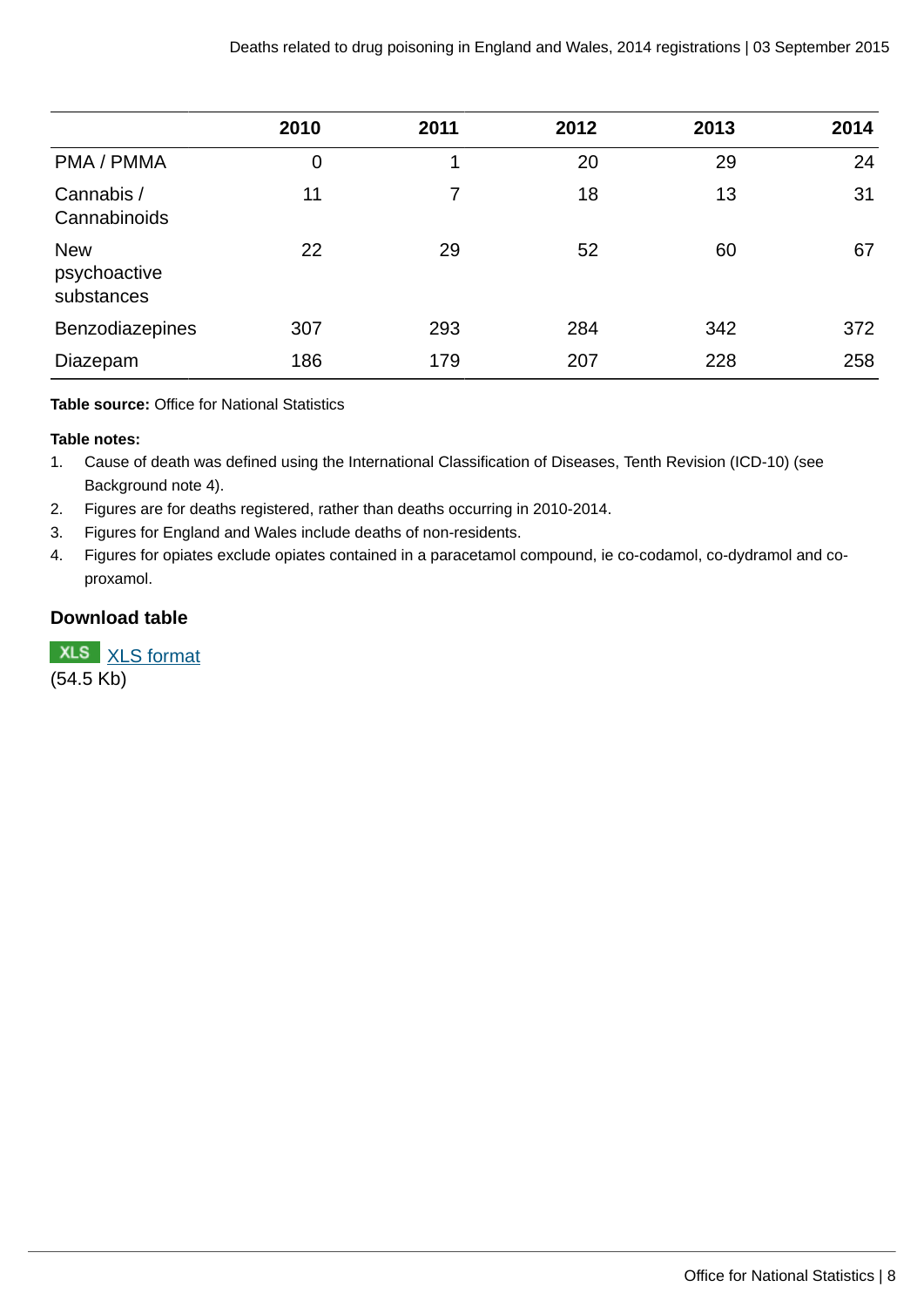# **Figure 4: Age-standardised mortality rates for selected substances, deaths registered in 1993 to 2014**

#### England and Wales



#### Source: Office for National Statistics

#### **Notes:**

- 1. Age-standardised mortality rates per 1 million population, standardised to the 2013 European Standard Population.
- 2. Cause of death was defined using the International Classification of Diseases, Ninth Revision (ICD-9) for the years 1993 to 2000 and Tenth Revision (ICD-10) from 2001 onwards (see Background note 4). Deaths were included where the underlying cause was drug related and the specified substance was mentioned on the death certificate.
- 3. Figures are for deaths registered, rather than deaths occurring between 1993-2014.
- 4. Figures for England and Wales include deaths of non-residents.

# **Download chart**

**XLS** [XLS format](http://www.ons.gov.uk:80/ons/rel/subnational-health3/deaths-related-to-drug-poisoning/england-and-wales---2014/chd-4.xls) (66 Kb)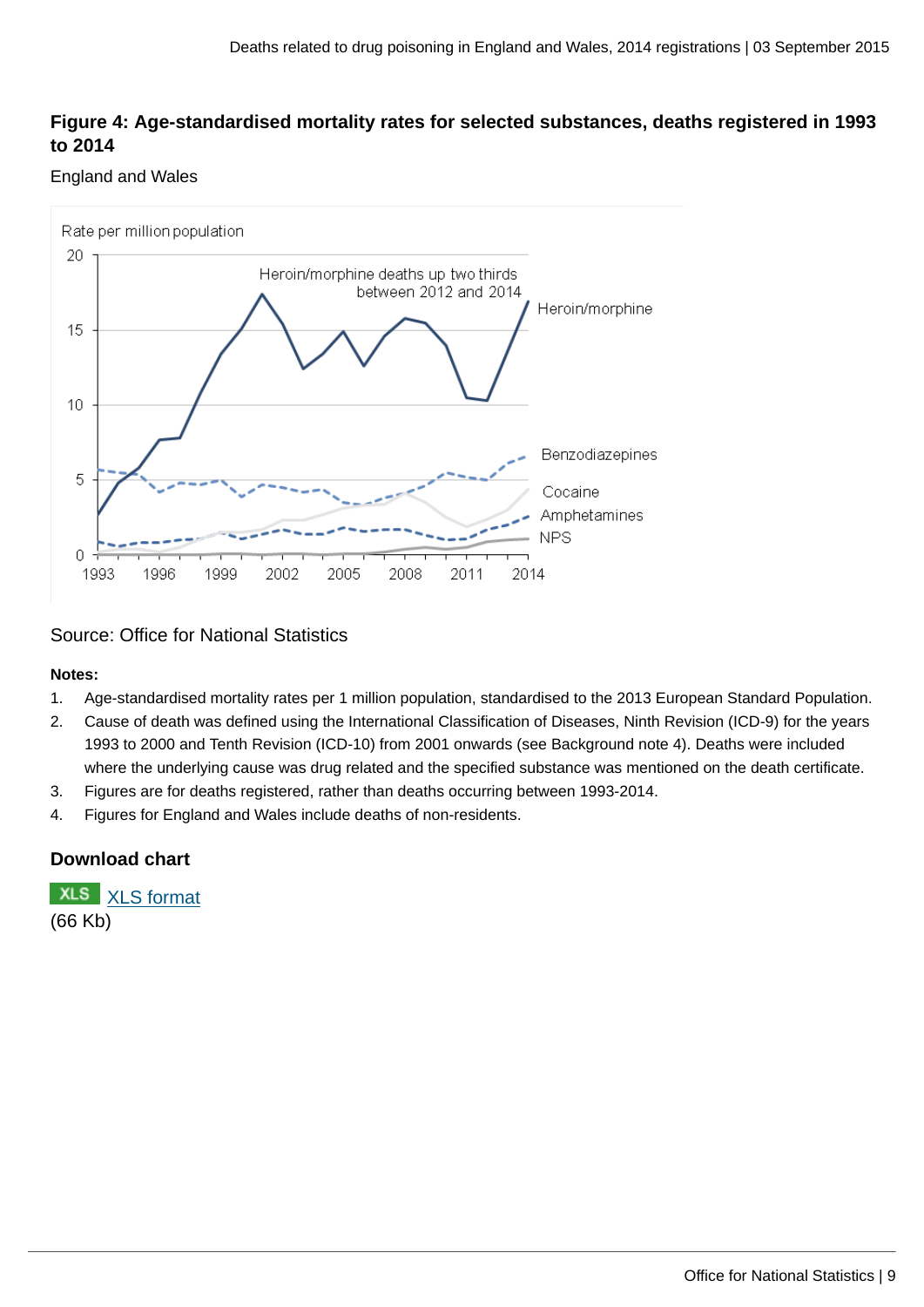# **Table 2: Number of drug-related deaths where selected prescription and over-the-counter medicines were mentioned on the death certificate, deaths registered in 2010 to 2014**

England and Wales

|                                                   | 2010  | 2011  | 2012  | 2013  | 2014  |
|---------------------------------------------------|-------|-------|-------|-------|-------|
| All drug<br>poisoning<br>deaths                   | 2,747 | 2,652 | 2,597 | 2,955 | 3,346 |
| Paracetamol <sup>4</sup>                          | 199   | 207   | 182   | 226   | 200   |
| Antidepressants                                   | 381   | 393   | 468   | 466   | 517   |
| <b>Tricyclic</b><br>antidepressants               | 194   | 200   | 233   | 235   | 253   |
| Selective<br>serotonin<br>re-uptake<br>inhibitors | 136   | 127   | 158   | 150   | 159   |
| Other<br>antidepressants                          | 74    | 84    | 104   | 124   | 155   |
| Antipsychotics                                    | 87    | 104   | 102   | 107   | 126   |
| Zopiclone /<br>Zolpidem                           | 67    | 71    | 83    | 86    | 100   |
| <b>Barbiturates</b>                               | 19    | 37    | 32    | 32    | 50    |

#### **Table notes:**

1. Cause of death was defined using the International Classification of Diseases, Tenth Revision (ICD-10) (see Background note 4).

- 2. Figures are for deaths registered, rather than deaths occurring in 2010-2014.
- 3. Figures for England and Wales include deaths of non-residents
- 4. Dextropropoxyphene is very rarely ingested except in combination with paracetamol, therefore figures include dextropropoxyphene mentioned without paracetamol.

## **Download table**

**XLS** [XLS format](http://www.ons.gov.uk:80/ons/rel/subnational-health3/deaths-related-to-drug-poisoning/england-and-wales---2014/prt-2.xls) (54.5 Kb)

# **Opiates**

Opiate drugs can be prescribed to treat moderate to severe pain, but repeated use can lead to dependence and tolerance (meaning the user needs to take more of the drug to achieve the same effect). These drugs also have psychoactive effects and many opiates are taken illicitly due to this a high abuse potential.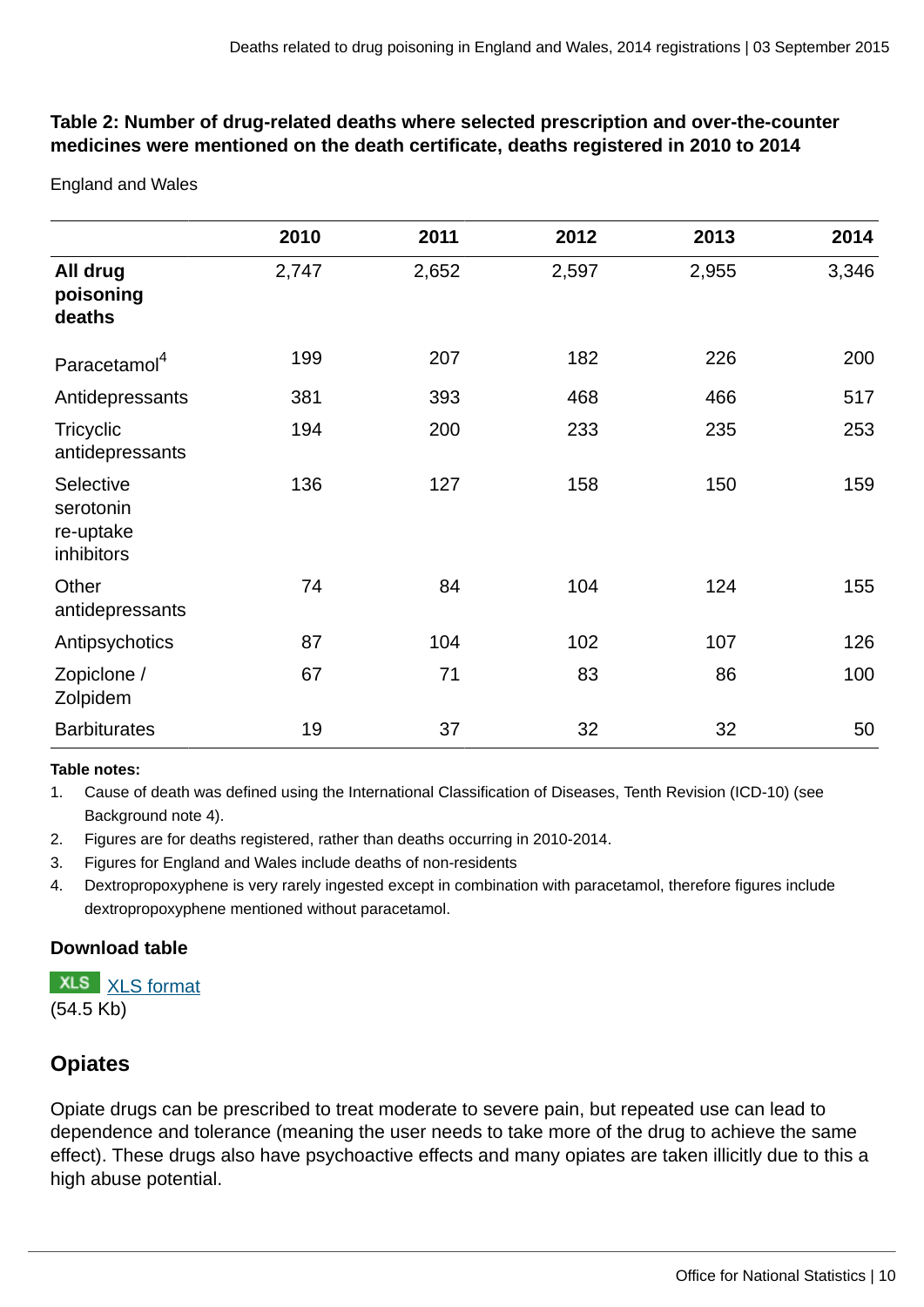Over half (53%) of all deaths related to drug poisoning in 2014 involved an opiate drug (excluding opiates which are contained in paracetamol compounds such as co-codamol). This proportion has been relatively stable since 2007.

# **Heroin and morphine**

Deaths involving heroin and/or morphine increased from 579 in 2012 to 952 in 2014 (an increase of almost two-thirds) and they remain the most commonly mentioned opiates in drug related deaths.

Figure 4 shows that before the recent rise, the mortality rate for deaths involving heroin and/or morphine declined between 2008 and 2012, with a particularly sharp drop between 2009 and 2011. The recent reversal means the mortality rate in 2014 was the highest since 2001 and now exceeds the previous peak in 2008 seen before the "heroin drought" (see following paragraph). The number of deaths from heroin/morphine reported here is likely to be an underestimate, as some coroners simply record "opiate overdose" on the death certificate and do not specify which opiate drug was involved. Many of these deaths will actually involve heroin/morphine.

Increases in the number of deaths involving heroin/morphine were seen across all ages between 2013 and 2014, apart from people aged 70 and over, with the biggest rises seen in those aged 50 to 69 (see Reference table 7). However, a different pattern of heroin/morphine-related mortality was seen for males and females. In males, the mortality rate for deaths involving heroin and/or morphine decreased in 2012, then rose sharply in 2013 and increased again in 2014 (by 19%). In contrast, female mortality rates rose by 18% in 2012, remained stable in 2013, and then increased by 46% in 2014. Some of this difference between the sexes can be explained by the fact that a greater proportion of female deaths involving heroin/morphine are suicides (rather than accidental overdoses), which are less likely to be affected by changes in the purity of heroin.

Evidence suggests that in 2010/11 there was a "heroin drought" in the UK, with reduced availability of heroin persisting in some areas in 2011/12 and 2012/13 (Serious Organised Crime Agency (SOCA), [2011,](https://www.gov.uk/government/publications/serious-organised-crime-agency-annual-report-and-accounts-2010-to-2011) [2012](https://www.gov.uk/government/publications/serious-organised-crime-agency-annual-report-and-accounts-2011-to-2012), [2013](https://www.gov.uk/government/publications/serious-organised-crime-agency-annual-report-and-accounts-2012-to-2013), [2014\)](https://www.gov.uk/government/publications/serious-organised-crime-agency-annual-report-2013-to-2014). The heroin drought affected the purity of user-level or "street" heroin, which fell from 46% in September 2009 (SOCA, [2011\)](https://www.gov.uk/government/publications/serious-organised-crime-agency-annual-report-and-accounts-2010-to-2011) to 17% in mid-2012 (National Crime Agency, 2015), then increased again in the last 2 years to an average of 29% in 2013 and 36% in 2014. This is consistent with the UN report suggesting that global opium poppy cultivation (the source of heroin) reached its highest level in 2014 since the 1930s (United Nations, [2015\)](#page-0-0). Prices of heroin have also changed over this period – the purity-adjusted price of heroin per gram in the United Kingdom has fallen from £74.32 in 2011 to £49.55 in 2013 ([United Kingdom Focal Point on](http://www.nta.nhs.uk/uploads/uk-focal-point-report-2014.pdf) [Drugs, 2014\)](http://www.nta.nhs.uk/uploads/uk-focal-point-report-2014.pdf). This means people can now take stronger heroin for the same price.

Public Health England ([2014](http://www.nta.nhs.uk/uploads/drug-treatment-in-england-2013-14-commentary.pdf)) report that the number of people starting treatment for heroin and/ or crack addiction (including those returning to treatment) increased slightly between 2012/13 and 2013/14. Frontline drug workers who responded to the Street Drug Trends Survey in 2014 suggested the slight upturn in people coming into services may be related to the higher purity heroin in circulation (Drugscope, 2015).

Evidence suggests that overdoses are associated with higher drug purity [\(Bazazi et al, 2015](http://www.ijdp.org/article/S0955-3959(14)00334-X/abstract)) so the increase in user-level purity, and the changes in price, may partly explain the increase in heroin related deaths in 2013 and 2014. However, we would expect this to affect males and females in a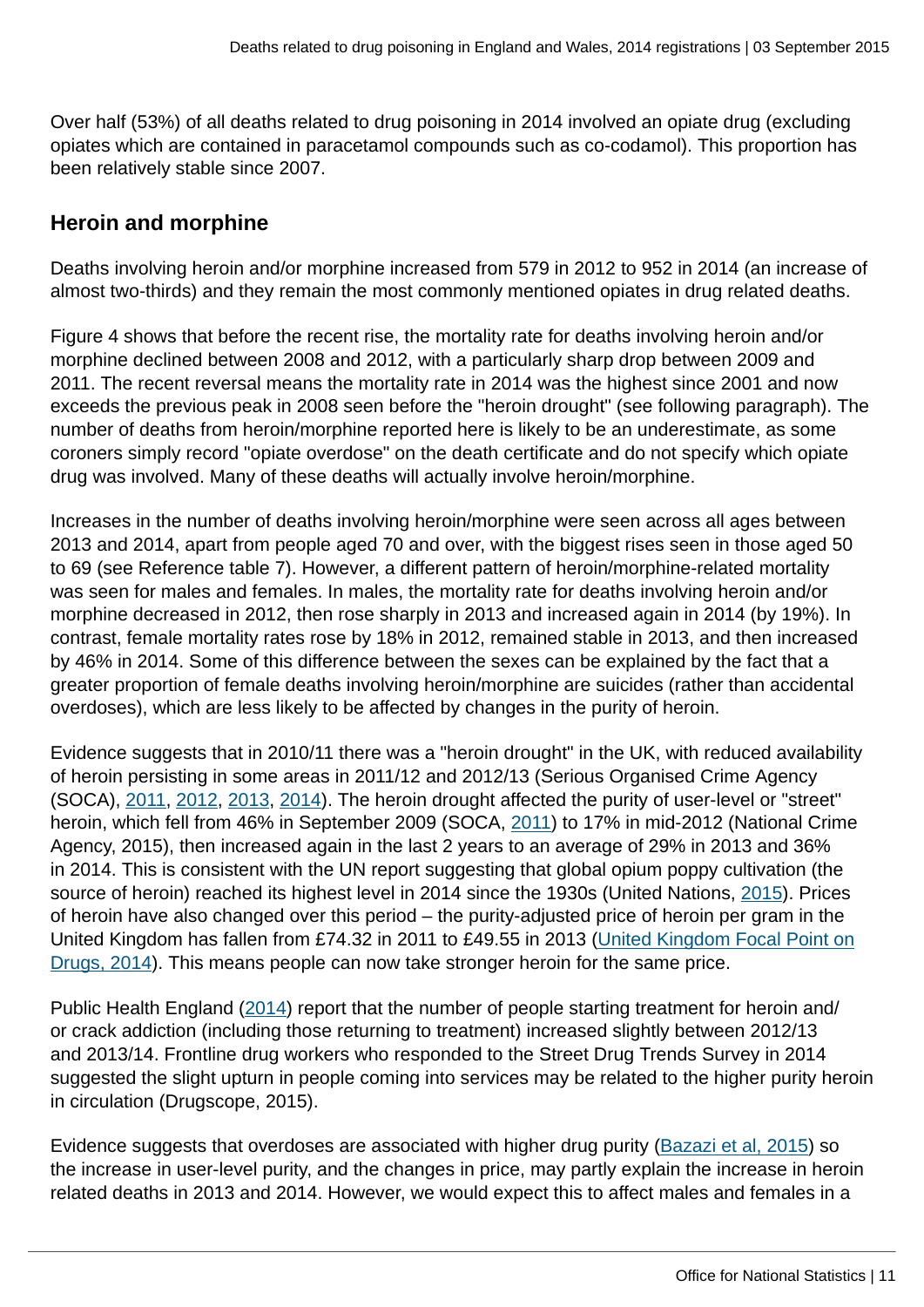similar way, so the different pattern of mortality seen for males and females suggests the increase in purity is not the only factor.

Heroin/morphine is particularly dangerous when taken in combination with other central nervous system depressant drugs such as methadone, tramadol, benzodiazepines and alcohol, as these drugs interact with heroin and can lead to marked respiratory depression resulting in a high risk of overdose. Over time, there has been a gradual increase in the number of deaths mentioning heroin/ morphine in combination with other substances in England and Wales. Although this cannot fully explain the recent sharp increases in deaths involving heroin/morphine, it is possible that changes in the specific drugs taken with heroin/morphine in recent years may be having an impact.

# **Other opiates, including tramadol and methadone**

Reference table 6a shows that deaths involving the majority of other opiates, including painkillers such as tramadol, codeine, oxycodone and fentanyl and unspecified opiates have also increased in recent years.

A notable trend to emerge in the past few years is the steady increase in the number of deaths mentioning tramadol (a synthetic opioid analgesic). This rise continued in 2014 where the number of deaths involving tramadol increased by 9% to a new peak of 240 deaths. However, the number of tramadol prescriptions remained stable in 2014 (HSCIC, [2014](http://www.hscic.gov.uk/searchcatalogue?productid=14494&q=prescription+cost+analysis&sort=Relevance&size=10&page=2#top) and [2015](http://www.hscic.gov.uk/searchcatalogue?productid=17711&q=prescription+cost+analysis&sort=Relevance&size=10&page=1#top)). This suggests that the increase in deaths may be due to people misusing this substance. In June 2014, tramadol was controlled under the [Misuse of Drugs Act 1971](http://www.legislation.gov.uk/ukpga/1971/38/contents) as a class C substance (Home Office, [2014a](https://www.gov.uk/government/publications/circular-0082014-changes-to-the-misuse-of-drugs-act-1971)), but we will need to wait for the 2015 death registrations to be reported to us to find out whether this has had an impact on deaths.

In contrast, deaths involving methadone have shown the opposite trend in 2014, when there were 394 deaths, down 8% from 2013. Methadone is an opiate substance used to treat heroin addiction, which is sometimes abused.

# **Cocaine**

There were 247 deaths involving cocaine in 2014. Deaths involving cocaine increased steadily in the 1990s and 2000s, peaking in 2008, before declining slightly between 2008 and 2011. However, mortality rates have increased 3 years in a row, and have now reached an all time high of 4.4 deaths per million population.

The Crime Survey for England and Wales suggests that cocaine is the second most commonly used drug (after cannabis) with 2.4% of adults aged 16 to 59 using powder cocaine in 2013/14. This was slightly higher than in 2012/13 (1.9%), although this remains lower than the peak of 3.0% in 2008/09 (Home Office, [2015a](https://www.gov.uk/government/statistics/drug-misuse-findings-from-the-2014-to-2015-csew)). The National Crime Agency (2015) suggest there has been a gradual increase in user-level cocaine purity over the last 2 years, and there were marked regional variations in the purity of crack cocaine. These 2 factors are likely to be contributing to the increase in deaths involving cocaine.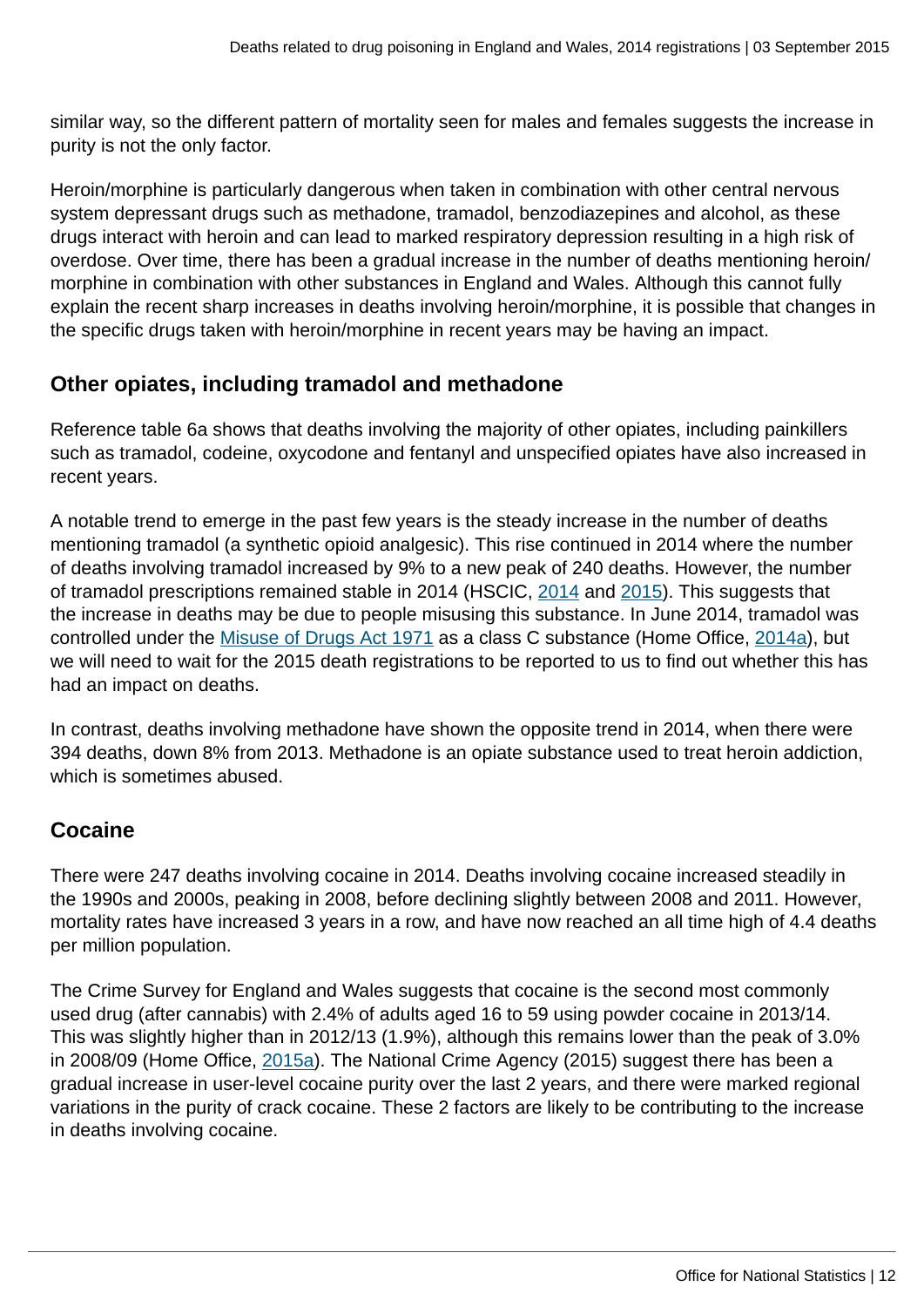# **Amphetamines, including ecstasy**

The number of deaths involving amphetamines increased from 120 in 2013 to 151 in 2014. This is a mortality rate of 2.6 deaths per million population, which is the highest mortality rate since records began in 1993. In addition to amphetamine itself, the amphetamines group includes substances such as methylenedioxymethamphetamine (MDMA, also known as ecstasy), methylamphetamine, paramethoxyamphetamine (PMA) and Para-methoxymethamphetamine (PMMA).

The number of deaths involving ecstasy has varied across the years. The highest number of deaths was seen in 2005 when there were 58 deaths, this then declined to a low of 8 deaths in 2010. Since then the number of deaths has gradually increased to 50 deaths in 2014. The Home Office reported a rise in ecstasy use by adults aged 15 to 59 between 2012/13 and 2013/2014, but this has since stabilised ([Home Office, 2015a](https://www.gov.uk/government/statistics/drug-misuse-findings-from-the-2014-to-2015-csew)).

Reports have expressed concerns about the availability of "super strength" ecstasy, with one recent formulation having a reported MDMA content around 2 to 2.5 times the standard MDMA dose per pill (Drugscope, 2015). The Street Drug Trends Survey (Drugscope, 2015) reports that ecstasy purity levels have increased significantly and have now reached 1990s levels. In addition, ecstasy is sometimes taken in combination with the more potent PMA. This may partially explain the increased number of deaths involving ecstasy.

The number of death certificates mentioning PMA or PMMA dropped slightly in 2014 from 29 in 2013 to 24 in 2014. It is too soon to say if this is the end of the increasing trend seen since 2011, and the figure is still far higher than the single death seen in 2011. It has been suggested that people may be ingesting PMA or PMMA in the belief that they are taking ecstasy tablets ([Frank, 2013\)](http://www.talktofrank.com/news/what-pma). However, there is not enough information recorded on coroner's death certificates to confirm if this was the case for the deaths registered in 2014.

# **New psychoactive substances (including "legal highs")**

Over the past few years a number of new drugs have been informally known as "legal highs". There is no official definition of new psychoactive substances (NPS), and all drugs included in our definition for the purposes of this bulletin are listed in Background note 10. This grouping may be revised in future years, as and when further NPS are indentified, and we welcome comments on the drugs included in this category.

Some of the more common NPS include synthetic cannabinoid receptor agonists (for example, "spice"), gamma-hydroxybutyrate (GHB) and its precursor gamma-butyrolactone (GBL), piperazines, cathinones such as mephedrone, benzofurans, and more recently, prescription-type drugs, for example, benzodiazepine analogues. Most of these substances are now controlled under the [Misuse of Drugs Act \(1971\).](http://www.legislation.gov.uk/ukpga/1971/38/contents)

The number of deaths involving NPS are low compared with the number of deaths involving heroin/ morphine, other opiates, or cocaine. However, over the past few years there has been an rise in NPS deaths, with 67 deaths registered in 2014 (up from 60 deaths in 2013). Analysis of the trends based on the year the death occurred, reveal a different pattern than that seen for registration year. Analysis of year of occurrence suggests that there were sharp increases in NPS deaths between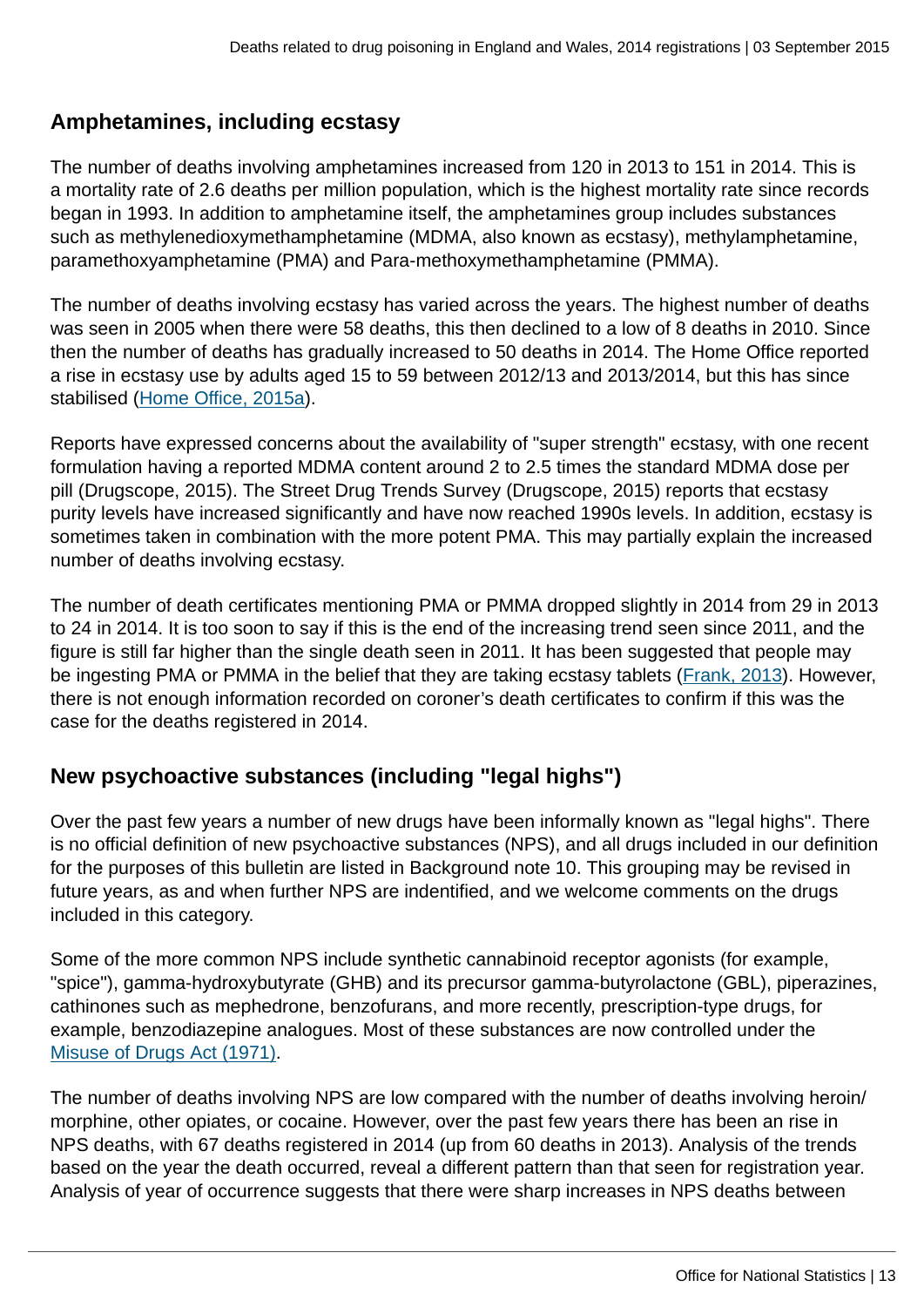2010 and 2011 and again between 2011 and 2012, but then the number of deaths fell in 2013. Although figures for deaths occurring in 2014 are very incomplete (and thus are not shown in Figure 5), initial indications suggest that the upward trend in NPS deaths has now stabilised.

# **Figure 5: Number of deaths involving new psychoactive substances, by registration year and occurrence year, 1993 to 2013**

England and Wales



## Source: Office for National Statistics

#### **Notes:**

- 1. Cause of death was defined using the International Classification of Diseases, Ninth Revision (ICD-9) for the years 1993 to 2000 and Tenth Revision (ICD-10) from 2001 onwards (see Background note 4). Deaths were included where the underlying cause was drug related and one or more new psychoactive substances were mentioned on the death certificate.
- 2. Figure 5 only includes deaths that were registered by 31 December 2014. Due to the length of time it takes to complete a coroner's inquest, it can take months or even years for a drug-related death to be registered, so figures for deaths occurring in 2013 will be an underestimate. See the section on 'Impact of registration delays on drugrelated deaths' for more details.
- 3. Figures for England and Wales include deaths of non-residents.

# **Download chart**

# **XLS** [XLS format](http://www.ons.gov.uk:80/ons/rel/subnational-health3/deaths-related-to-drug-poisoning/england-and-wales---2014/chd-5.xls) (56.5 Kb)

The majority of new psychoactive substances are now controlled under the [Misuse of Drugs Act](http://www.legislation.gov.uk/ukpga/1971/38/contents) [\(1971\)](http://www.legislation.gov.uk/ukpga/1971/38/contents). In 2014, there were 18 deaths involving NPS drugs which were still legal in July 2015.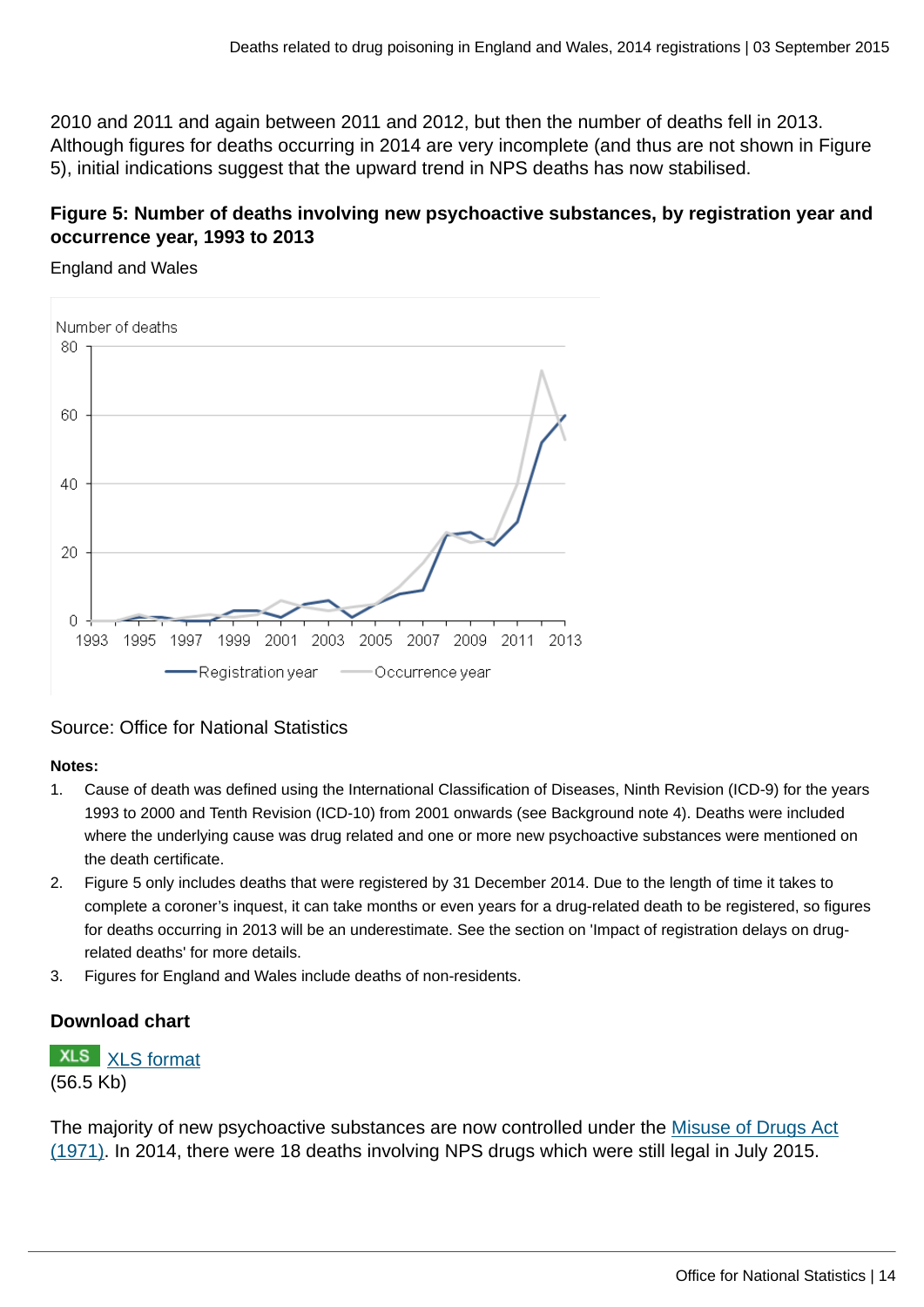The most commonly mentioned NPS are cathinones, the most well-known of which is mephedrone. The rise in deaths involving cathinones which we have seen in recent years appears to have levelled off in 2014, with a small increase from 26 to 27 deaths between 2013 and 2014. Analysis of year of occurrence suggests that deaths involving cathinones actually fell in 2013 and have since stabilised. This is consistent with evidence from the Crime Survey for England and Wales, which suggests that the proportion of 16 to 59-year-olds using mephedrone has not changed significantly in the last 3 years. (Home Office, [2015a\)](https://www.gov.uk/government/statistics/drug-misuse-findings-from-the-2014-to-2015-csew).

The second most common NPS is gamma-hydroxybutyrate (GHB) and its precursor gammabutyrolactone (GBL), which was involved in 20 deaths in 2014, which is in line with figures from the last 7 years. GBL was controlled under the misuse of drugs act in 2009, so some people would no longer consider it to be a new psychoactive substance.

An emerging trend is the use of benzodiazepine analogues, such as etizolam, flubromazepam and pyrazolam, which were involved in 9 deaths in 2014 (though around half occurred in 2013).

Another emerging trend is the use of nitrous oxide as a legal high (this substance is commonly used as pain relief during labour and is also known as laughing gas). The Crime Survey for England and Wales reported that 7.6% of people aged 16 to 24 used nitrous oxide in the last year, though this number had not increased significantly compared with the previous year (Home Office, [2015a](https://www.gov.uk/government/statistics/drug-misuse-findings-from-the-2014-to-2015-csew)). Our drug deaths figures suggest that there is no evidence of an increase in deaths involving nitrous oxide, as there were only 3 deaths registered in both 2013 and 2014 and between 0 and 5 deaths each year prior to that.

# **Benzodiazepines**

There were 372 drug-related deaths involving benzodiazepines in 2014. The mortality rate was 6.6 deaths per million population, an 8% increase from 2013 and the highest mortality rate since records began in 1993.

Diazepam was the most common type of benzodiazepine mentioned on deaths certificates in 2014, involved in 258 deaths, the highest number on record. Although diazepam can be prescribed it is also widely abused. The Street Trends Drug Survey suggests that the content of these illegal benzodiazepines varies and there is a trend for taking new benzodiazepine analogues such as etizolam (Drugscope, 2015).

The role of diazepam and other benzodiazepines in drug-related deaths is unclear, as more than 9 out of 10 deaths involving benzodiazepines also mentioned another, often more potent, drug such as heroin or methadone.

# **Zopiclone and zolpidem**

The number of deaths involving zopiclone or zolpidem has steadily increased since 1993 to 100 deaths in 2014, an increase of 16% since 2013. These drugs are prescribed to treat insomnia in the short-term, and prescriptions have increased slightly (2% between 2013 and 2014 – HSCIC, [2015](http://www.hscic.gov.uk/searchcatalogue?productid=17711&q=prescription+cost+analysis&sort=Relevance&size=10&page=1#top)), but this does not explain the growing number of deaths involving these substances. These drugs have the potential to be misused and in June 2014, zopiclone was controlled under the [Misuse of](http://www.legislation.gov.uk/ukpga/1971/38/contents)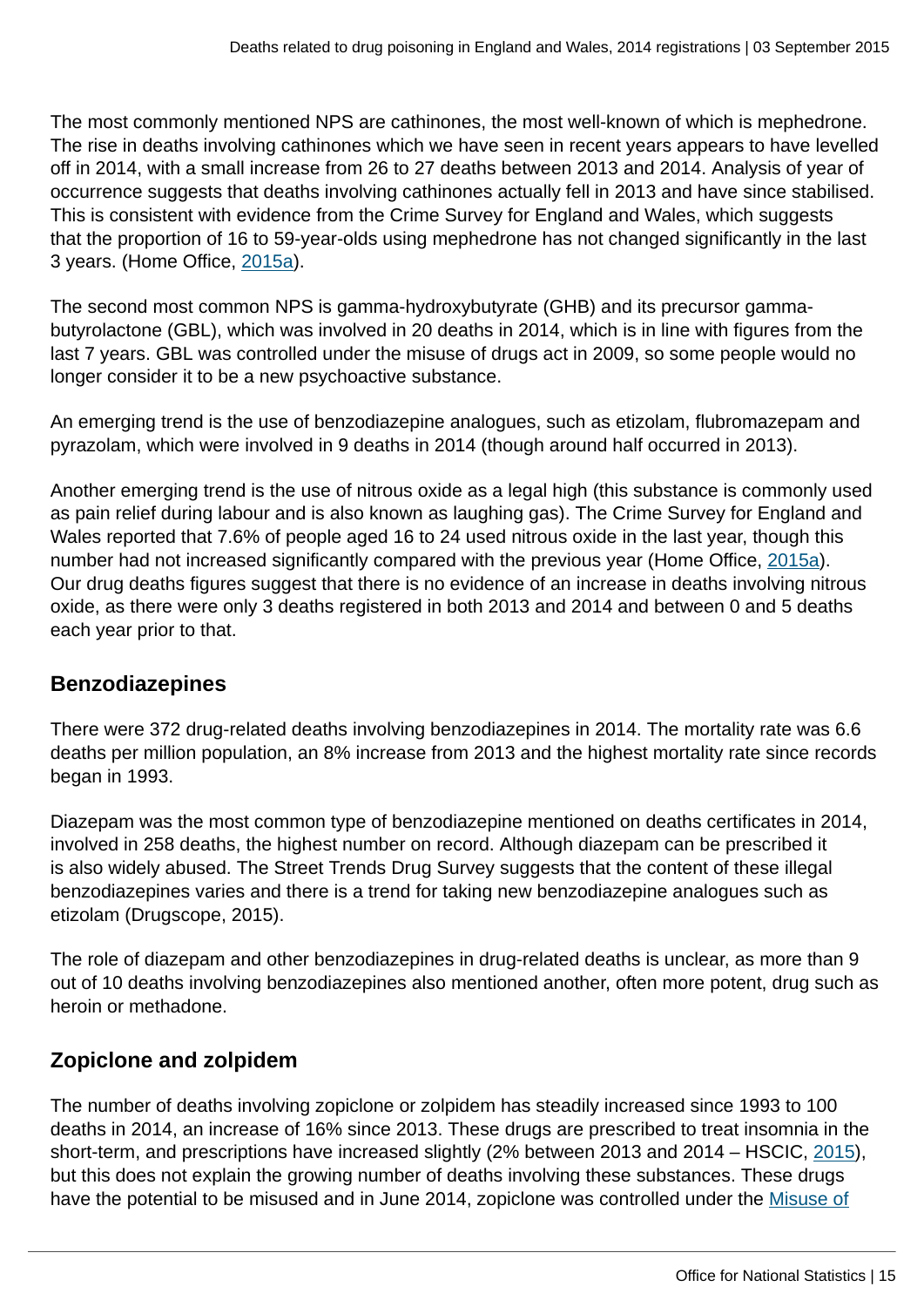[Drugs Act 1971](http://www.legislation.gov.uk/ukpga/1971/38/contents) as a class C substance [\(Home Office, 2014a](https://www.gov.uk/government/publications/circular-0082014-changes-to-the-misuse-of-drugs-act-1971)), but it is too soon to say whether this has had any impact on the number of deaths. As with benzodiazepines, 8 out of 10 deaths involving Zopiclone or Zolpidem also involve another drug.

# **Antidepressants**

There were 517 deaths involving antidepressants in 2014, the highest number since 1999. The majority of this increase is in people aged between 40 and 69.

Deaths involving tricyclic antidepressants (TCAs) showed an increase in 2014, with 253 deaths registered in 2014. The majority of the TCA deaths involved amitriptyline where there was a 13% rise to 195 deaths, continuing the upward trend since 2010. Although TCAs are still involved in more deaths than other types of antidepressants, the number of deaths from TCA poisoning is now much lower than its peak of 497 deaths in 1998.

Deaths involving Selective Serotonin Re-uptake Inhibitors (SSRIs) have been steadily increasing over recent years, reaching a peak of 159 deaths in 2014, 1 death higher than the previous peak in 2012. The majority of SSRI deaths involve the drug citalopram. The number of these deaths had been increasing gradually over time, but in 2013 there was a decrease of 19% to 82 deaths. This increased again slightly in 2014 to 86 deaths. Studies show that SSRIs are less toxic in overdose than TCAs [\(Hawton et al, 2010](http://journals.plos.org/plosmedicine/article?id=10.1371/journal.pmed.1001213)), but SSRIs are prescribed more frequently. In the last 5 years prescriptions for SSRIs have increased more rapidly than prescriptions for TCAs (Health and Social Care Information Centre – HSCIC, [2010](http://www.hscic.gov.uk/searchcatalogue?productid=2665&q=prescription+cost+analysis&sort=Relevance&size=10&page=1#top) and [2014](http://www.hscic.gov.uk/searchcatalogue?productid=14494&q=prescription+cost+analysis&sort=Relevance&size=10&page=2#top)), which may explain the gradual long-term rise in deaths involving SSRIs.

Deaths involving other types of antidepressants have continued the upward trend, increasing by 26% and reaching a peak in 2014 at 155 deaths. Reference table 6a shows that the majority of these deaths involved venlafaxine or mirtazapine. The number of deaths involving mirtazapine increased to 90 deaths in 2014 from 73 in 2013, the highest number on record. Deaths involving venlafaxine also increased to the highest number on record (59 deaths in 2014). The National Institute for Health and Clinical Excellence guidelines [\(NICE, 2009\)](http://www.nice.org.uk/guidance/cg90/chapter/1-recommendations) suggest that these drugs should not be used as a first-line treatment for depression, and should only be prescribed to people who have not responded to SSRIs. Venlafaxine in particular is associated with a greater risk of death from overdose. Prescriptions for venlafaxine and mirtazapine have increased in recent years, but still only accounted for only 16% of all antidepressant prescriptions in 2014 and yet they were responsible for 29% of deaths where antidepressants were mentioned (HSCIC, [2014](http://www.hscic.gov.uk/searchcatalogue?productid=14494&q=prescription+cost+analysis&sort=Relevance&size=10&page=2#top) and [2015](http://www.hscic.gov.uk/searchcatalogue?productid=17711&q=prescription+cost+analysis&sort=Relevance&size=10&page=1#top)).

# **Paracetamol and other analgesics**

There were 200 deaths involving paracetamol and its compounds in 2014. Deaths involving paracetamol not from a compound decreased by 20% in 2014 to 127, following a small increase in 2013. Overall, deaths involving paracetamol not from a compound have been fairly stable in the last few years. However, deaths involving co-codamol (paracetamol and codeine) increased by 21% in 2014 to a new high of 63 deaths.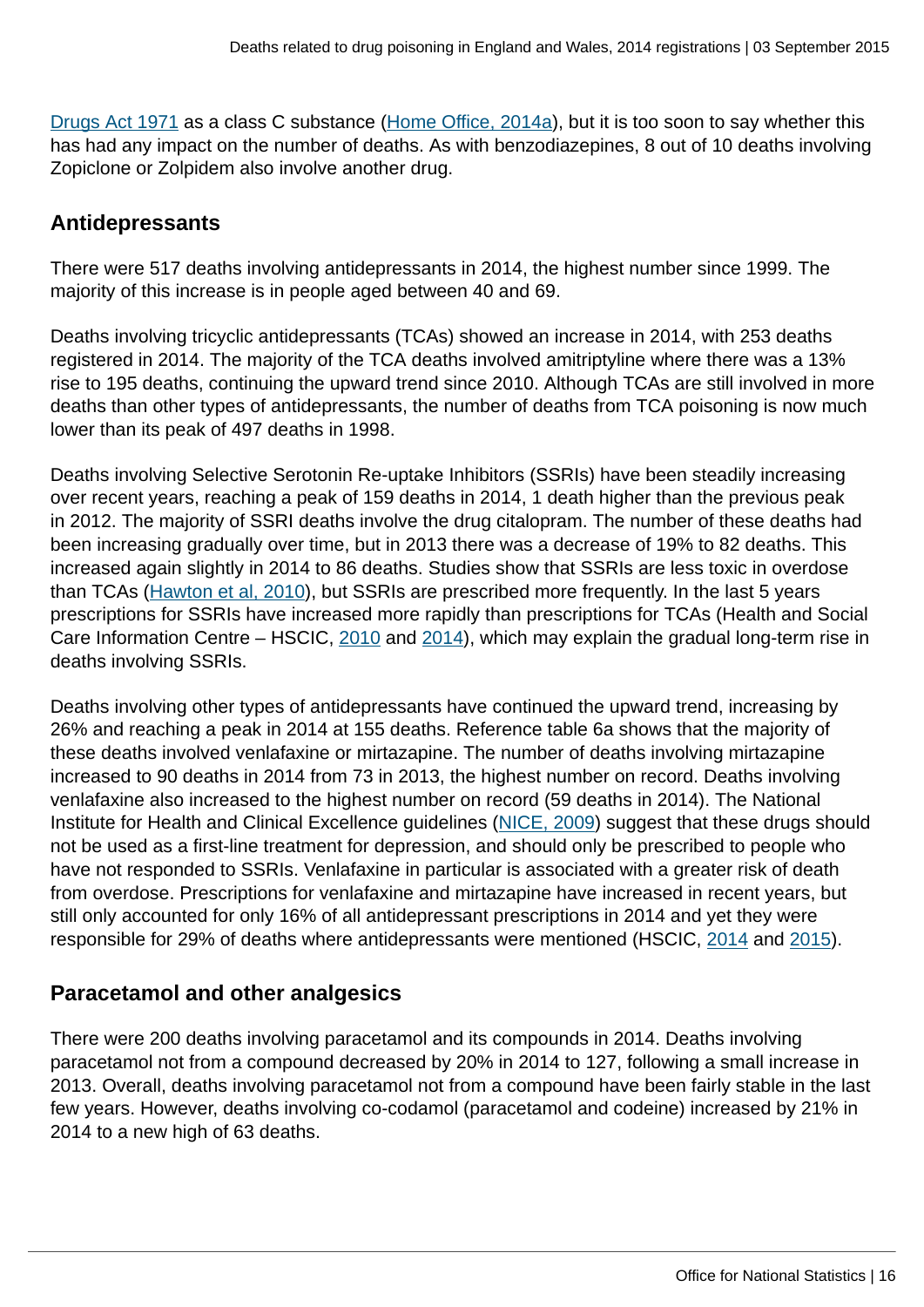# **Barbiturates**

In 2014 the number of deaths involving barbiturates increased by 56%, from 32 up to 50 deaths – an all time high. Although there has been some fluctuation, the data appears to suggest that since 2007 there has been an increasing trend, peaking in 2014.

# **Antipsychotics**

There were 126 deaths related to antipsychotics in 2014 (an 18% increase). This continues the gradually increasing trend that has been seen since around 2000. The number of deaths involving antipsychotics reached an all time high in 2014 and is now more than twice the level recorded in 1994. In 2014, the antipsychotic quetiapine was involved in half these cases (52 deaths). The number of prescriptions for antipsychotic drugs increased in 2014, but not as much as the number of deaths (HSCIC, [2014](http://www.hscic.gov.uk/catalogue/PUB13887/pres-cost-anal-eng-2013-data.csv) and [2015\)](http://www.hscic.gov.uk/searchcatalogue?productid=17711&q=prescription+cost+analysis&sort=Relevance&size=10&page=1#top). The reason for this difference is unclear.

# **Age-specific mortality rates for deaths related to drug misuse**

## **Figure 6: Age-specific mortality rates for deaths related to drug misuse, deaths registered in 1993 to 2014**

England and Wales



# Source: Office for National Statistics

#### **Notes:**

- 1. Age-specific mortality rates per 1 million population.
- 2. Cause of death was defined using the International Classification of Diseases, Ninth Revision (ICD-9) for the years 1993 to 2000 and Tenth Revision (ICD-10) from 2001 onwards. More details can be found in Background notes 4 and 5.
- 3. Figures are for deaths registered, rather than deaths occurring between 1993-2014.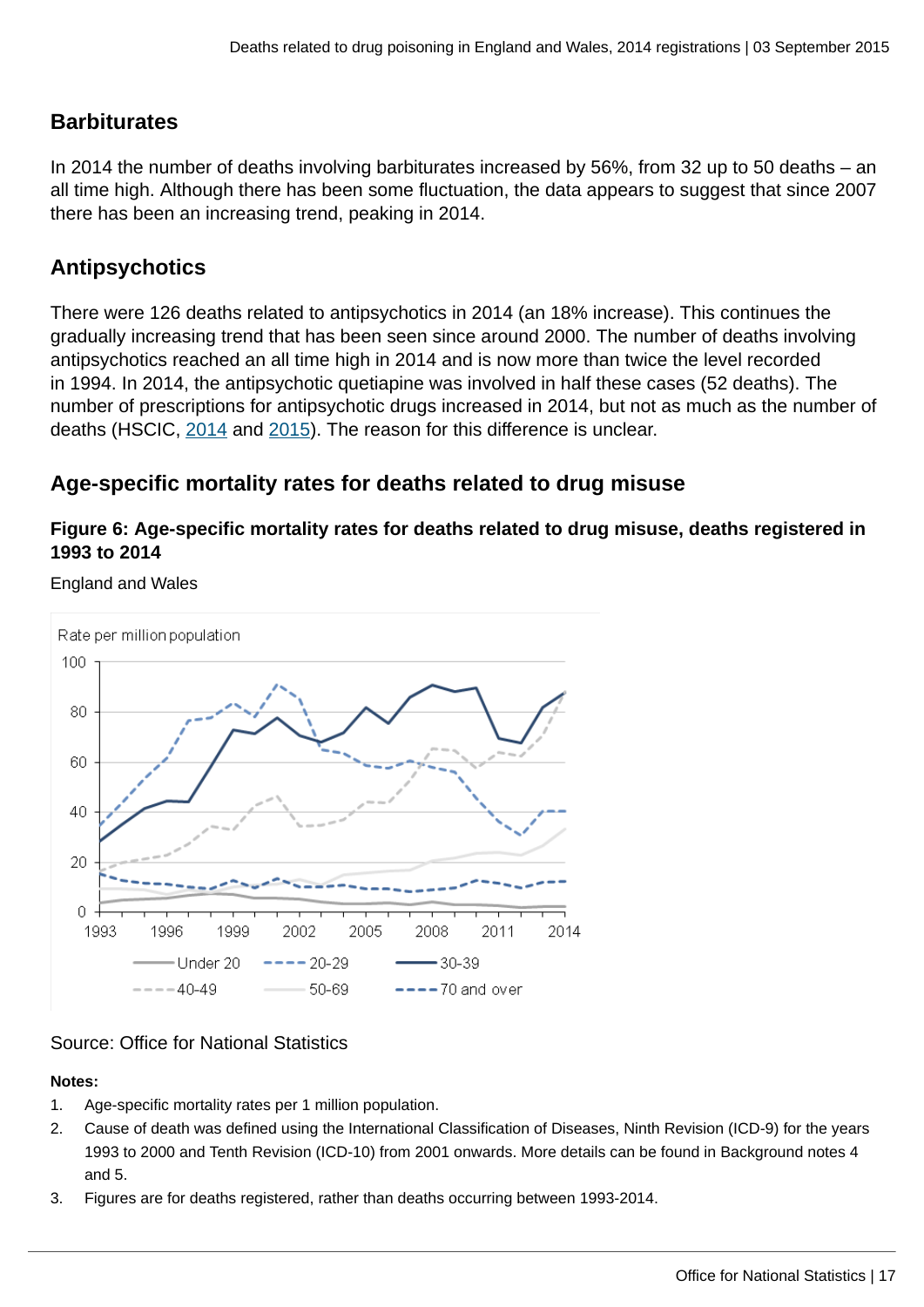4. Figures for England and Wales include deaths of non-residents.

#### **Download chart**

## **XLS** [XLS format](http://www.ons.gov.uk:80/ons/rel/subnational-health3/deaths-related-to-drug-poisoning/england-and-wales---2014/chd-6.xls) (82 Kb)

Mortality rates from drug misuse rose across almost all age groups in 2014 for the second year in a row. The only age group to buck this trend were 20 to 29 year-olds where the rate remained the same. However the size of the increase varied between age groups, with people aged between 30 and 69 showing the largest rises; and the youngest and oldest age groups remaining relatively stable in 2014.

A large rise in the mortality rate was seen in the 40 to 49 year old age group, increasing from 70.5 to 88.4 deaths per million population between 2013 and 2014 (a 25% increase). Mortality rates in this age group have followed an upward trend and the latest increase means that for the first time the highest mortality rate from drug misuse is now in people aged 40 to 49. Mortality rates in those aged 30 to 39 also increased in 2014 to 87.9 deaths per million. The mortality rate in people aged 30 to 49 was significantly higher than any other age group and this difference is particularly marked in males (see downloadable reference tables). Reference table 7 contains the number of deaths involving selected substances by age group. This table shows that the increase in deaths in people aged 30 to 49 is largely due to deaths involving heroin/morphine, other specified opiates and cocaine. Deaths involving amphetamine also contributed to the increase in 30 to 39 year olds.

The mortality rate for 50 to 69 year olds also increased significantly in 2014 from 26.6 to 33.3 deaths per million population. This continues the upward trend seen in previous years and the mortality rate is now the highest it has ever been for this age group. Reference table 7 shows that the overall increase in this age group is driven by increases in deaths involving opiate drugs.

In 2014, the mortality rate from drug misuse for 20 to 29 year olds remained stable at 40.5 deaths per million population. Looking at the long-term trends, this age group had the highest mortality rate from 1994 until 2002. Since its peak in 2001, the mortality rate decreased until 2013, when it increased from 30.5 to 40.5 deaths per million population, but this increasing trend appears to have levelled off in 2014.

For the under 20s, the mortality rate increased slightly to 2.4 deaths per million population in 2014, this follows a similar small rise in 2013. Despite the increase, the mortality rate in young people is still at a historically low level and is much lower than the mortality rate seen in older age groups.

There was a small increase in mortality for people aged 70 and over from 11.9 to 12.2 deaths per million population in 2014. However, the rate remains relatively low compared with other age groups.

This age pattern of drug misuse deaths is broadly in line with treatment figures from Public Health England ([2014](http://www.nta.nhs.uk/uploads/drug-treatment-in-england-2013-14-commentary.pdf)), which show that people receiving treatment for drug misuse are getting older. Moreover, this ageing drug using population experience wider health problems, making them harder to treat, thus impacting on mortality.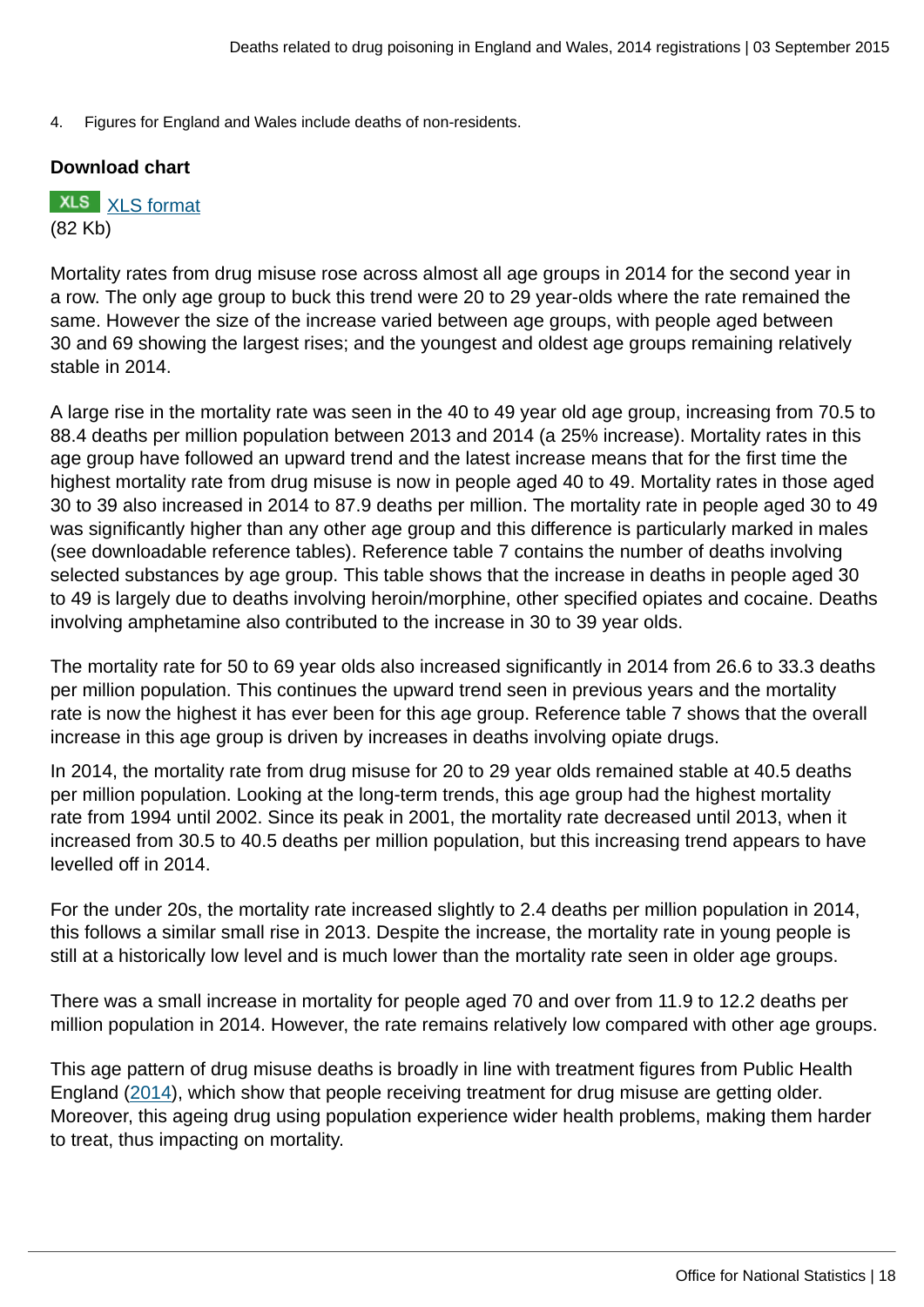# **Geographical variations in deaths related to drug misuse**

In England as a whole, the mortality rate from drug misuse has increased for 2 consecutive years, marking a reversal of the declining trend which was seen between 2008 and 2012. In 2014 the rate increased by 17% from 33.9 to 39.7 deaths per million population, reaching an all time high. In contrast, since 2010, the mortality rate in Wales has been gradually decreasing, and the mortality rate declined by 16% between 2013 and 2014, when the figure stood at 39.0 deaths per million population. These differing trends mean that England now has a higher mortality rate for deaths related to drug misuse than Wales for the first time since 2004.

Nevertheless, there was considerable regional variation within England in deaths relating to drug misuse. Most regions of England saw an increase in the mortality rate from drug misuse between 2013 and 2014, though Yorkshire and The Humber and the East Midlands saw small falls. Despite a 10% increase in 2014, London continued to have the lowest mortality rate in England (25.4 deaths per million population in 2014). The regions with the highest mortality rates over the last 9 years were the North East and North West. The North East has seen particularly sharp rises in the mortality rate in the last 2 years (33% in 2014 and 30% in 2013) and the rate of 69.3 deaths per million population is now more than double that of London.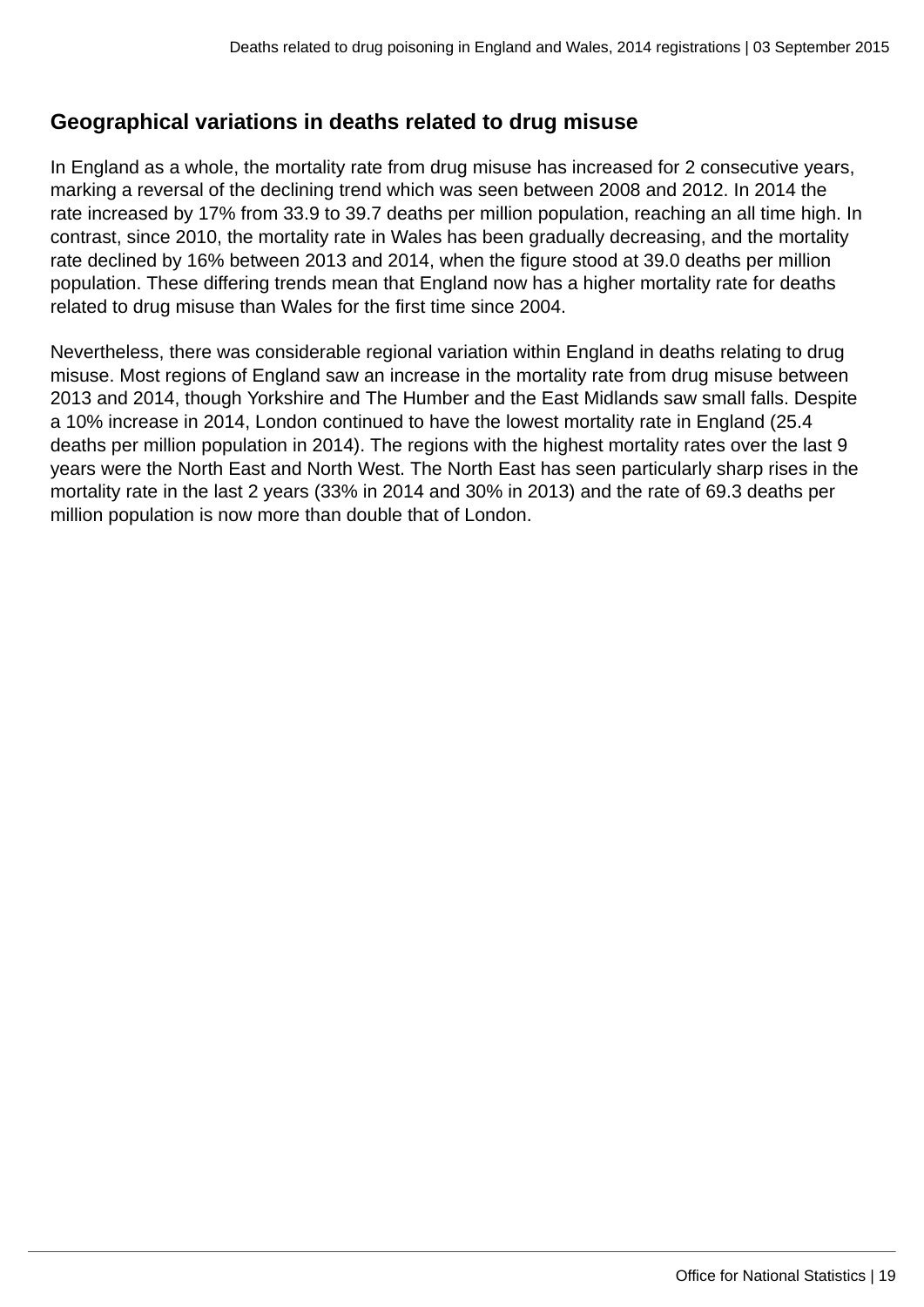# **Figure 7: Age-standardised mortality rate for deaths related to drug misuse, by country and region, deaths registered in 2014**

England and Wales

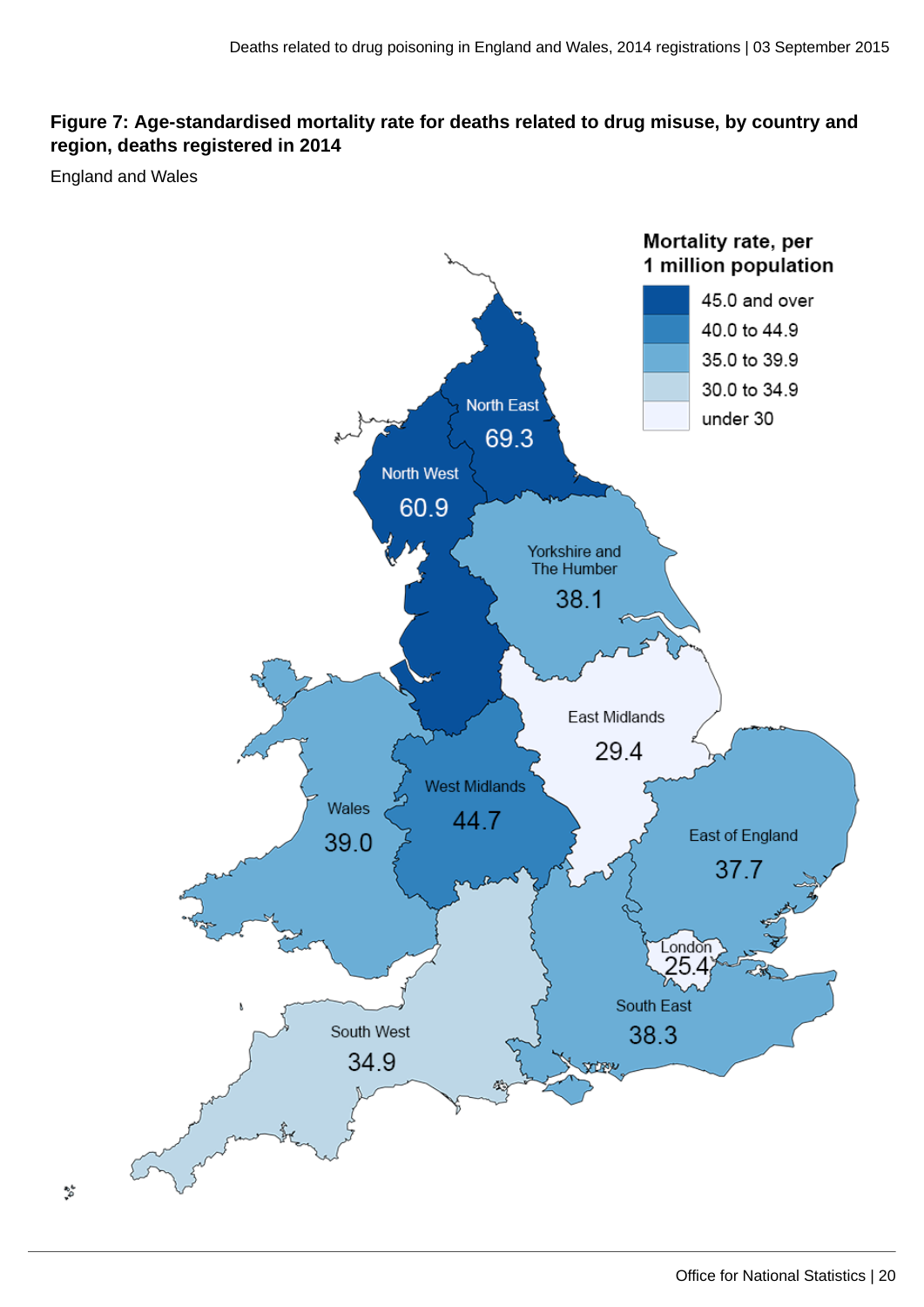## Source: Office for National Statistics

#### **Notes:**

- 1. Age-standardised mortality rates per 1 million population, standardised to the 2013 European Standard Population.
- 2. Cause of death was defined using the International Classification of Diseases, Tenth Revision (ICD-10). More details can be found in Background notes 4 and 5.
- 3. Figures are for deaths registered, rather than deaths occurring in 2014.
- 4. Deaths of persons usually resident in each country and region, based on boundaries as of May 2015.

## **Download chart**

**XLS** [XLS format](http://www.ons.gov.uk:80/ons/rel/subnational-health3/deaths-related-to-drug-poisoning/england-and-wales---2014/chd-7.xls) (56 Kb)

# **Comparisons with other countries**

Figures on drug-related deaths in Scotland are available from [National Records of Scotland](http://www.gro-scotland.gov.uk/statistics-and-data/statistics/statistics-by-theme/vital-events/deaths/drug-related-deaths-in-scotland). These show that there were 613 deaths related to drug misuse registered in Scotland in 2014, 16% higher than in 2013. Additional data on Scottish drug-related deaths is available from the [Information](http://www.isdscotland.org/Health-Topics/Drugs-and-Alcohol-Misuse/Publications/index.asp) [Services Division](http://www.isdscotland.org/Health-Topics/Drugs-and-Alcohol-Misuse/Publications/index.asp) of NHS Scotland.

Figures for Northern Ireland are available from the [Northern Ireland Statistics and Research Agency.](http://www.nisra.gov.uk/demography/default.asp30.htm) The latest figures show that there were 115 drug-related deaths registered in Northern Ireland in 2013, up 5% compared with 2012.

Statistics for Europe are available from the [European Monitoring Centre for Drugs and Drug](http://www.emcdda.europa.eu/edr2015) [Addiction \(EMCDDA\)](http://www.emcdda.europa.eu/edr2015). The latest figures show that the UK had the seventh highest drug-related mortality rate in Europe [\(EMCDDA, 2015\).](http://www.emcdda.europa.eu/publications/edr/trends-developments/2015)

Figures for other countries may not be comparable with those presented here for England and Wales, due to differences in data collection methods and in the death registration system.

# **Number of deaths related to drug misuse by underlying cause**

In January 2014, we introduced a new version of ICD-10 (software version 2013) which replaced the version introduced in 2011 (version 2010). The impact of this change is detailed in the "Changes to the coding of underlying cause of death" section. It is not anticipated that this change will have a big impact on the assignment of underlying cause of death for the drug-related deaths reported in this bulletin.

In both males and females, the largest proportion of deaths were from accidental poisonings (79% of all drug misuse deaths in males and 69% in females). Both the proportion and the actual number of accidental poisoning deaths has increased between 2013 and 2014 from 1,087 to 1,291 deaths in males and from 332 deaths to 429 deaths in females.

Deaths from mental and behavioural disorders due to drug use are essentially deaths from drug dependence or abuse. These deaths often involve an acute overdose of drugs, but because the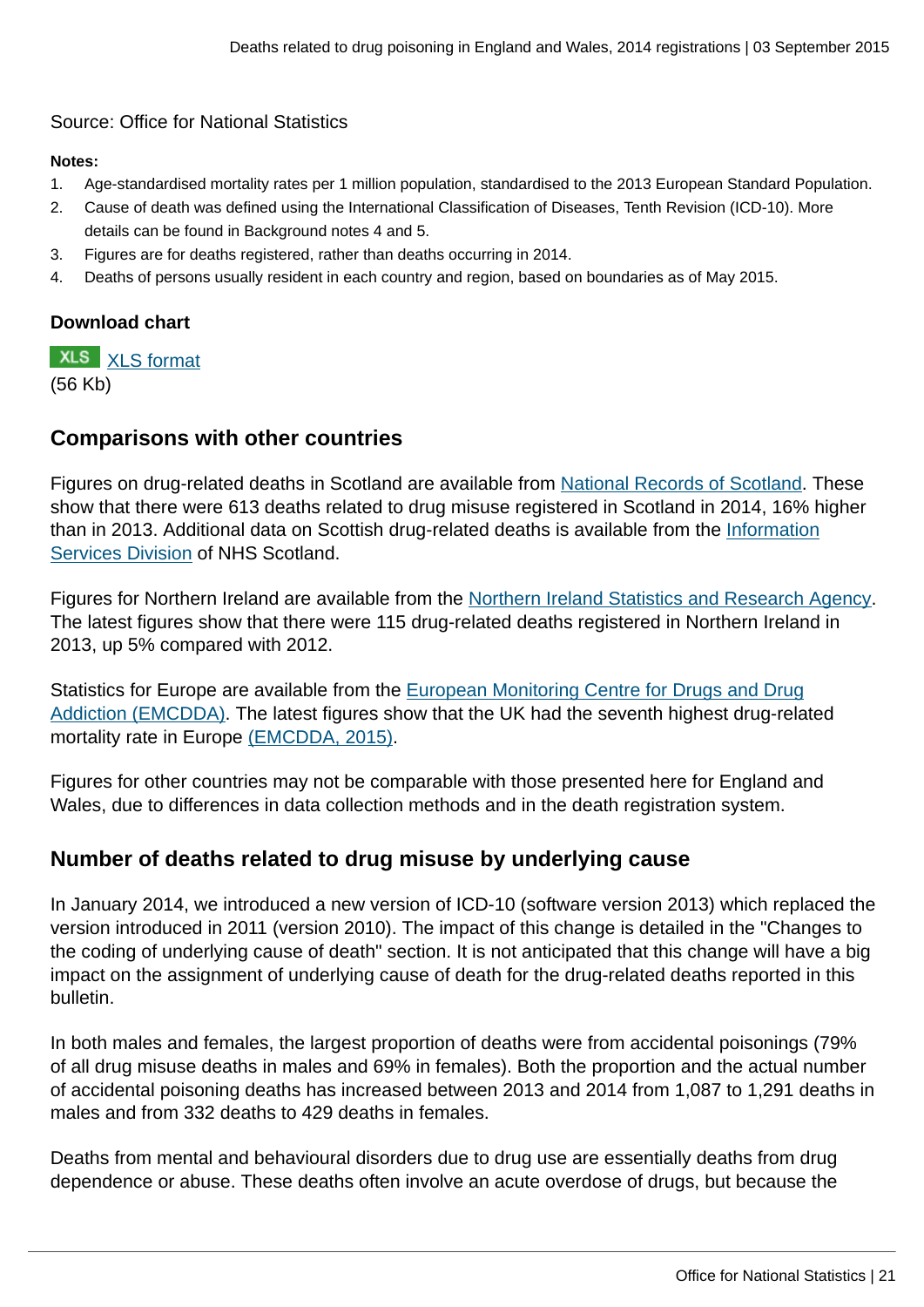death record did not mention a specific terms such as "overdose", the underlying cause is assigned to mental and behavioural disorders rather than an accidental poisoning. However, these 2 causes often involve very similar scenarios. The number of deaths where the underlying cause was a mental and behavioural disorder remained relatively stable for both males and females in 2014 (83 deaths and 24 deaths respectively). However, given the overall number of drug-related deaths increased in 2014, we would have expected deaths from mental and behavioural disorders to increase proportionally. As this didn't happen, the percentage of drug misuse deaths from mental and behavioural disorders dipped slightly to 5% in males and 4% in females.

The proportion of drug-misuse deaths which are suicides (defined as intentional self-poisoning or poisoning of undetermined intent) is higher in females than in males – 27% compared with 15% in 2014. The number of female suicides related to drug misuse increased from 155 deaths in 2013 to 168 deaths in 2014. In contrast, the number of male suicides related to drug misuse decreased from 271 deaths in 2013 to 246 deaths in 2014.

The number of deaths from assault by drugs are extremely low (less than 10 per year), and have been combined with mental and behavioural disorders for completeness.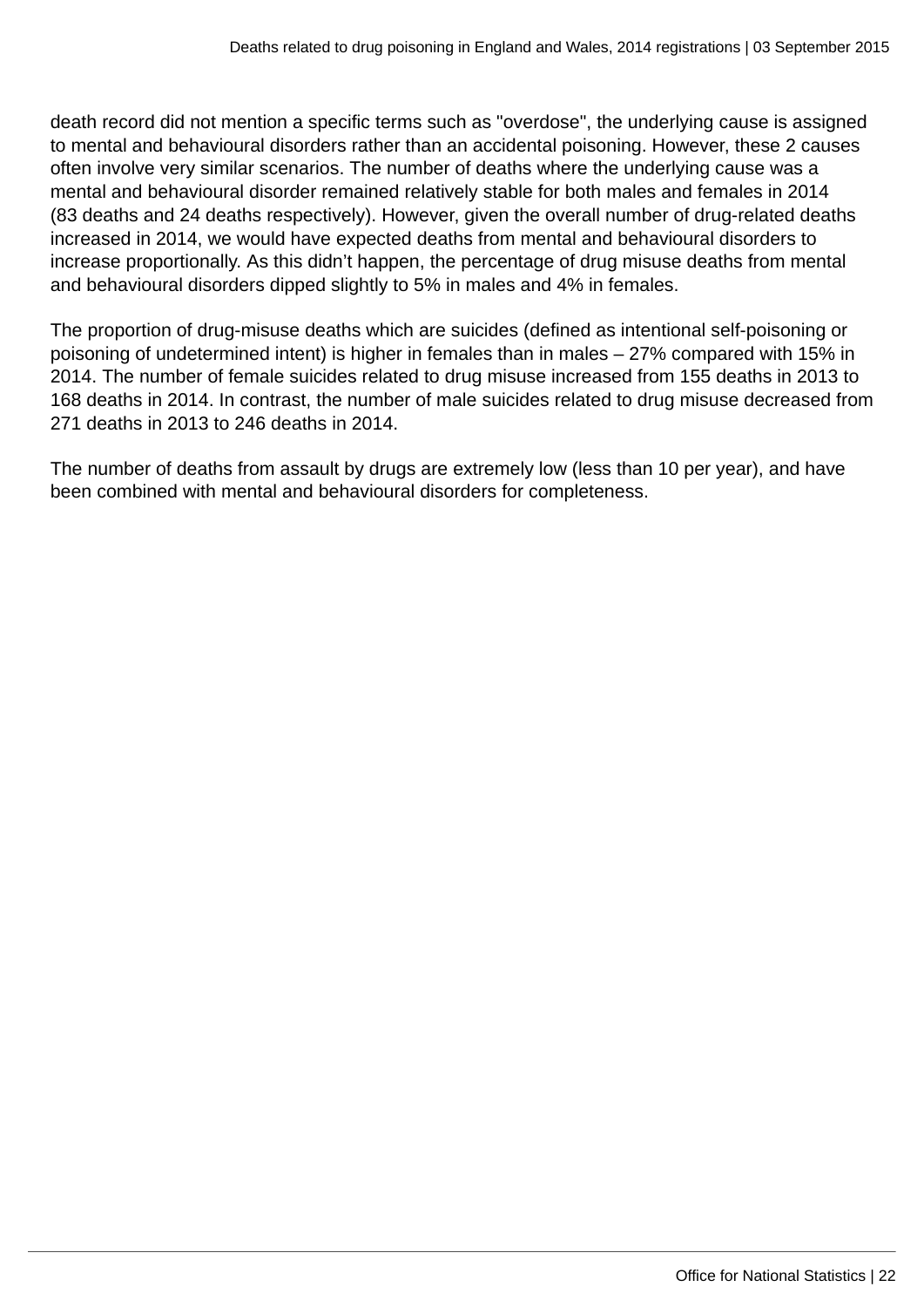## **Fig 8: Male drug misuse deaths by underlying cause, deaths registered in 2014**

England and Wales



# Source: Office for National Statistics

#### **Notes:**

- 1. Cause of death was defined using the International Classification of Diseases, Tenth Revision (ICD-10). More details can be found in Background notes 4 and 5.
- 2. There are very few deaths from assault by drugs, so for presentation purposes, these have been combined with mental and behavioural disorders due to drug use.
- 3. Figures are for deaths registered, rather than deaths occurring in 2014.
- 4. Figures for England and Wales include deaths of non-residents.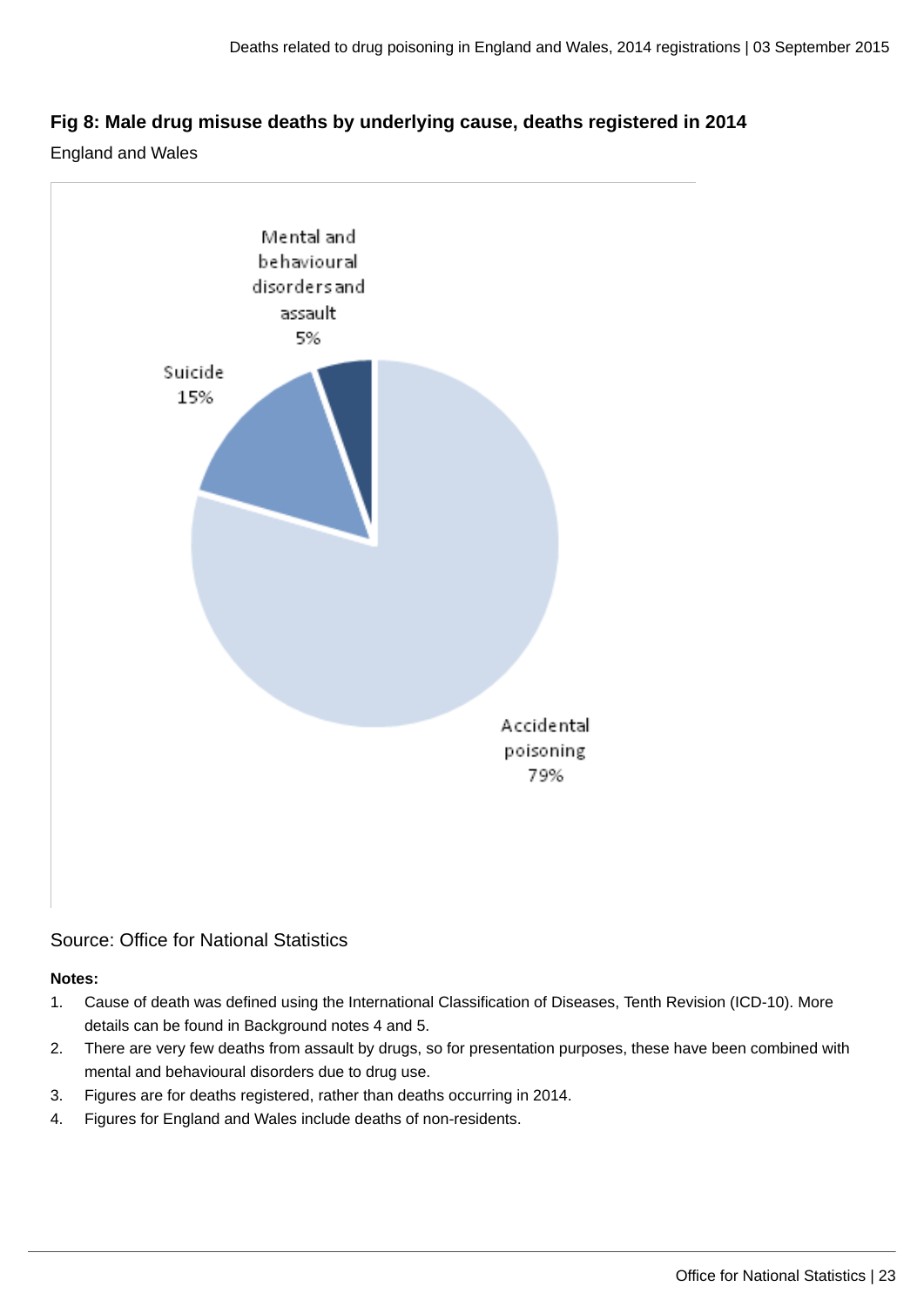## **Download chart**



# **Fig 9: Female drug misuse deaths by underlying cause, deaths registered in 2014**

England and Wales



Source: Office for National Statistics

#### **Notes:**

- 1. Cause of death was defined using the International Classification of Diseases, Tenth Revision (ICD-10). More details can be found in Background notes 4 and 5.
- 2. There are very few deaths from assault by drugs, so for presentation purposes, these have been combined with mental and behavioural disorders due to drug use.
- 3. Figures are for deaths registered, rather than deaths occurring in 2014.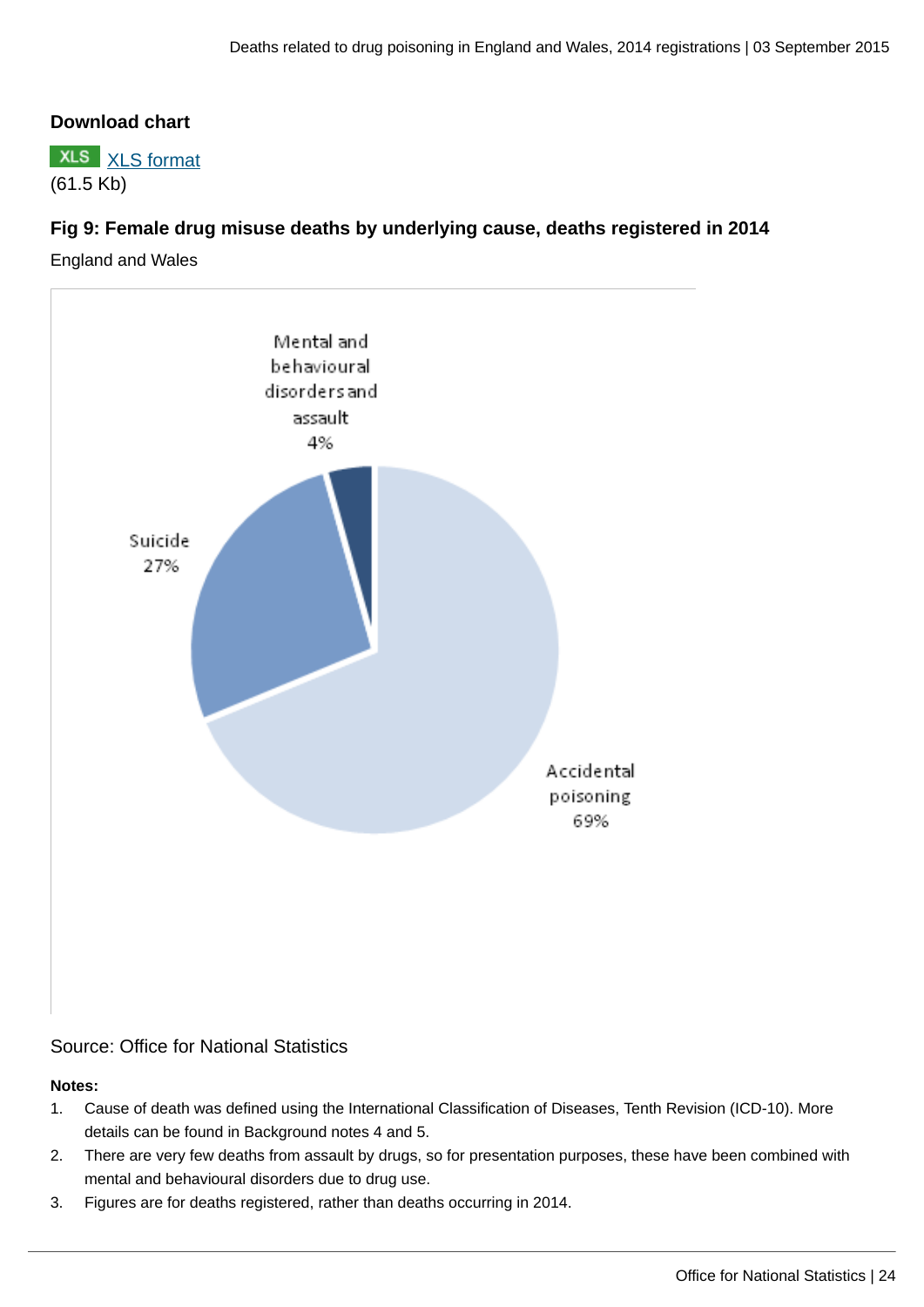4. Figures for England and Wales include deaths of non-residents.

#### **Download chart**

**XLS** [XLS format](http://www.ons.gov.uk:80/ons/rel/subnational-health3/deaths-related-to-drug-poisoning/england-and-wales---2014/chd-9.xls) (61.5 Kb)

# **Impact of registration delays on drug-related deaths**

In England and Wales, almost all drug-related deaths are certified by a coroner following an inquest. The death cannot be registered until the inquest is completed, which can take many months or even years, and we are not notified that a death has occurred until it is registered. If someone is to be charged in relation to the death, the coroner must adjourn the inquest, and they may carry out an accelerated registration. However, the full details are not recorded until the inquest is completed, and these accelerated registration deaths are not included in the drug-related deaths figures.

In common with most other mortality statistics, figures for drug-related deaths are presented for deaths registered in a particular calendar year, which enables figures to be published in a timely manner. The alternative would be to publish statistics based on the year in which the death occurred. However, if we were to do this the publication would be delayed by at least 6 months to allow enough time for the majority of the deaths that occurred in a given year to be registered. If it was produced any earlier the data would be incomplete and inaccurate.

Due to the length of time it takes to hold an inquest, this bulletin actually presents information on deaths that may have occurred months or even years ago. Out of the 3,346 drug-related deaths registered in 2014, half (1,682) occurred in years prior to 2014. This proportion has not changed substantially in recent years, but it makes it more difficult to evaluate how changes such as the heroin drought or the banning of certain new psychoactive substances have affected drug-related deaths. It also makes it more difficult to compare trends in drug-related deaths between local areas, as registration delays vary considerably across England and Wales.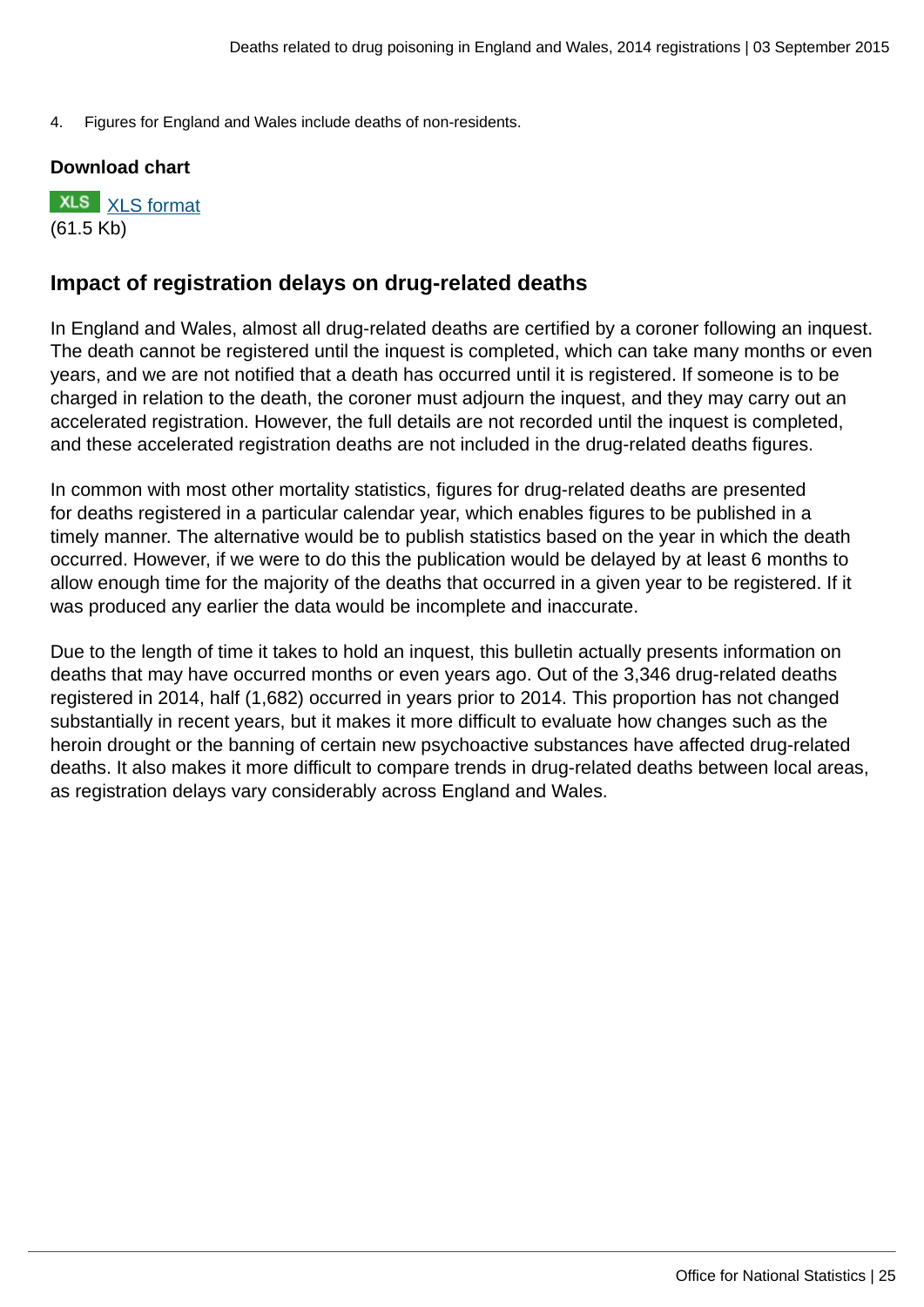# **Figure 10: Average registration delay for deaths related to drug poisoning and drug misuse, deaths registered in 1993 to 2014**

#### England and Wales



Source: Office for National Statistics

#### **Notes:**

- 1. The registration delay is calculated as the difference between the date each death occurred and the date it was registered, measured in days. The average delay is represented using the median.
- 2. Cause of death was defined using the International Classification of Diseases, Tenth Revision (ICD-10). More details can be found in Background notes 4 and 5.
- 3. Figures are for deaths registered, rather than deaths occurring between 1993-2014.
- 4. Figures for England and Wales include deaths of non-residents.

## **Download chart**

# **XLS** [XLS format](http://www.ons.gov.uk:80/ons/rel/subnational-health3/deaths-related-to-drug-poisoning/england-and-wales---2014/chd-10.xls)

(61.5 Kb)

Figure 10 shows that the average registration delay has gradually increased over time. In 1993 the average delay was 70 days for all drug-related deaths and this had more than doubled to 176 days in 2013. However, in 2014 the average registration delay decreased for the first time to 161 days, suggesting the upward trend has stabilised. Over the same period the number of deaths from all causes that were referred to coroners increased from 22% in 1993 to a peak of nearly 40% in 2010, but has since levelled off. This increase may have contributed to the lengthening registration delays over the same period. Overall, the broad trends in drug-related deaths are similar whether the analysis is based on registration year or occurrence year (see Figure 11).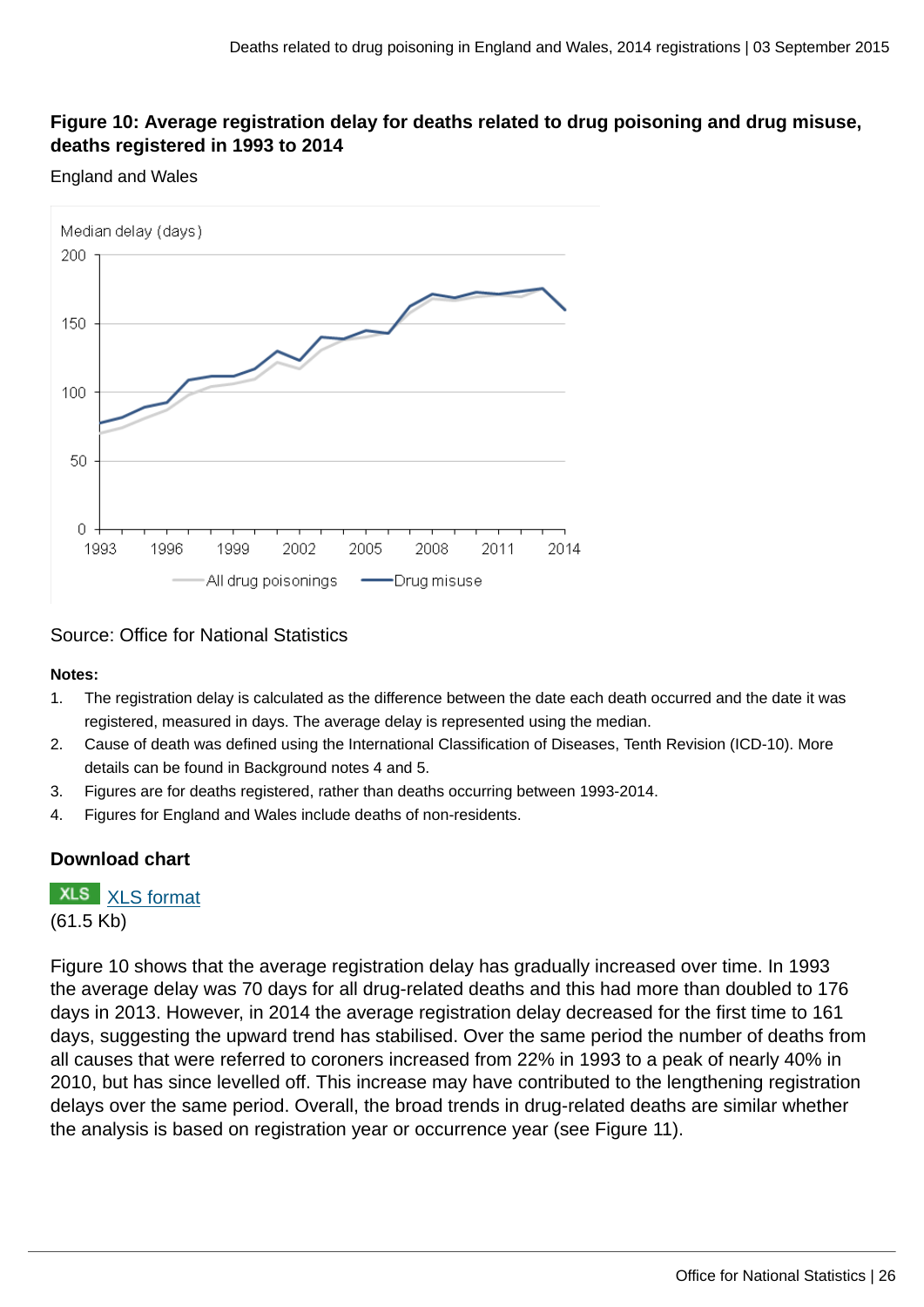## **Figure 11: Number of deaths from drug misuse, by registration year and occurrence year, 1993 to 2013**

#### England and Wales



#### Source: Office for National Statistics

#### **Notes:**

- 1. Cause of death was defined using the International Classification of Diseases, Ninth Revision (ICD-9) for the years 1993 to 2000 and Tenth Revision (ICD-10) from 2001 onwards (see Background notes 4 and 5).
- 2. Figure 11 only includes deaths that were registered by 31 December 2014. Due to the length of time it takes to complete a coroner's inquest, it can take months or even years for a drug-related death to be registered, so figures for deaths occurring in 2013 will be an underestimate.
- 3. Figures for England and Wales include deaths of non-residents.

# **Download chart**

**XLS** [XLS format](http://www.ons.gov.uk:80/ons/rel/subnational-health3/deaths-related-to-drug-poisoning/england-and-wales---2014/chd-11.xls) (61.5 Kb)

# **New method for calculating confidence intervals around mortality rates**

The deaths data in this release are not subject to sampling variation, as they were not drawn from a sample. Nevertheless, they may be affected by random variation, particularly where the number of deaths is small. To help assess the variability in the rates, they have been presented alongside 95% confidence intervals.

This bulletin uses a new method for calculating the confidence intervals around the death rates, and figures have been revised back to 1993. Previously, the confidence intervals were calculated using a normal approximation method, on the assumption that the underlying deaths data on which the rates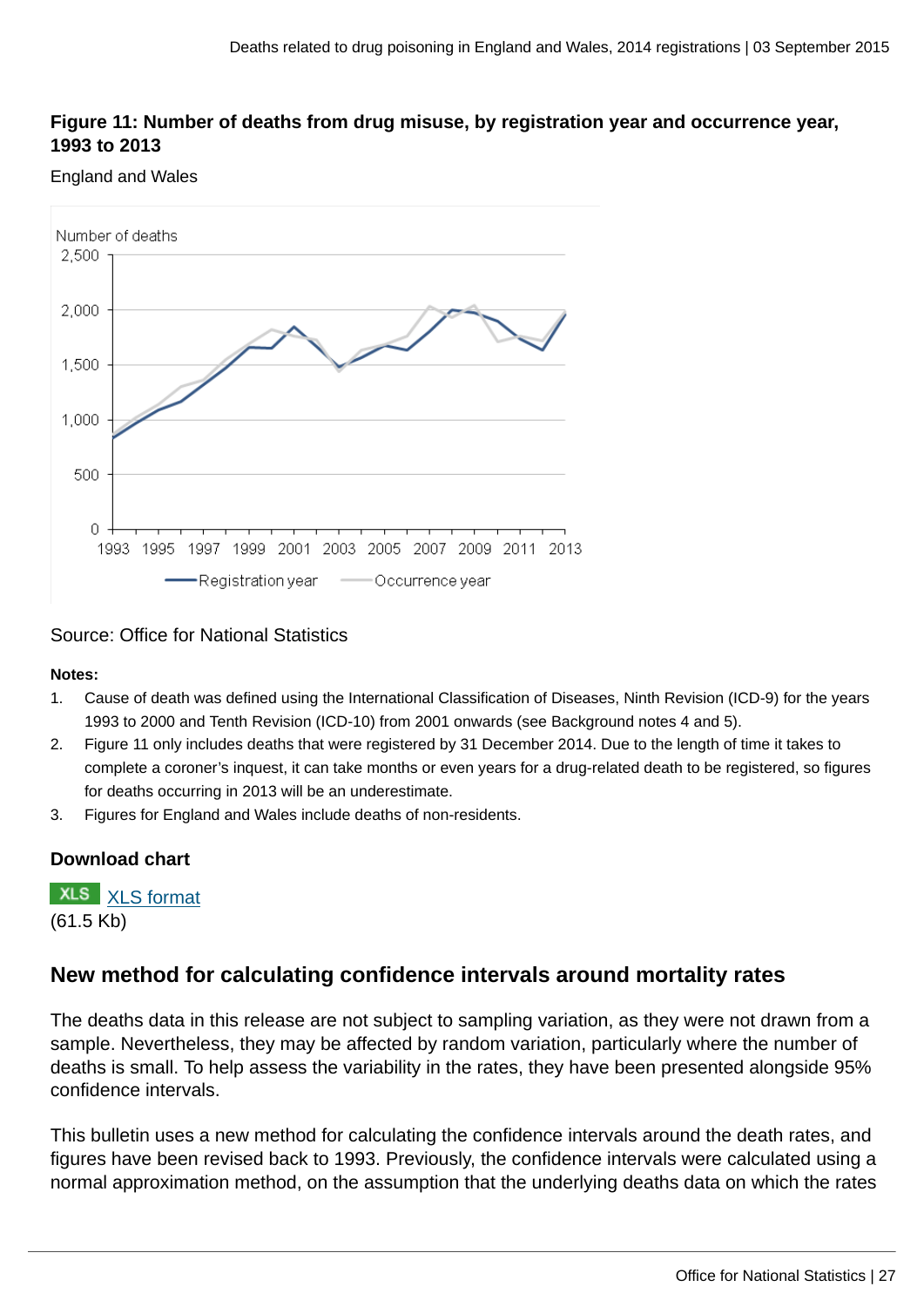are based on are normally distributed. However, in some instances, for example in young people, the number of drug-related deaths is relatively small (fewer than 100), and may be assumed to follow a Poisson probability distribution. In such cases, it is more appropriate to use the confidence limit factors from a Poisson probability distribution table to calculate the confidence intervals, instead of a normal approximation method. The method used to calculate confidence intervals for death rates based on fewer than 100 deaths was proposed by [Dobson et al, \(1991\),](http://onlinelibrary.wiley.com/doi/10.1002/sim.4780100317/abstract) and was described in [APHO \(2008\)](http://www.apho.org.uk/resource/view.aspx?RID=48457) The previous normal approximation method is still used to calculate 95% confidence intervals where there are 100 or more deaths in a year.

A benefit of the new method is that because the Poisson probability distribution is asymmetric and has a lower bound of 0, the lower confidence interval will never fall below 0 (unlike the normal approximation).

These changes do not affect the death rate – only the confidence interval around the rate. The impact is generally small and affects groups where there are less than 100 deaths, for example, Wales and English regions; females; younger and older age groups and specific substances.

# **Changes to the coding of underlying cause of death**

We code cause of death using the World Health Organization's (WHO) [International Classification of](http://apps.who.int/classifications/icd/en/index.html) [Diseases,](http://apps.who.int/classifications/icd/en/index.html) Tenth Revision (ICD-10). Where possible, deaths are automatically coded using specialist software, with the remaining deaths being manually coded. ICD-10 was introduced in England and Wales in January 2001. Since then various amendments to the ICD-10 have been authorised by WHO and we have updated cause coding software to incorporate these changes. Between 2001 and 2010, we used software version 2001.2; between 2011 and 2013 version 2010 was used and on 1 January 2014, we changed the software to a package called IRIS (version 2013). IRIS software version 2013 incorporates all official updates to ICD-10 approved by WHO, which were timetabled for implementation before 2014.

To understand the impact of these changes on mortality statistics, we carried out bridge coding studies in which a sample of deaths that had previously been coded using the old software were then independently recoded using the new version of ICD-10 (Office for National Statistics, [2011](http://www.ons.gov.uk:80/ons/rel/subnational-health3/results-of-the-icd-10-v2010-bridge-coding-study--england-and-wales--2009/2009/index.html) and [2014a\)](http://www.ons.gov.uk:80/ons/rel/subnational-health3/impact-of-the-implementation-of-iris-software-for-icd-10-cause-of-death-coding-on-mortality-statistics/england-and-wales.html).

The move to v2010 in 2011 had a big impact on the assignment of underlying cause of death for drug-related deaths, causing a large reduction in deaths with an underlying cause of a mental and behavioural disorder and a corresponding increase in deaths with an accidental underlying cause. It did not, however, affect the total number of drug-related deaths. More information about the impact of this coding change on drug-related deaths statistics can be found in the 2012 statistical bulletin (Office for National Statistics, [2012\)](http://www.ons.gov.uk:80/ons/rel/subnational-health3/deaths-related-to-drug-poisoning/2011/stb-deaths-related-to-drug-poisoning-2011.html).

The move to IRIS (version 2013) software in 2014 was expected to cause a small decrease in the number of drug-related deaths, due to a change in the coding of deaths involving helium. Almost all of these deaths are suicides and until 2014 they would have been assigned an underlying cause of X64 or Y14 (poisoning by other and unspecified drugs, medicaments and biological substances). From 2014, deaths involving helium are assigned an underlying cause of X67 or Y17 (poisoning by other gases and vapours), and are no longer included in the range of codes used to select drug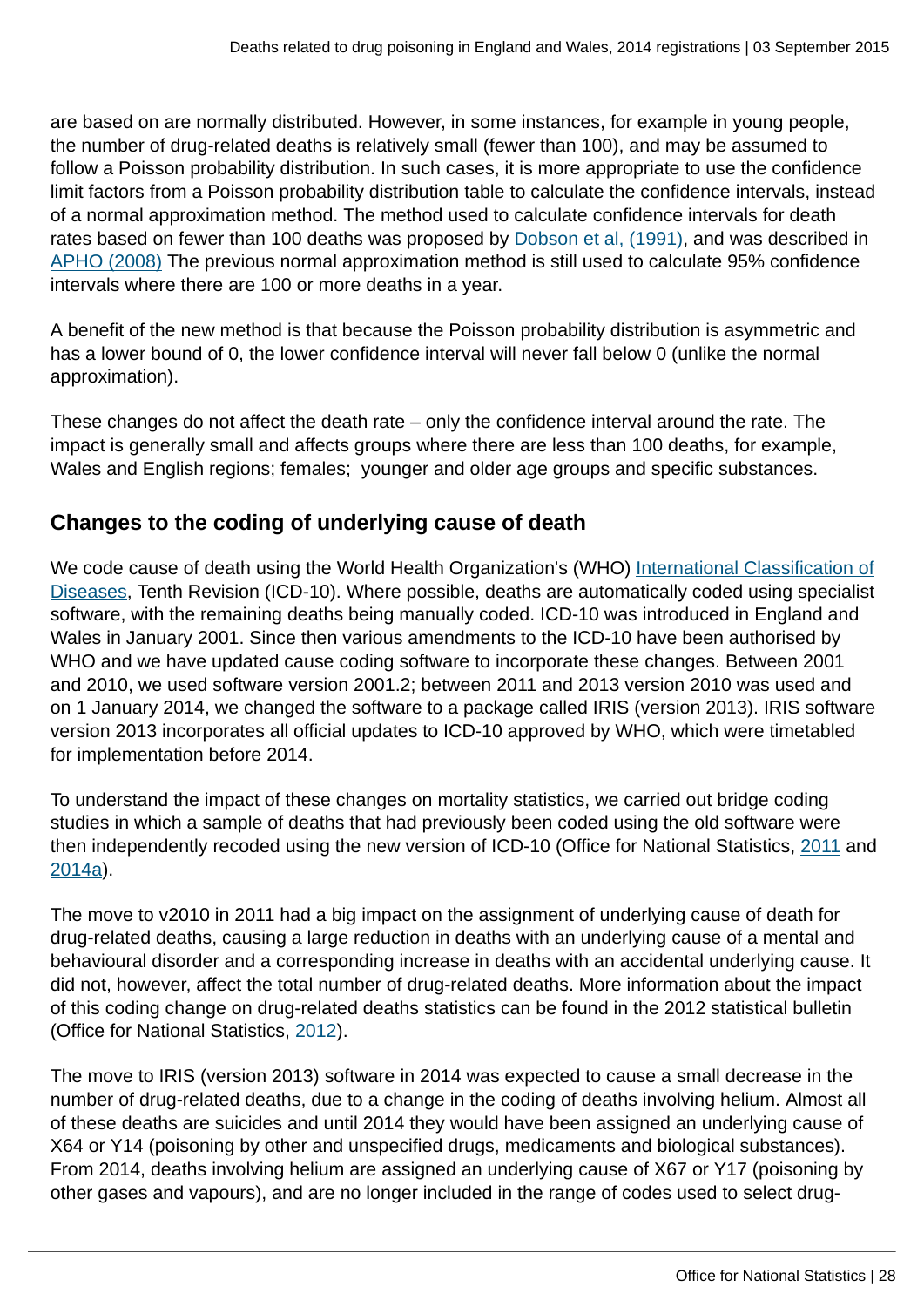related deaths (see Background note 4). Consequently, the total number of drug-related deaths are approximately 2% lower in 2014 than they would have been had the coding change not been implemented.

In addition, analysis of the bridge coded data suggested a small increase in deaths assigned an accidental poisoning underlying cause and a corresponding decrease in deaths assigned to mental and behavioural disorder due to drug use. The selection of 1 of these 2 causes is dependent on the precise wording on the death certificate and due to the small number of drug-related deaths in the bridge coded data (around 200) it is possible these changes are simply random noise in the data.

This means figures for 2011 onwards by underlying cause will not be directly comparable with figures for 2001 to 2010.

# **Policy context**

The current Government drug strategy, "Reducing demand, restricting supply, building recovery: supporting people to live a drug-free life" ([Home Office, 2010](https://www.gov.uk/government/publications/drug-strategy-2010--2)), highlights the prevention of drugrelated deaths as one of the key outcomes that recovery-oriented services should be focused on. The Government has also placed an increased emphasis on drug prevention alongside drug treatment across all substances and drug using cohorts. In April 2013, responsibility for public health – including drug and alcohol prevention and treatment – transferred from the NHS to local authorities.

Patterns of drug use change over time. For instance, in recent years people have been taking new psychoactive substances (NPS), sometimes referred to as "legal highs". In response to this, last year the Government commissioned an expert panel to look at ways to tackle NPS. Following the recommendations of the review, in May 2015, the Government introduced the Psychoactive Substances Bill in the House of Lords. Under the Bill it will be an offence to supply any substance intended for human consumption that is capable of producing a psychoactive effect [\(Home Office,](https://www.gov.uk/government/collections/psychoactive-substances-bill-2015) [2015b\)](https://www.gov.uk/government/collections/psychoactive-substances-bill-2015).

In February 2013, the Welsh Government published the Substance Misuse Delivery Plan 2013– 2015 [\(Welsh Government, 2013](http://gov.wales/topics/people-and-communities/communities/safety/substancemisuse/publications/dplan/?lang=en)), which included the specific target of "reducing the number of substance misuse related deaths and non-fatal overdoses and alcohol poisonings in Wales". To support this, guidance for undertaking fatal and non-fatal drug poisoning reviews has been developed and the Welsh Government are now working with partners to implement the guidance.

# **Uses made of this data**

The figures contained in this bulletin are used by a range of public bodies, such as Public Health England (PHE), the Department of Health (DH), the Home Office and the Welsh Government to evaluate the effectiveness of various drug strategies. For example, the 2014 expert panel review of new psychoactive substances and the Home Offices own review of the evidence made use of our drug-related deaths data (Expert Panel, [2014](#page-0-0) and Home Office, [2014b](https://www.gov.uk/government/publications/new-psychoactive-substances-in-england-a-review-of-the-evidence)).

In April 2013, the key functions of the National Treatment Agency for Substance Misuse were transferred into PHE, and they have linked our data on drug-related deaths with data from the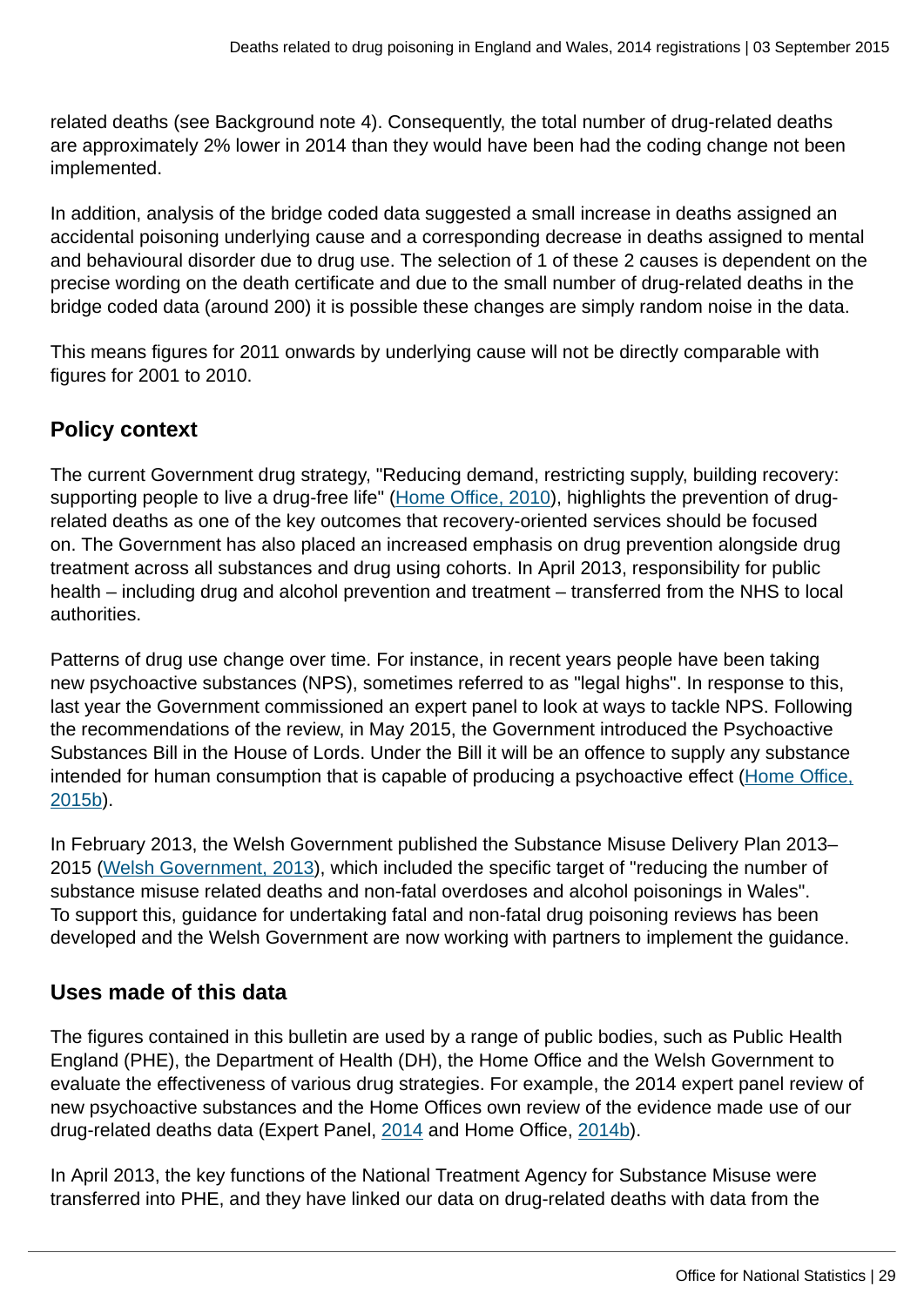English National Drug Treatment Monitoring System (NDTMS). This study suggested that the English public treatment system for opioid use disorder prevented an average of 880 deaths each year from opioid-related poisoning [\(White et al, 2015](http://www.ncbi.nlm.nih.gov/pubmed/25941025)).

The Welsh Government [\(2011\)](http://gov.wales/statistics-and-research/evaluation-take-home-naloxone-demonstration-project/?lang=en) and Public Health Wales have linked our drug-related deaths data to information on the distribution and coverage of the National Take-Home Naloxone (THN) programme. This will be used to evaluate whether the THN program is having an impact on the number of drug-related deaths in Wales and also to identify areas requiring further focus.

The European Monitoring Centre for Drugs and Drug Addiction (EMCDDA) combines data for England and Wales from our drug poisoning database with data from Scotland and Northern Ireland to publish UK figures. This allows comparisons to be made with other European countries. The 2015 European drug report shows that the drug-related mortality rate in the UK was the seventh highest in Europe [\(EMCDDA, 2015](http://www.emcdda.europa.eu/publications/edr/trends-developments/2015)). However, caution should be applied when making international comparisons, because of differences in definitions and the quality of reporting.

Our drug poisoning data are also used by academic researchers. For example, analysis of this data by the Centre for Suicide Research at the University of Oxford revealed that there was a major reduction in deaths involving co-proxamol following its withdrawal in 2005, with no evidence of an increase in deaths involving other analgesics, apart from oxycodone [\(Hawton et al, 2012](http://www.plosmedicine.org/article/info%3Adoi%2F10.1371%2Fjournal.pmed.1001213)). Updated data on deaths involving co-proxamol and other analgesics are shown in Reference table 6a.

# **References**

- 1. The Advisory Council on the Misuse of Drugs (2000) Reducing drug related deaths, Home Office: London
- 2. APHO Association of Public Health Observatories, (2008) ["Technical Briefing 3 Commonly](http://www.apho.org.uk/resource/view.aspx?RID=48457) [used public health statistics and their confidence intervals"](http://www.apho.org.uk/resource/view.aspx?RID=48457), accessed on 19 August 2015
- 3. Bazazi A.R. et al (2015) "[High prevalence of non-fatal overdose among people who inject drugs](http://www.ijdp.org/article/S0955-3959(14)00334-X/abstract) [in Malaysia: correlates of overdose and implications for overdose prevention from a cross](http://www.ijdp.org/article/S0955-3959(14)00334-X/abstract)[sectional study"](http://www.ijdp.org/article/S0955-3959(14)00334-X/abstract), International Journal of Drug Policy, 26, 675–681, accessed on 26 August 2015
- 4. Christophersen O, Rooney C and Kelly S (1998) "[Drug related deaths: methods and trends \(1.9](http://www.ons.gov.uk:80/ons/rel/population-trends-rd/population-trends/no--93--autumn-1998/population-trends.pdf) [Mb Pdf\)](http://www.ons.gov.uk:80/ons/rel/population-trends-rd/population-trends/no--93--autumn-1998/population-trends.pdf)", Population Trends 93, 29–37, accessed on 19 August 2015
- 5. Department of Health (2001) "[The Government Response to the Advisory Council on the Misuse](http://webarchive.nationalarchives.gov.uk/20130107105354/http:/www.dh.gov.uk/en/Publicationsandstatistics/Publications/PublicationsPolicyAndGuidance/DH_4015217) [of Drugs Report into Drug Related Deaths"](http://webarchive.nationalarchives.gov.uk/20130107105354/http:/www.dh.gov.uk/en/Publicationsandstatistics/Publications/PublicationsPolicyAndGuidance/DH_4015217), accessed on 19 August 2015
- 6. Dobson, A, Kuulasmaa K, Eberle E and Scherer J (1991) "[Confidence intervals for weighted](http://onlinelibrary.wiley.com/doi/10.1002/sim.4780100317/abstract) [sums of poisson parameters](http://onlinelibrary.wiley.com/doi/10.1002/sim.4780100317/abstract)" , accessed on 19 August 2015
- 7. Drugscope (2014) 'Business as usual? A status report on new psychoactive substances (NPS) and club drugs in the UK'
- 8. Drugscope (2015) 'Down a stony road: The 2014 DrugScope Street Drug Survey'
- 9. EMCDDA European Monitoring Centre for Drugs and Drug Addiction (2015) "[European Drug](http://www.emcdda.europa.eu/publications/edr/trends-developments/2015) [Report 2015: Trends and developments](http://www.emcdda.europa.eu/publications/edr/trends-developments/2015)", accessed on 19 August 2015
- 10. Expert Panel (2014) "[New Psychoactive Substances Review](#page-0-0)", accessed on 19 August 2015
- 11. Frank (2013) "[What is PMA"](http://www.talktofrank.com/news/what-pma), accessed on 19 August 2015
- 12. Hawton K, Bergen H, Simkin S, Wells C, Kapur N and Gunnell D (2012) "[Six-Year Follow-Up](http://www.plosmedicine.org/article/info%3Adoi%2F10.1371%2Fjournal.pmed.1001213) [of Impact of Co-proxamol Withdrawal in England and Wales on Prescribing and Deaths: Time-](http://www.plosmedicine.org/article/info%3Adoi%2F10.1371%2Fjournal.pmed.1001213)[Series Study](http://www.plosmedicine.org/article/info%3Adoi%2F10.1371%2Fjournal.pmed.1001213)", PLOS Medicine, accessed on 19 August 2015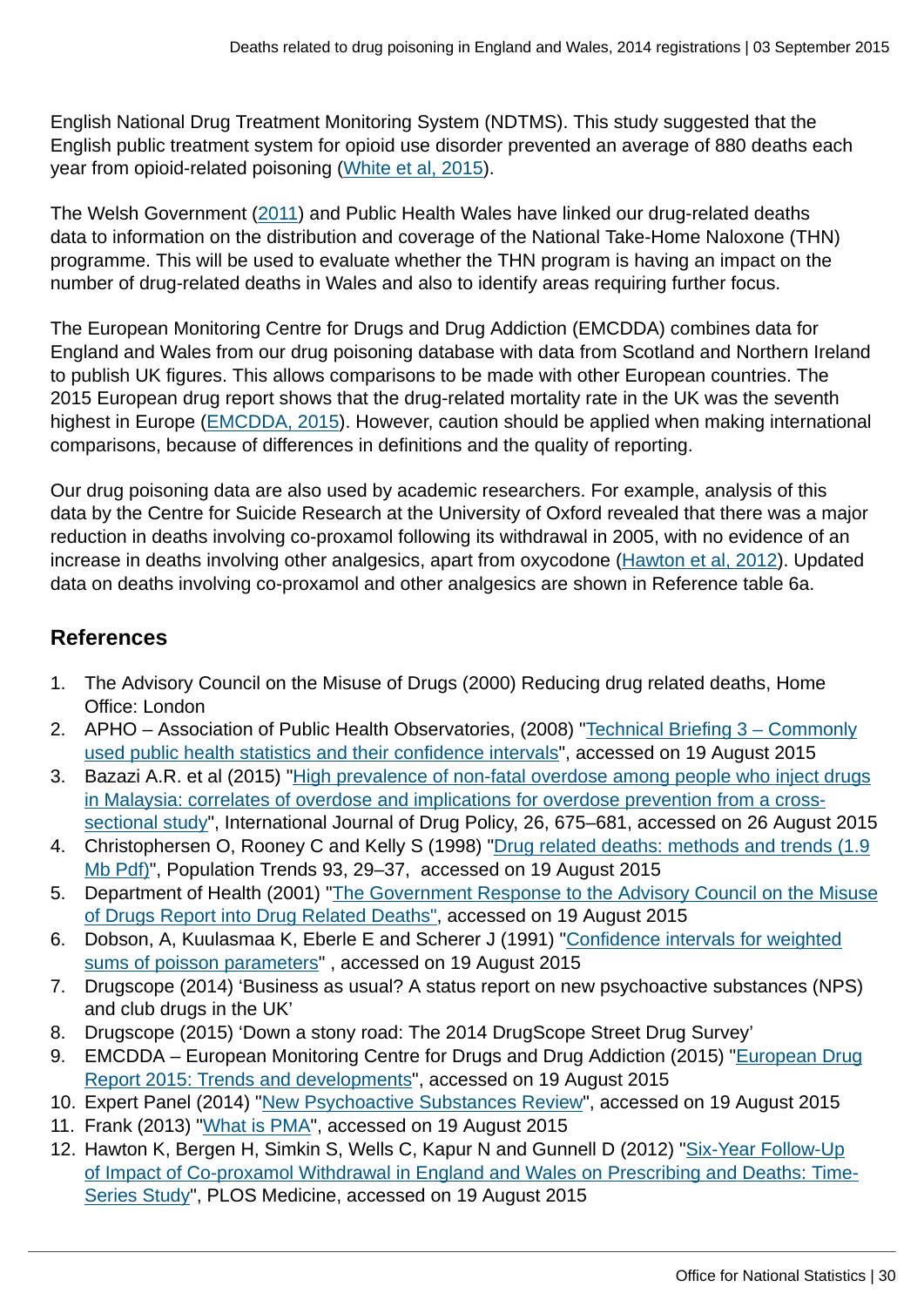- 13. Home Office (2010) ["Drug Strategy 2010 Reducing demand, restricting supply, building](https://www.gov.uk/government/publications/drug-strategy-2010--2) [recovery: supporting people to live a drug-free life"](https://www.gov.uk/government/publications/drug-strategy-2010--2) , accessed on 19 August 2015
- 14. Home office (2014a) ["Circular 008/2014: changes to the Misuse of Drugs Act 1971](https://www.gov.uk/government/publications/circular-0082014-changes-to-the-misuse-of-drugs-act-1971)", accessed on 19 August 2015
- 15. Home Office (2014b) ["New psychoactive substances in England: a review of the](https://www.gov.uk/government/publications/new-psychoactive-substances-in-england-a-review-of-the-evidence) [evidence](https://www.gov.uk/government/publications/new-psychoactive-substances-in-england-a-review-of-the-evidence)", accessed on 19 August 2015
- 16. Home office (2015a) ["Drug misuse: Findings from the 2014/15 Crime Survey for England and](https://www.gov.uk/government/statistics/drug-misuse-findings-from-the-2014-to-2015-csew) [Wales](https://www.gov.uk/government/statistics/drug-misuse-findings-from-the-2014-to-2015-csew)", accessed on 19 August 2015
- 17. Home Office (2015b) ["Creation of a blanket ban on new psychoactive substances in the UK](https://www.gov.uk/government/collections/psychoactive-substances-bill-2015)", accessed on 19 August 2015
- 18. HSCIC Health and Social Care Information Centre (2010) "[Prescription Cost Analysis:](http://www.hscic.gov.uk/searchcatalogue?productid=2665&q=prescription+cost+analysis&sort=Relevance&size=10&page=1#top) [England 2009](http://www.hscic.gov.uk/searchcatalogue?productid=2665&q=prescription+cost+analysis&sort=Relevance&size=10&page=1#top)", accessed on 19 August 2015
- 19. HSCIC Health and Social Care Information Centre (2014) "[Prescription Cost Analysis:](http://www.hscic.gov.uk/searchcatalogue?productid=14494&q=prescription+cost+analysis&sort=Relevance&size=10&page=2#top) [England 2013](http://www.hscic.gov.uk/searchcatalogue?productid=14494&q=prescription+cost+analysis&sort=Relevance&size=10&page=2#top)", accessed on 19 August 2015
- 20. HSCIC Health and Social Care Information Centre (2015) "[Prescription Cost Analysis:](http://www.hscic.gov.uk/searchcatalogue?productid=17711&q=prescription+cost+analysis&sort=Relevance&size=10&page=1#top) [England 2014](http://www.hscic.gov.uk/searchcatalogue?productid=17711&q=prescription+cost+analysis&sort=Relevance&size=10&page=1#top)", accessed on 19 August 2015
- 21. "[The Misuse of Drugs Act \(1971\)"](http://www.legislation.gov.uk/ukpga/1971/38/contents), The Stationery Office Ltd, accessed on 19 August 2015
- 22. National Crime Agency (2015), personal communication
- 23. NICE National Institute for Health and Clinical Excellence (2009) ["Depression in adults: The](http://www.nice.org.uk/guidance/cg90/chapter/1-recommendations) [treatment and management of depression in adults](http://www.nice.org.uk/guidance/cg90/chapter/1-recommendations)", accessed on 19 August 2015
- 24. Office for National Statistics (2002) "[Report: Deaths related to drug poisoning: results for](http://www.ons.gov.uk:80/ons/rel/hsq/health-statistics-quarterly/no--13--spring-2002/index.html) [England and Wales, 1993 to 2000"](http://www.ons.gov.uk:80/ons/rel/hsq/health-statistics-quarterly/no--13--spring-2002/index.html), Health Statistics Quarterly 13, 76–82, accessed on 19 August 2015
- 25. Office for National Statistics (2011) ["Results of the ICD-10 v2010 bridge coding study, England](http://www.ons.gov.uk/ons/rel/subnational-health3/results-of-the-icd-10-v2010-bridge-coding-study--england-and-wales--2009/2009/index.html) [and Wales, 2009"](http://www.ons.gov.uk/ons/rel/subnational-health3/results-of-the-icd-10-v2010-bridge-coding-study--england-and-wales--2009/2009/index.html), accessed on 19 August 2015
- 26. Office for National Statistics (2012) "[Deaths Related to Drug Poisoning in England and Wales,](http://www.ons.gov.uk:80/ons/rel/subnational-health3/deaths-related-to-drug-poisoning/2011/stb-deaths-related-to-drug-poisoning-2011.html) [2011](http://www.ons.gov.uk:80/ons/rel/subnational-health3/deaths-related-to-drug-poisoning/2011/stb-deaths-related-to-drug-poisoning-2011.html)", accessed on 19 August 2015
- 27. Office for National Statistics (2014a) "[Impact of the Implementation of IRIS Software for ICD-10](http://www.ons.gov.uk:80/ons/rel/subnational-health3/impact-of-the-implementation-of-iris-software-for-icd-10-cause-of-death-coding-on-mortality-statistics/england-and-wales.html) [Cause of Death Coding on Mortality Statistics, England and Wales"](http://www.ons.gov.uk:80/ons/rel/subnational-health3/impact-of-the-implementation-of-iris-software-for-icd-10-cause-of-death-coding-on-mortality-statistics/england-and-wales.html), accessed on 19 August 2015
- 28. Office for National Statistics (2014b) "[The impact of using the 2013 European Standard](http://www.ons.gov.uk:80/ons/rel/cancer-unit/the-impact-of-calculating-cancer-incidence-rates-using-the-2013-european-standard-population/applied-to-2011-cancer-registrations.html) [Population to calculate mortality and cancer incidence rates](http://www.ons.gov.uk:80/ons/rel/cancer-unit/the-impact-of-calculating-cancer-incidence-rates-using-the-2013-european-standard-population/applied-to-2011-cancer-registrations.html)", accessed on 19 August 2015
- 29. Public health England (2013) "[Drug treatment in England 2012-13](http://www.nta.nhs.uk/uploads/adultstats2012-13.pdf)", accessed on 19 August 2015
- 30. Public Health England (2014) "[Drug treatment in England 2013-14](http://www.nta.nhs.uk/uploads/drug-treatment-in-england-2013-14-commentary.pdf)", accessed on 19 August 2015
- 31. SOCA (2011) ["Serious Organised Crime Agency Annual Report and Accounts 2010/11"](https://www.gov.uk/government/publications/serious-organised-crime-agency-annual-report-and-accounts-2010-to-2011), accessed on 19 August 2015
- 32. SOCA (2012) "[Serious Organised Crime Agency Annual Report and Accounts 2011/12"](https://www.gov.uk/government/publications/serious-organised-crime-agency-annual-report-and-accounts-2011-to-2012), accessed on 19 August 2015
- 33. SOCA (2013) "[Serious Organised Crime Agency Annual Report and Accounts 2012/13"](https://www.gov.uk/government/publications/serious-organised-crime-agency-annual-report-and-accounts-2012-to-2013), accessed on 19 August 2015
- 34. SOCA (2014) "[Serious Organised Crime Agency Annual Report and Accounts 2013/14"](https://www.gov.uk/government/publications/serious-organised-crime-agency-annual-report-2013-to-2014), accessed on 19 August 2015
- 35. United Kingdom Focal Point on Drugs (2014) "[United Kingdom Drug Situation](http://www.nta.nhs.uk/uploads/uk-focal-point-report-2014.pdf)"
- 36. United Nations (2015) "[World Annual Drug Report](#page-0-0)", accessed on 19 August 2015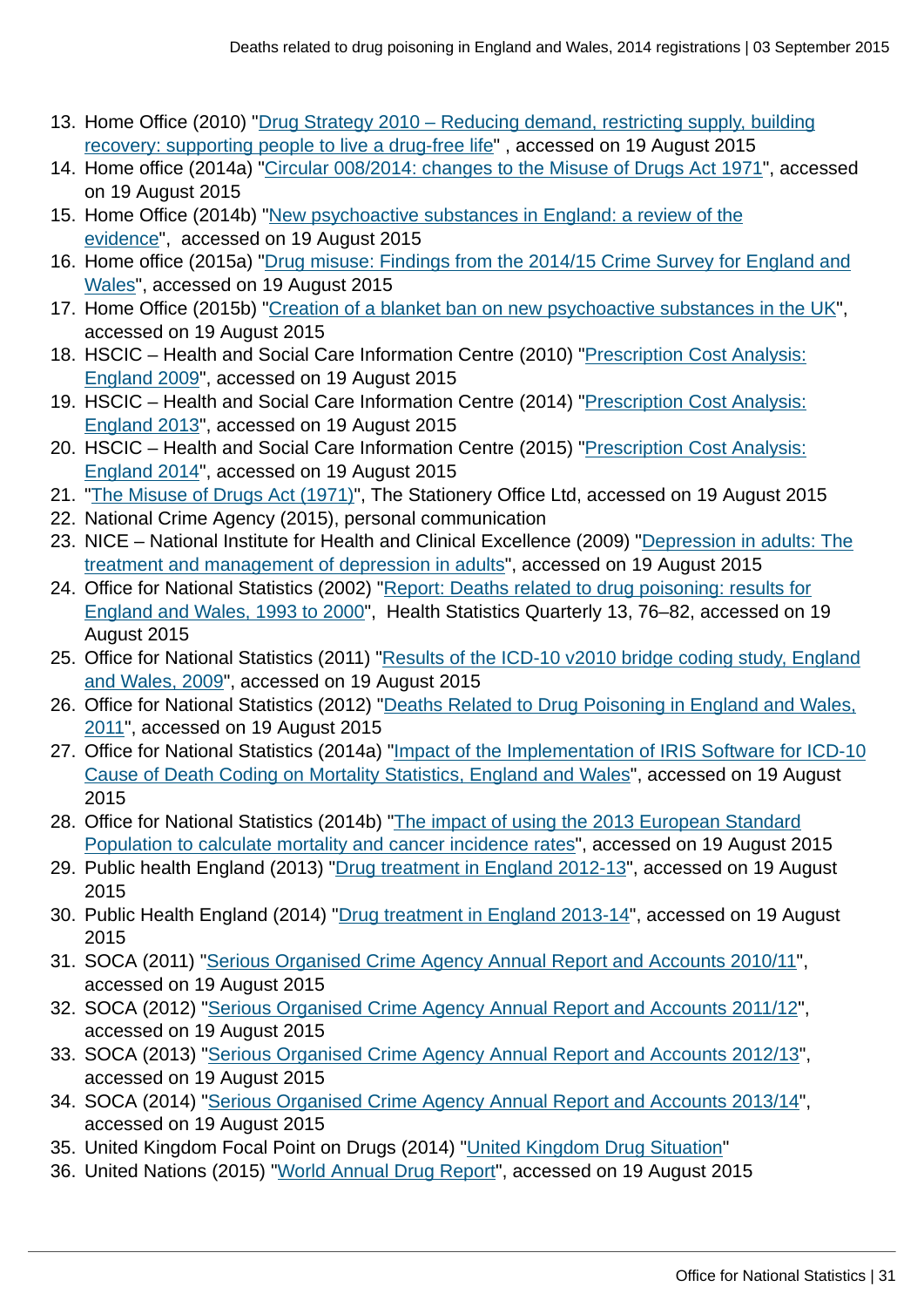- 37. Welsh Government (2011) "[Evaluation of the Take Home Naloxone Demonstration Project"](http://gov.wales/statistics-and-research/evaluation-take-home-naloxone-demonstration-project/?lang=en), accessed on 19 August 2015
- 38. Welsh Government (2013) ["Substance Misuse Delivery Plan 2013 2015](http://gov.wales/topics/people-and-communities/communities/safety/substancemisuse/publications/dplan/?lang=en)", accessed on 19 August 2015
- 39. White et al (2015) "[Fatal opioid poisoning: a counterfactual model to estimate the preventive](http://www.ncbi.nlm.nih.gov/pubmed/25941025) [effect of treatment for opioid use disorder in England"](http://www.ncbi.nlm.nih.gov/pubmed/25941025), Addiction 110(8), 1321-9, accessed on 19 August 2015
- 40. World Health Organisation WHO (2010) ["International Statistical Classification of Diseases](http://apps.who.int/classifications/icd/en/index.html) [and Related Health Problems, volumes 1, 2 and 3 \(Tenth Revision\)](http://apps.who.int/classifications/icd/en/index.html)", WHO: Geneva, accessed on 19 August 2015

# **Background notes**

1. **Quality information**

Further information about the quality of drug-related deaths data can be found in the [Quality and](http://www.ons.gov.uk:80/ons/guide-method/method-quality/quality/quality-information/health-and-social-care/quality-and-methodology-information-for-deaths-related-to-drug-poisoning.pdf) [Methodology Information \(QMI\) paper \(494.7 Kb Pdf\).](http://www.ons.gov.uk:80/ons/guide-method/method-quality/quality/quality-information/health-and-social-care/quality-and-methodology-information-for-deaths-related-to-drug-poisoning.pdf)

## 2. **Mortality metadata**

Information about the underlying mortality data, including details on how the data is collected and coded are available in the [mortality metadata \(2.46 Mb Pdf\)](http://www.ons.gov.uk:80/ons/guide-method/user-guidance/health-and-life-events/mortality-metadata.pdf).

## 3. **Drug poisoning database**

The figures presented in this bulletin have been produced using a special database of deaths related to drug poisoning. This has been developed to facilitate research into these deaths and to aid the identification of specific substances involved. The database is extracted from the national mortality database for England and Wales. Deaths are included if the underlying cause of death is regarded as drug-related, according to the National Statistics definition. More information on this definition and issues relating to the interpretation of drug-related deaths data can be found in [Christophersen et al \(1998\). \(103.5 Kb Pdf\)](http://www.ons.gov.uk:80/ons/rel/population-trends-rd/population-trends/no--93--autumn-1998/drug-related-mortality.pdf) Almost all deaths on the drug poisoning database had a coroner's inquest. For each death the database includes the following information:

- the ICD codes for underlying cause of death and other causes mentioned on the death certificate.
- every mention of a substance recorded by the coroner in the cause of death section or elsewhere on the coroner's certificate after inquest (up to seven substances).
- an indicator to show if alcohol is mentioned this includes a wide variety of scenarios ranging from evidence of alcohol consumption around the time of death (for example, an empty vodka bottle found at the scene or alcohol found after toxicology tests) to long-term alcohol abuse and cirrhosis of the liver.
- other information recorded at death registration such as age, sex, marital status, occupation and place of usual residence.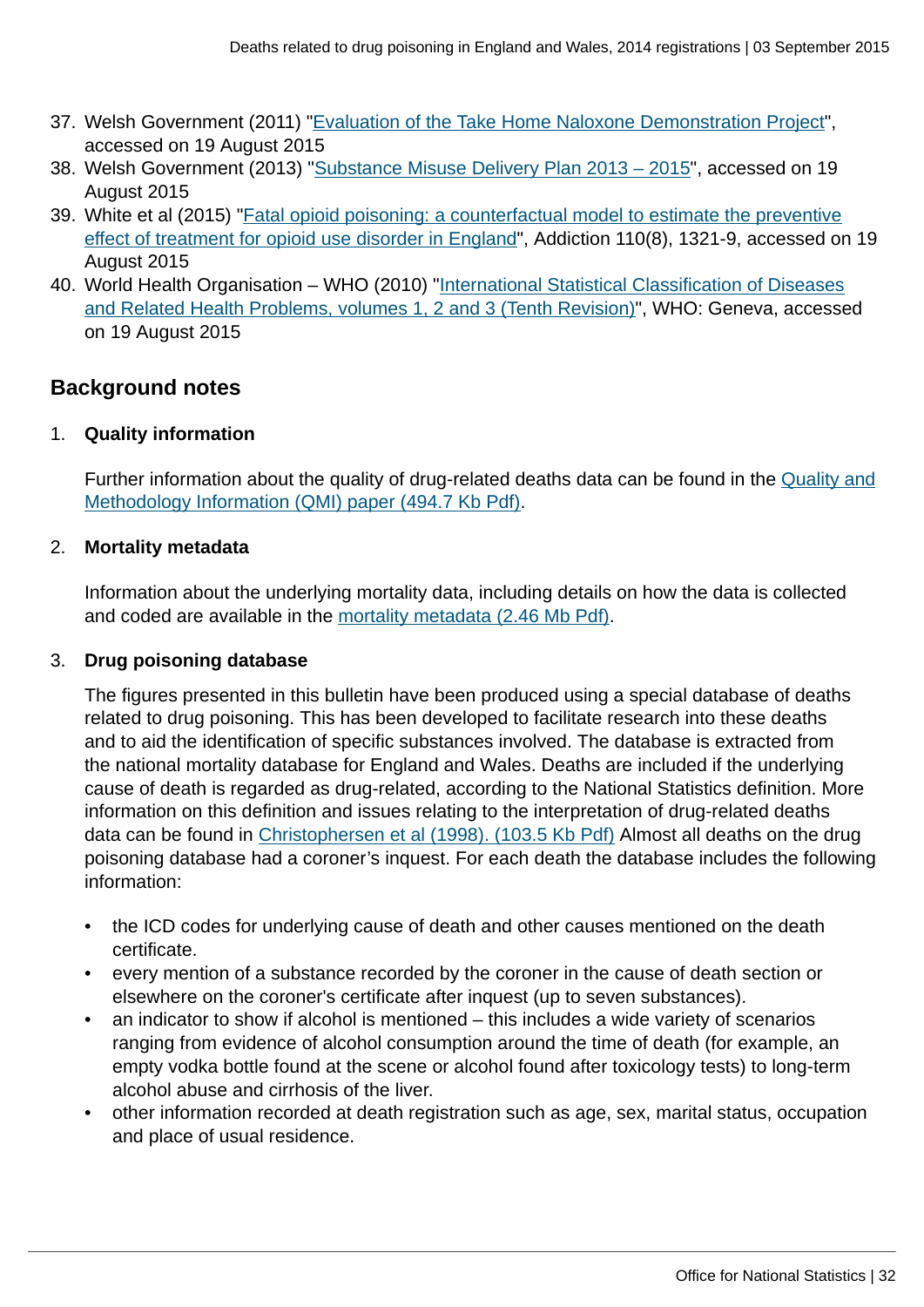# 4. **Definition of a drug-related death**

International Classification of Diseases, Ninth Revision (ICD-9) and Tenth Revision (ICD-10) codes used to define deaths related to drug poisoning

| <b>Description</b>                                                                        | <b>ICD-9 Codes</b>    | <b>ICD-10 Codes</b> |
|-------------------------------------------------------------------------------------------|-----------------------|---------------------|
| Mental and behavioural<br>disorders due to drug use<br>(excluding alcohol and<br>tobacco) | 292, 304, 305.2-305.9 | F11-F16, F18-F19    |
| Accidental poisoning by<br>drugs, medicaments and<br>biological substances                | E850-E858             | $X40 - X44$         |
| Intentional self-poisoning<br>by drugs, medicaments<br>and biological substances          | E950.0-E950.5         | $X60 - X64$         |
| Assault by drugs,<br>medicaments and<br>biological substances                             | E962.0                | X85                 |
| Poisoning by drugs,<br>medicaments and<br>biological substances,<br>undetermined intent   | E980.0-E980.5         | $Y10-Y14$           |

## **Download table**

**XLS** [XLS format](http://www.ons.gov.uk:80/ons/rel/subnational-health3/deaths-related-to-drug-poisoning/england-and-wales---2014/prt-3.xls)

(17.5 Kb)

# 5. **Definition of a death related to drug misuse**

In 2000, the Advisory Council on the Misuse of Drugs published a report called "Reducing Drug Related Deaths" (The Advisory Council on the Misuse of Drugs, 2000). In response to this report's recommendations on improving the present system for collecting data on drug-related deaths, a technical working group was set up. This group, consisting of experts across government, the devolved administrations, coroners, toxicologists and drugs agencies, proposed a headline indicator for drug misuse deaths as part of the government's action plan [\(Department of Health, 2001\)](http://webarchive.nationalarchives.gov.uk/20130107105354/http:/www.dh.gov.uk/en/Publicationsandstatistics/Publications/PublicationsPolicyAndGuidance/DH_4015217), to reduce the number of these deaths. This indicator also takes into account the information needs of the European Monitoring Centre for Drugs and Drug Addiction. The baseline year for monitoring deaths related to drug misuse was set as 1999. The definition of the headline indicator using ICD-10 is shown below. The definition using ICD-9 was published in a previous annual report [\(Office for National Statistics \(723.4 Kb Pdf\)](http://www.ons.gov.uk:80/ons/rel/hsq/health-statistics-quarterly/no--13--spring-2002/health-statistics-quarterly.pdf), 2002).

Cause of death categories included in the headline indicator of drug misuse deaths (the relevant ICD-10 codes are given in brackets):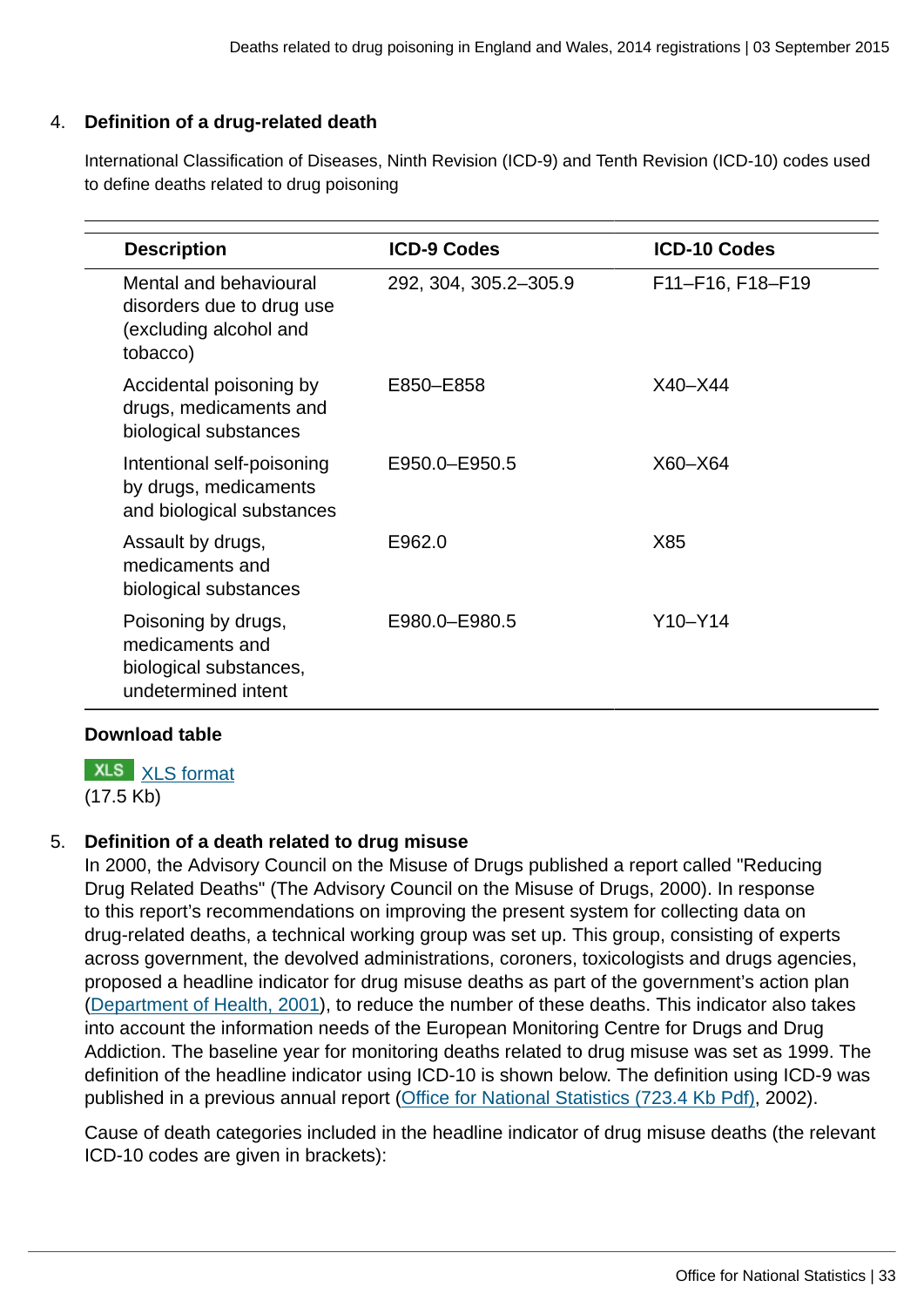a) Deaths where the underlying cause of death has been coded to one of the following categories of mental and behavioural disorders due to psychoactive substance use (excluding alcohol, tobacco and volatile solvents):

- opioids (F11)
- cannabinoids (F12)
- sedatives or hypnotics (F13)
- cocaine (F14)
- other stimulants, including caffeine (F15)
- halucinogens (F16)
- multiple drug use and use of other psychoactive substances (F19)

b) Deaths where the underlying cause of death has been coded to one of the following categories and where a drug controlled under the [Misuse of Drugs Act 1971](http://www.legislation.gov.uk/ukpga/1971/38/contents), was mentioned on the death certificate:

- Accidental poisoning by drugs, medicaments and biological substances (X40–X44)
- Intentional self-poisoning by drugs, medicaments and biological substances (X60–X64)
- Poisoning by drugs, medicaments and biological substances, undetermined intent (Y10– Y14)
- Assault by drugs, medicaments and biological substances (X85)
- Mental and behavioural disorders due to use of volatile solvents (F18)

# **Notes**

i. Specific rules were adopted for dealing with compound analgesics which contain relatively small quantities of drugs listed under the Misuse of Drugs Act, the major ones being dextropropoxyphene, dihydrocodeine and codeine. Where these drugs are mentioned on a death record, they have been excluded from the drug misuse indicator if they are part of a compound analgesic (such as co-proxamol, co-dydramol or co-codamol) or cold remedy. Dextropropoxyphene has been excluded on all occasions, whether or not paracetamol or a compound analgesic was mentioned. This is because dextropropoxyphene is rarely, if ever, available other than as part of a paracetamol compound. However, codeine or dihydrocodeine mentioned without paracetamol or ibuprofen were included in the indicator. This is because they are routinely available and known to be abused in this form. This approach is the same as that taken by National Records of Scotland (NRS). Drugs controlled under the Misuse of Drugs Act 1971 include class A, B and C drugs.

# 6. **Deaths among people in their 20s and 30s**

Around 1 in 7 deaths among people in their 20s and 30s were drug-related. This figure has been calculated from the number of deaths from all drug poisonings of people aged 20 to 39, (1,275 deaths) and the number of deaths from all causes in this age group (8,725 deaths) for England and Wales in 2014. The number of deaths from all causes, by sex and age is available on the [our website](http://www.ons.gov.uk:80/ons/rel/vsob1/death-reg-sum-tables/index.html).

# 7. **Heroin and morphine**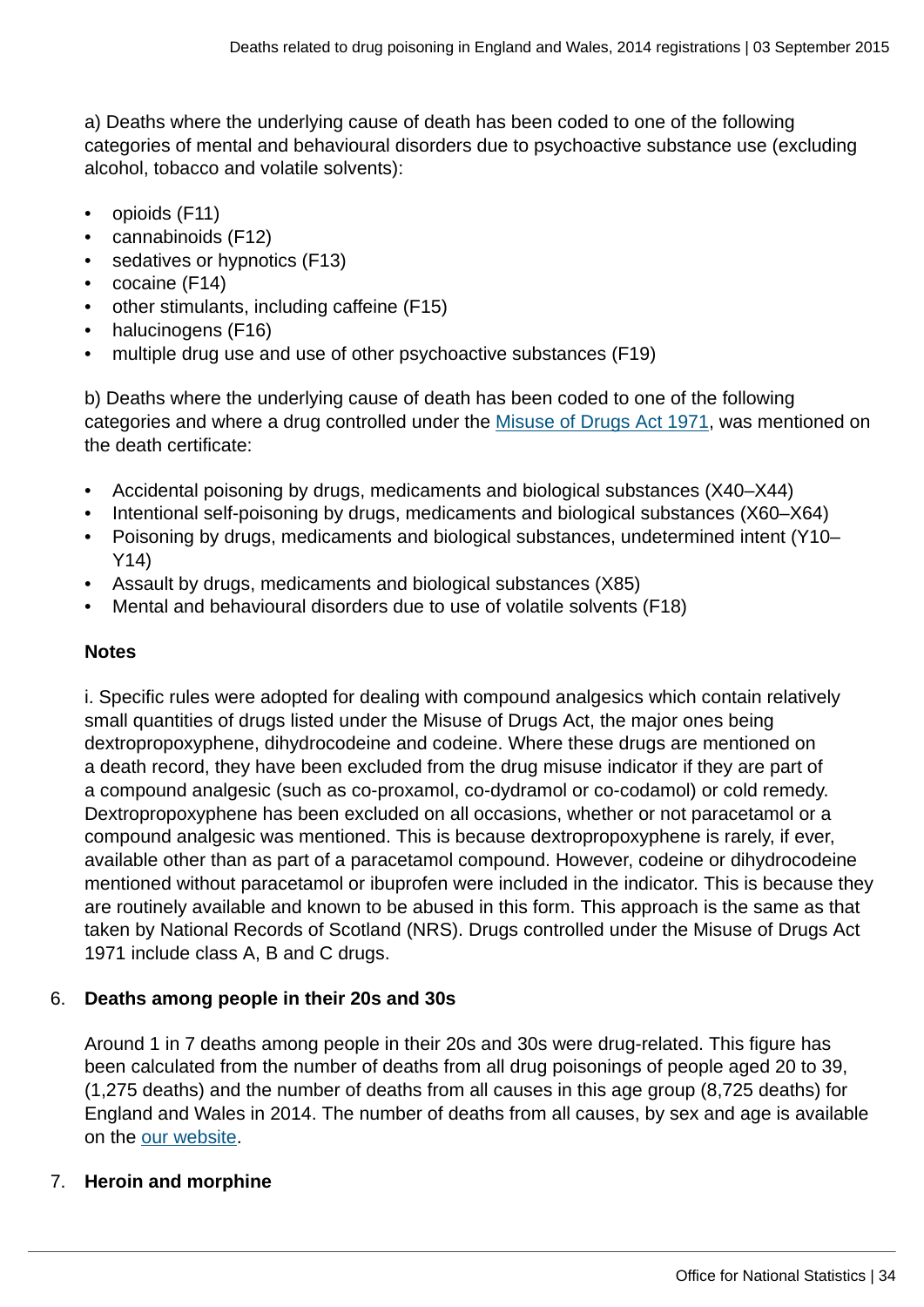Heroin (diamorphine) breaks down in the body into morphine, so either heroin and/or morphine may be detected at post mortem and recorded on the death certificate. Therefore a combined figure for deaths where heroin or morphine was mentioned on the death certificate is included in Table 1.

## 8. **Cocaine**

The figure for cocaine in Table 1 includes deaths where cocaine was taken in the form of crack cocaine. It is not possible to separately identify crack cocaine from other forms of cocaine at post mortem. Other evidence to distinguish the form of cocaine taken is rarely provided on death certificates.

# 9. **GHB and GBL**

The figure for GHB (gamma-hydroxybutyrate) in Reference table 6a includes deaths where GBL (gamma-butyrolactone) was taken. It is not possible to separately identify GBL and GHB at post mortem as GBL is rapidly converted to GHB when ingested into the human body.

## 10. **List of drugs included as new psychoactive substances**

There is no national statistics definition of new psychoactive substances. The following substances have been included in this group in this bulletin:

- 1-(benzofuran-5-yl)-N-methylpropan-2-amine
- 1-(Benzofuran-5-yl)-propan-2-amine
- 1-(Benzofuran-6-yl)-propan-2-amine
- 2-(1H-Indol-5-yl)-1-methylethylamine
- 25B-NBOMe
- 25C-NBOMe
- 2-diphenylmethylpyrrolidine
- $\cdot$  4,4'-DMAR
- 4-Fluoroephedrine
- 4-Fluoromethcathinone
- 4-Methoxymethcathinone
- 4-Methylamphetamine
- 4-Methylethcathinone
- 5-EAPB
- 5F-AKB-48
- AH-7921
- Alpha-methyltryptamine
- APB
- BZP
- Cathinone
- Desoxypipradrol
- Diphenidine
- Etizolam
- Flubromazepam
- Fluoromethamphetamine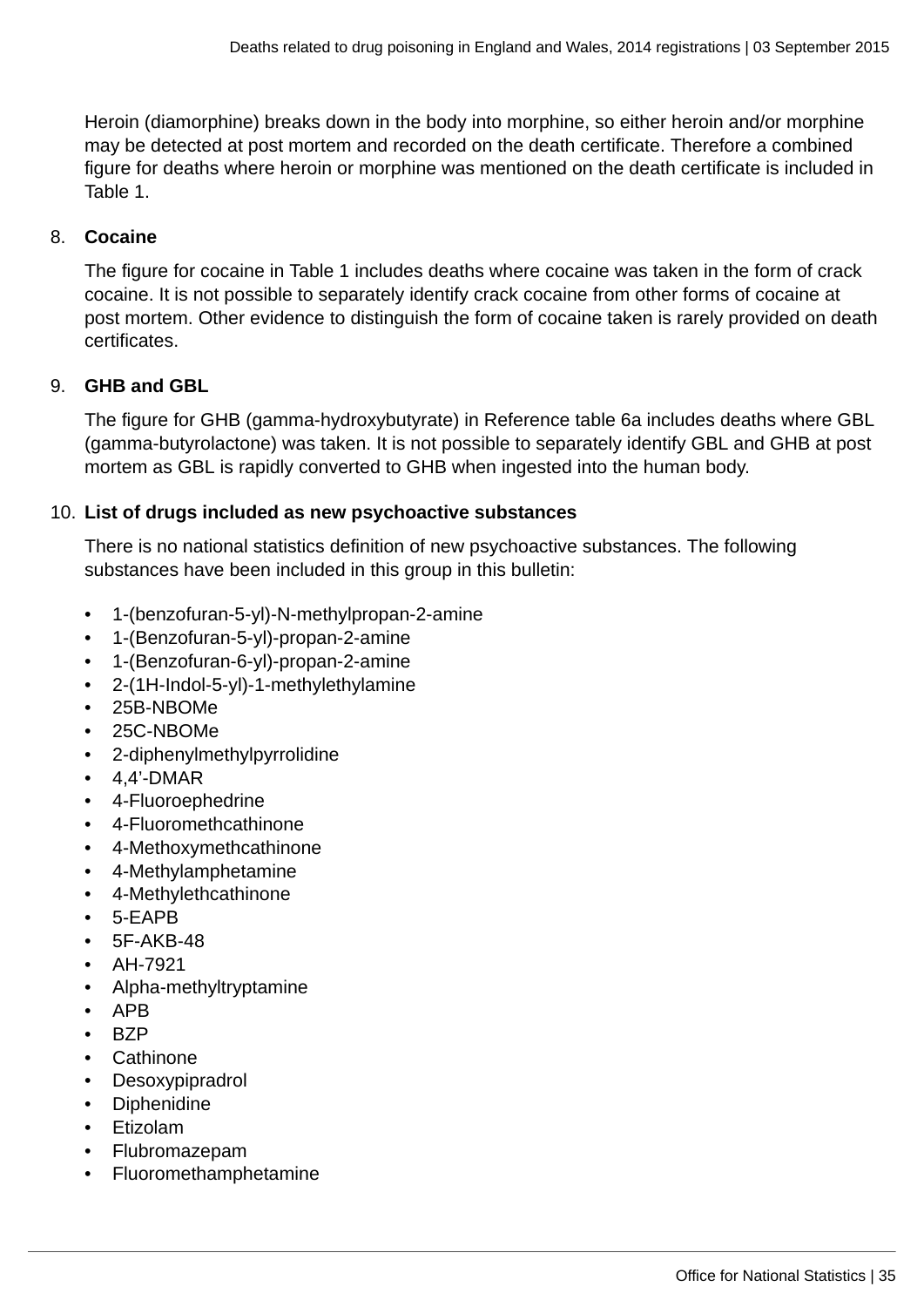- Fluoromethcathinone
- GHB
- Khat
- MDDA
- **Mephedrone**
- Methiopropamine
- **Methoxetamine**
- **Methoxphenidine**
- Methylenedioxypyrovalerone
- **Methylethcathinone**
- **Methylone**
- N-Methyl-3-phenyl-norbornan-2-amine
- Pyrazolam
- Synthetic cannabinoid
- TFMPP

It is likely that this list will be revised in future as new substances emerge, and we welcome comments on the grouping.

## 11. **Calculation of mortality rates**

Mortality rates are presented as deaths per one million population. The mortality rates in Figure 6 are age-specific rates; and those in Figures 3, 4 and 7 are directly age-standardised to the 2013 European standard population. Age-standardised rates are used to allow comparison between populations which may contain different proportions of people of different ages, including comparisons between males and females and over time. Eurostat, the statistical institute of the European Union, has decided to update the European Standard Population, which is used in the calculation of age-standardised rates. More information can be found on the [our website.](http://www.ons.gov.uk:80/ons/guide-method/user-guidance/health-and-life-events/revised-european-standard-population-2013--2013-esp-/index.html)

## 12. **Confidence intervals**

Excel workbooks containing the data used to produce the figures and tables in this bulletin are available to download from the [our website](http://www.ons.gov.uk:80/ons/rel/subnational-health3/deaths-related-to-drug-poisoning/index.html). These tables contain both the mortality rate and the upper and lower confidence limits. These limits form a confidence interval, which is a measure of the statistical precision of an estimate and shows the range of uncertainty around the estimated figure. Calculations based on small numbers of events are often subject to random fluctuations. As a general rule, if the confidence interval around one figure overlaps with the interval around another, we cannot say with certainty that there is more than a chance difference between the two figures. Within this statistical bulletin, a difference which is described as "significant", means "statistically significant", assessed by examining the confidence intervals.

## 13. **Revisions**

The ONS revisions policy is available on our [website](http://www.ons.gov.uk:80/ons/guide-method/revisions/corporate-statistical-policy/index.html).

## 14. **Calculation of registration delays**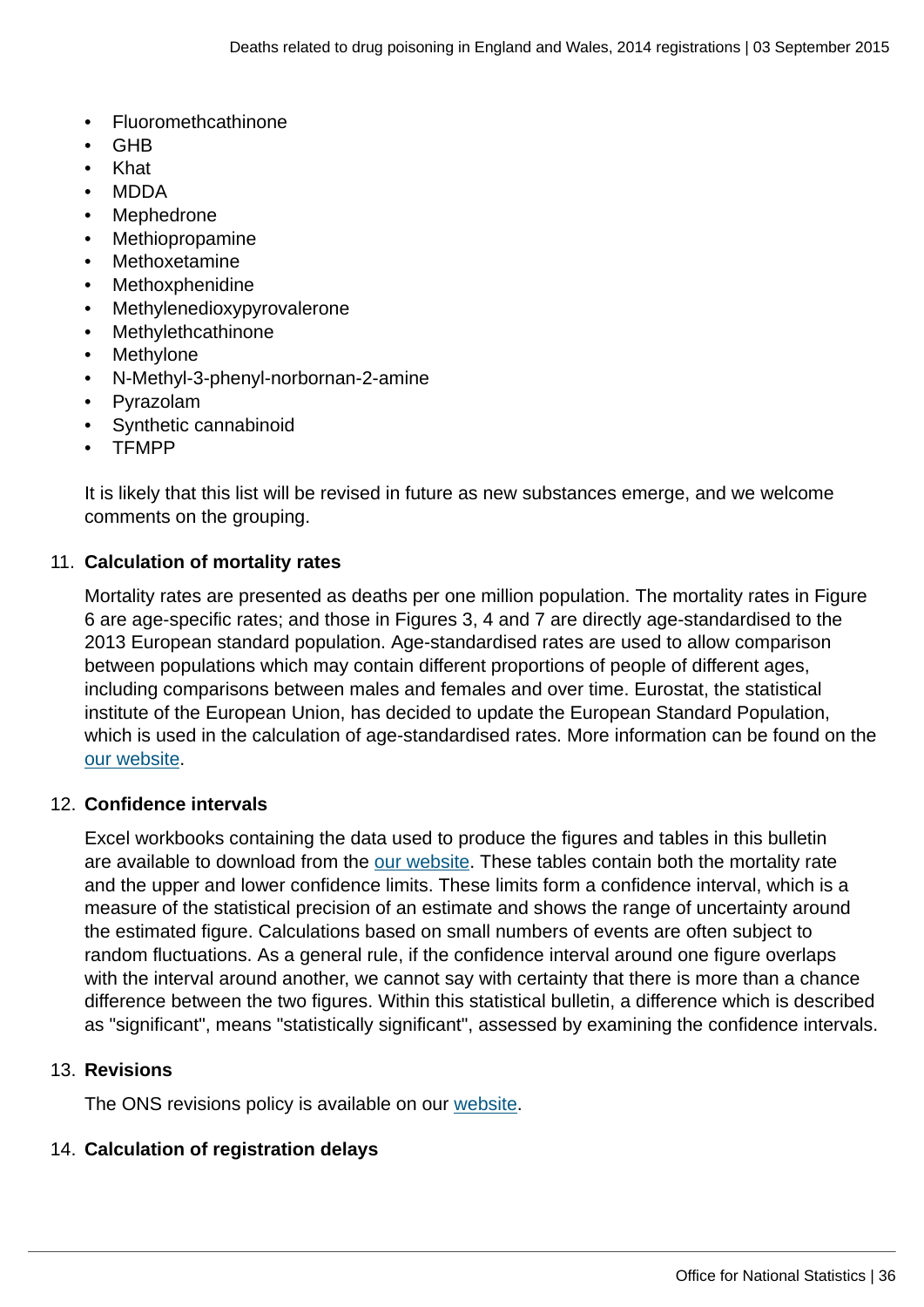Figure 10 presents data on the length of time taken to register a death (also known as the registration delay) for drug-related deaths. This is calculated as the difference between the date each death occurred and the date it was registered, measured in days. Data where the exact date of death was unknown or where either the date of death or date of registration was clearly recorded incorrectly (that is, the death appeared to have been registered before it occurred) were excluded from this analysis. Approximately 0.2% of the data were excluded for these reasons. Analysis showed that the data was positively skewed, and contains some deaths with very long registration delays (for example, more than eight years). Therefore the average registration delay has been presented using the median value, as this is not influenced by extreme values. The median is defined as the value that is halfway through the ordered data set, below and above which there lies an equal number of data values.

# 15. **Special extracts of data**

Special extracts and tabulations of drug poisoning deaths data are available to order (subject to legal frameworks, disclosure control and agreement of costs, where appropriate). Enquiries should be made to:

Mortality Analysis Team, Life Events and Population Sources Division

Office for National Statistics

Government Buildings

Cardiff Road

Newport

NP10 8XG

Tel: +44 (0)1633 455341

Email: [mortality@ons.gsi.gov.uk](mailto:mortality@ons.gsi.gov.uk)

Our charging policy is available on the [our website.](http://www.ons.gov.uk:80/ons/about-ons/business-transparency/freedom-of-information/ons-charging-policy/index.html)

## 16. **Feedback**

We would welcome feedback on the content, format and relevance of this release. Please send feedback to the postal or email address above.

## 17. **Pre-release access**

A list of the names of those given pre-publication access to the statistics and written commentary is available in this [pre-release access list](http://www.ons.gov.uk:80/ons/rel/subnational-health3/deaths-related-to-drug-poisoning/england-and-wales---2014/pre-release-access.html) for deaths related to drug poisoning in England and Wales in 2014. The rules and principles which govern pre-release access are featured within the [Pre-release Access to Official Statistics Order 2008](http://www.legislation.gov.uk/uksi/2008/2998/schedule/made).

## 18. **National Statistics**

The [UK Statistics Authority](http://www.statisticsauthority.gov.uk/assessment/assessment/assessment-reports/index.html) has designated these statistics as National Statistics, in accordance with the [Statistics and Registration Service Act](http://www.ons.gov.uk:80/ons/guide-method/ons-independence/the-statistics-act/index.html) 2007 and signifying compliance with the [Code of](http://www.ons.gov.uk:80/ons/guide-method/the-national-statistics-standard/code-of-practice/index.html) [Practice for Official Statistics](http://www.ons.gov.uk:80/ons/guide-method/the-national-statistics-standard/code-of-practice/index.html).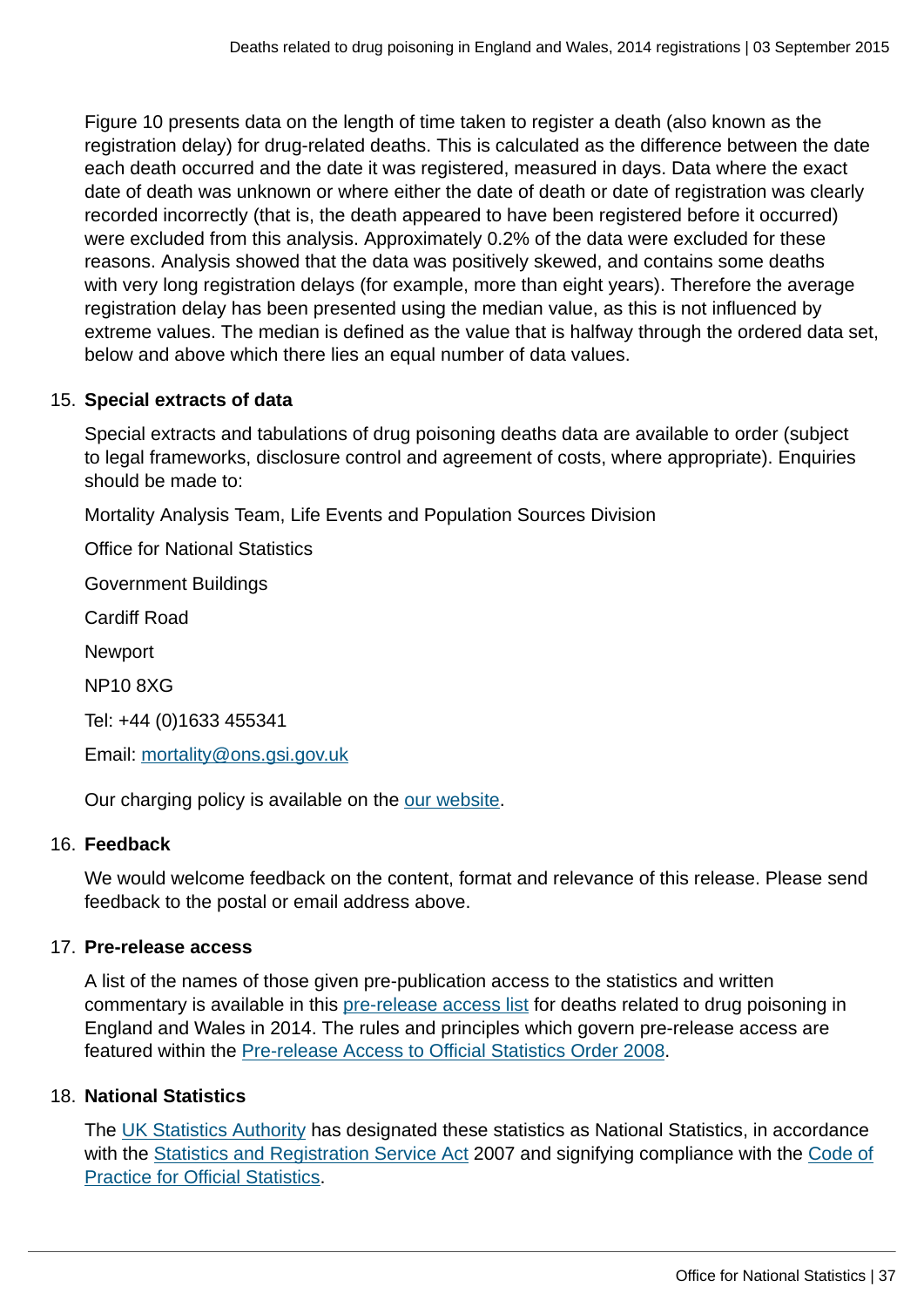Designation can be broadly interpreted to mean that the statistics:

- meet identified user needs
- are well explained and readily accessible
- are produced according to sound methods
- are managed impartially and objectively in the public interest.

 Once statistics have been designated as National Statistics it is a statutory requirement that the Code of Practice shall continue to be observed

## 19. **Social Media**

Follow ONS on [Facebook](http://www.ons.gov.uk:80/ons/external-links/social-media/index.html) and [Twitter](http://www.ons.gov.uk:80/ons/external-links/social-media/twitter.html).

#### 20. **Terms and conditions**

You may use or re-use this information (not including logos) free of charge in any format or medium, under the terms of the Open Government Licence. To view this licence, visit the [National Archives website,](http://www.ons.gov.uk:80/ons/external-links/other-government-departments/national-archives/index.html) write to: The Information Policy Team, The National Archives, Kew, London TW9 4DU, or email: [psi@nationalarchives.gsi.gov.uk.](mailto:psi@nationalarchives.gsi.gov.uk)

21. Details of the policy governing the release of new data are available by visiting [www.statisticsauthority.gov.uk/assessment/code-of-practice/index.html](http://www.statisticsauthority.gov.uk/assessment/code-of-practice/index.html) or from the Media Relations Office email: [media.relations@ons.gsi.gov.uk](mailto:media.relations@ons.gsi.gov.uk)

These National Statistics are produced to high professional standards and released according to the arrangements approved by the UK Statistics Authority.

# **Copyright**

© Crown copyright 2015

You may use or re-use this information (not including logos) free of charge in any format or medium, under the terms of the Open Government Licence. To view this licence, visit www.nationalarchives.gov.uk/doc/open-government-licence/ or write to the Information Policy Team, The National Archives, Kew, London TW9 4DU, or email: [psi@nationalarchives.gsi.gov.uk](mailto:psi@nationalarchives.gsi.gov.uk).

This document is also available on our website at [www.ons.gov.uk.](http://www.ons.gov.uk/)

# **Statistical contacts**

| <b>Name</b>   | <b>Phone</b> | <b>Department</b> | <b>Email</b>                                                         |
|---------------|--------------|-------------------|----------------------------------------------------------------------|
| Vanessa Fearn |              |                   | +44 (0)1633 455341 Office for National Vanessa. Fearn@ons.gsi.gov.uk |
|               |              | <b>Statistics</b> |                                                                      |